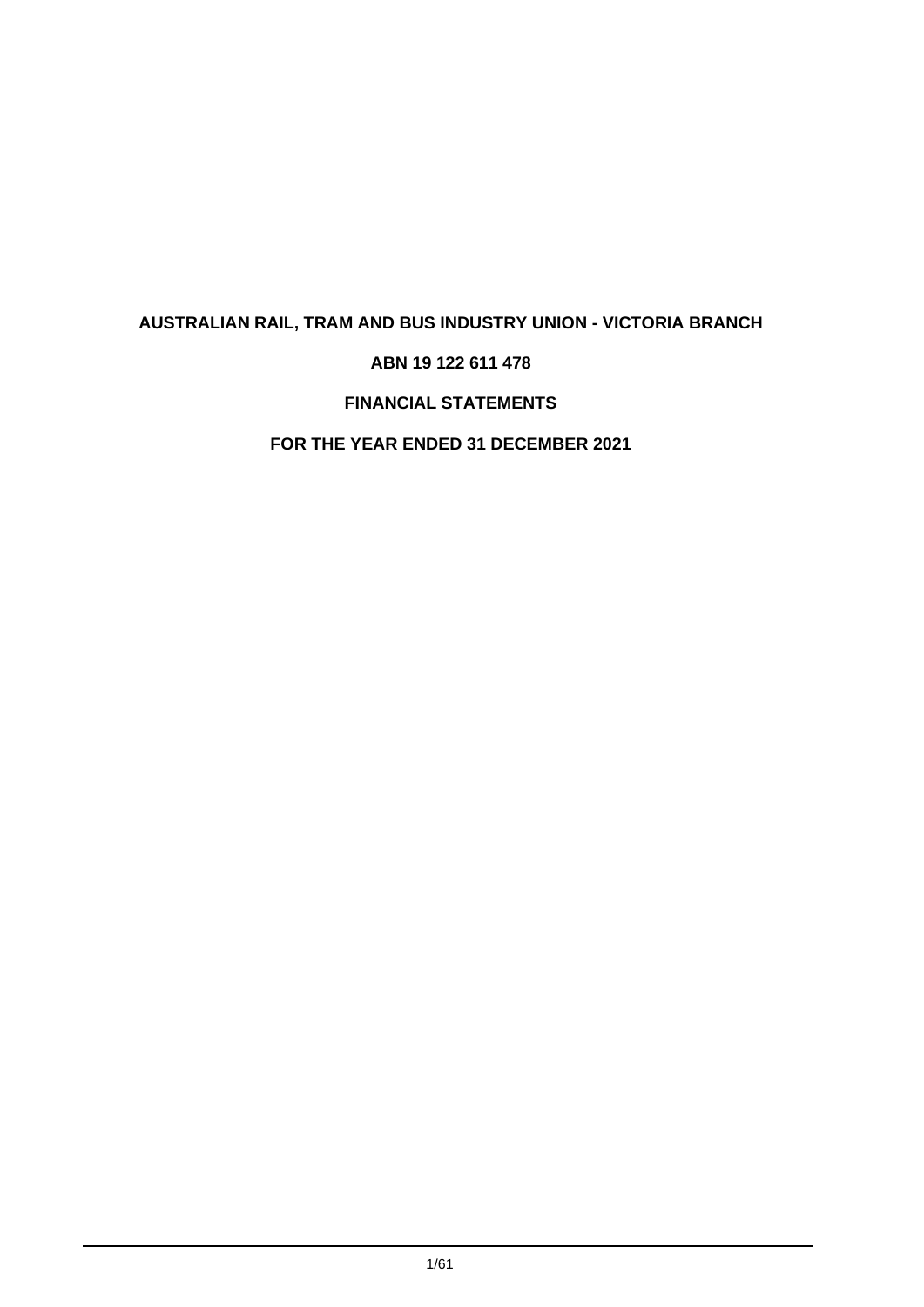# **CONTENTS**

# Page No

| Statement Required under Subsection 255(2A) of the Fair Work (Registered Organisations) Act 2009 19 |  |
|-----------------------------------------------------------------------------------------------------|--|
|                                                                                                     |  |
|                                                                                                     |  |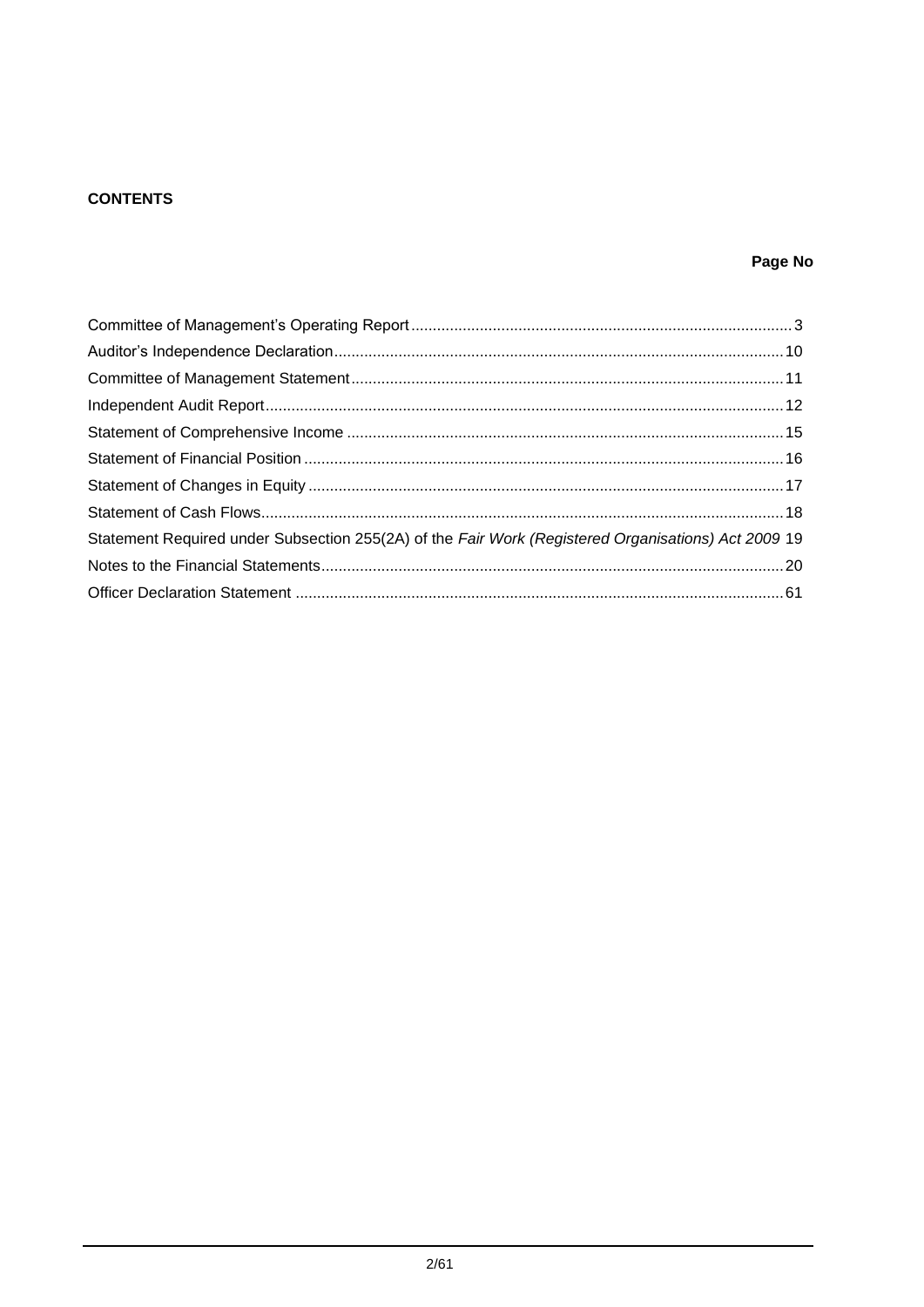#### **COMMITTEE OF MANAGEMENT'S OPERATING REPORT**

#### **FOR THE YEAR ENDED 31 DECEMBER 2021**

#### **Operating Report**

The Committee of Management presents its report on the operations of the Australian Rail, Tram and Bus Industry Union – Victoria Branch (the Branch) for the financial year ended 31 December 2021.

#### **Principal Activities**

The Branch is an organisation of employees in the transport industry. Our primary objectives are to advise, represent and advocate for the interest of our members based on the directives given to the leadership from rank and file members.

There have been no changes in the principal activities of the Branch during the year.

#### **Operating Result**

The surplus for the financial year amounted to \$564,046. No provision for tax was necessary as the Branch is considered exempt.

#### **Significant Changes in Financial Affairs**

There were no significant changes to the financial affairs of the Branch during the year.

#### **After Balance Date Events**

No matters or circumstances have arisen since the end of the financial year which significantly affected or may significantly affect the operations of the Branch, the results of those operations or the state of affairs of the Branch in future financial years.

#### **Members Right to Resign**

All members of the Australian Rail, Tram & Bus Industry Union (Victoria Branch) have the right to resign from the Union in accordance with *Rule 14, Resignation from Membership*, of the Rules of the Rail Tram and Bus Union and Chapter 6, Part 3 of the *Fair Work (Registered Organisations) Act 2009*.

This is by providing written notice addressed and delivered to either a Divisional Secretary of which the member relates to or the Branch Secretary, including via email.

#### **Number of Employees**

The number of persons who were, at the end of the period to which the report relates, employees of the Branch, where the number of employees includes both full-time employees and part-time employees measured on a full-time equivalent basis is 18.4.

#### **Number of Members**

Total number of members at 31 December 2021: 7,981.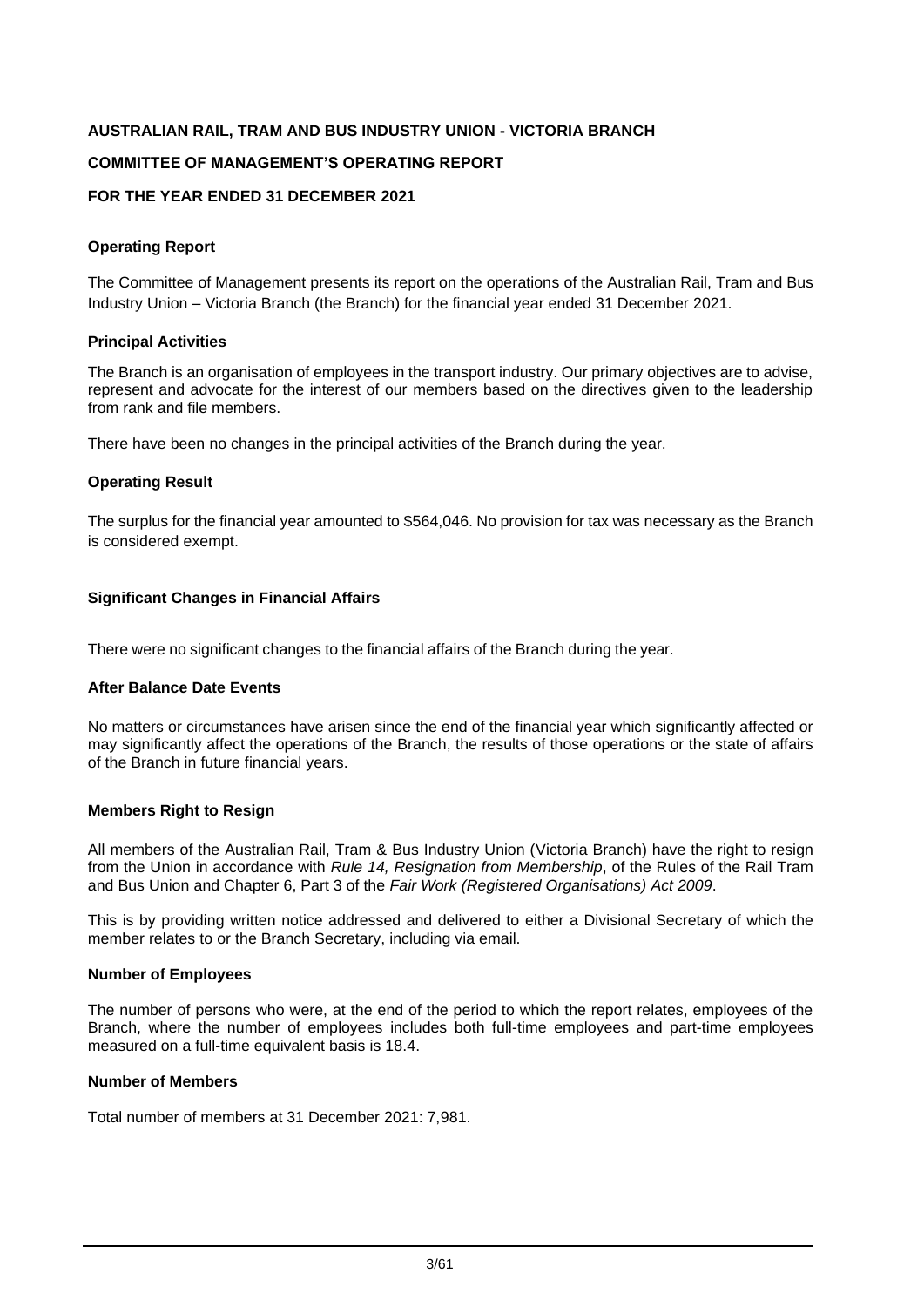## **COMMITTEE OF MANAGEMENT'S OPERATING REPORT (CONTINUED)**

# **FOR THE YEAR ENDED 31 DECEMBER 2021**

#### **Officer or Members who are superannuation Fund Trustees/ Directors of a Company that is a Superannuation fund Trustee**

No officers or members of the Branch hold a position of trustee or director of an entity, scheme or company as described in s.254 (2)(d) of the *Fair Work (Registered Organisations) Act 2009*, where a criterion of such entity is that the holder of such position must be a member or official of a registered organisation.

#### **Members of the Committee of Management**

The name of each person who has been a member of the Committee of Management of the Branch at any time during the reporting period, and the period for which he or she held such as position is as follows:

| <b>Name</b>                          | <b>Position</b>                                          | <b>Period of Office</b>                     |
|--------------------------------------|----------------------------------------------------------|---------------------------------------------|
| <b>Branch Executive</b>              |                                                          |                                             |
| Darren Lamont                        | <b>Branch President</b>                                  | $01/01/21 - 31/12/21$                       |
| <b>Victor Moore</b>                  | <b>Branch Senior Vice-President</b>                      | $01/01/21 - 31/\overline{12/21}$            |
| John Anderson                        | <b>Branch Junior Vice-President</b>                      | $01/01/21 - 31/12/21$                       |
| Luba Grigorovitch                    | <b>Branch Secretary</b>                                  | $01/01/21 - 31/12/21$                       |
| <b>Phillip Altieri</b>               | <b>Assistant Branch Secretary</b>                        | $\overline{01/01/21} - \overline{31/12/21}$ |
|                                      | Branch Divisional Organiser-                             |                                             |
|                                      | Infrastructure/ Fleet Manufacture, Overhaul,             |                                             |
| <b>Byran Evans</b>                   | Maintenance and Service Division                         | $01/01/21 - 31/12/21$                       |
|                                      | Branch Divisional; Organiser -                           |                                             |
|                                      | Administrative, Supervisor, Technical and                |                                             |
| Vik Sharma                           | Professional/ Rail Operations Division                   | $01/01/21 - 31/12/21$                       |
| <b>Rail Operations Division</b>      |                                                          |                                             |
| <b>Robert Bassett</b>                | <b>Branch Divisional President</b>                       | $01/01/21 - 31/12/21$                       |
| Damian Morgan                        | <b>Branch Divisional Vice-President</b>                  | $01/01/21 - 31/12/21$                       |
| Darren Galea                         | <b>Branch Divisional Secretary</b>                       | $01/01/21 - 31/12/21$                       |
| <b>Pacific National Sub-Division</b> |                                                          |                                             |
| Adam McGrath                         | Sub-Divisional Representative on Divisional              |                                             |
|                                      | Committee                                                | $01/01/21 - 06/07/21$                       |
| V/Line Passenger Sub-Division        |                                                          |                                             |
| <b>Timothy Ashcroft</b>              | Sub-Divisional Representative on Divisional              |                                             |
|                                      | Committee                                                | $01/01/21 - 31/12/21$                       |
| Chris McMahon                        | Sub-Divisional Representative on Divisional              |                                             |
|                                      | Committee                                                | $01/01/21 - 31/12/21$                       |
|                                      | V/Line Network and Access (Operations) Sub-Division      |                                             |
| Damian Dalton-McCrea                 | Sub-Divisional Representative on Divisional              |                                             |
|                                      | Committee                                                | $01/01/21 - 31/12/21$                       |
| <b>Metro Sub-Division</b>            |                                                          |                                             |
| Diego Esqueria                       | Sub-Divisional Representative on Divisional              |                                             |
|                                      | Committee                                                | $01/01/21 - 31/12/21$                       |
| Graham Fyffe                         | Sub-Divisional Representative on Divisional<br>Committee | $01/01/21 - 31/12/21$                       |
| <b>Andrew Stokie</b>                 | Sub-Divisional Representative on Divisional              |                                             |
|                                      | Committee                                                | $01/01/21 - 31/12/21$                       |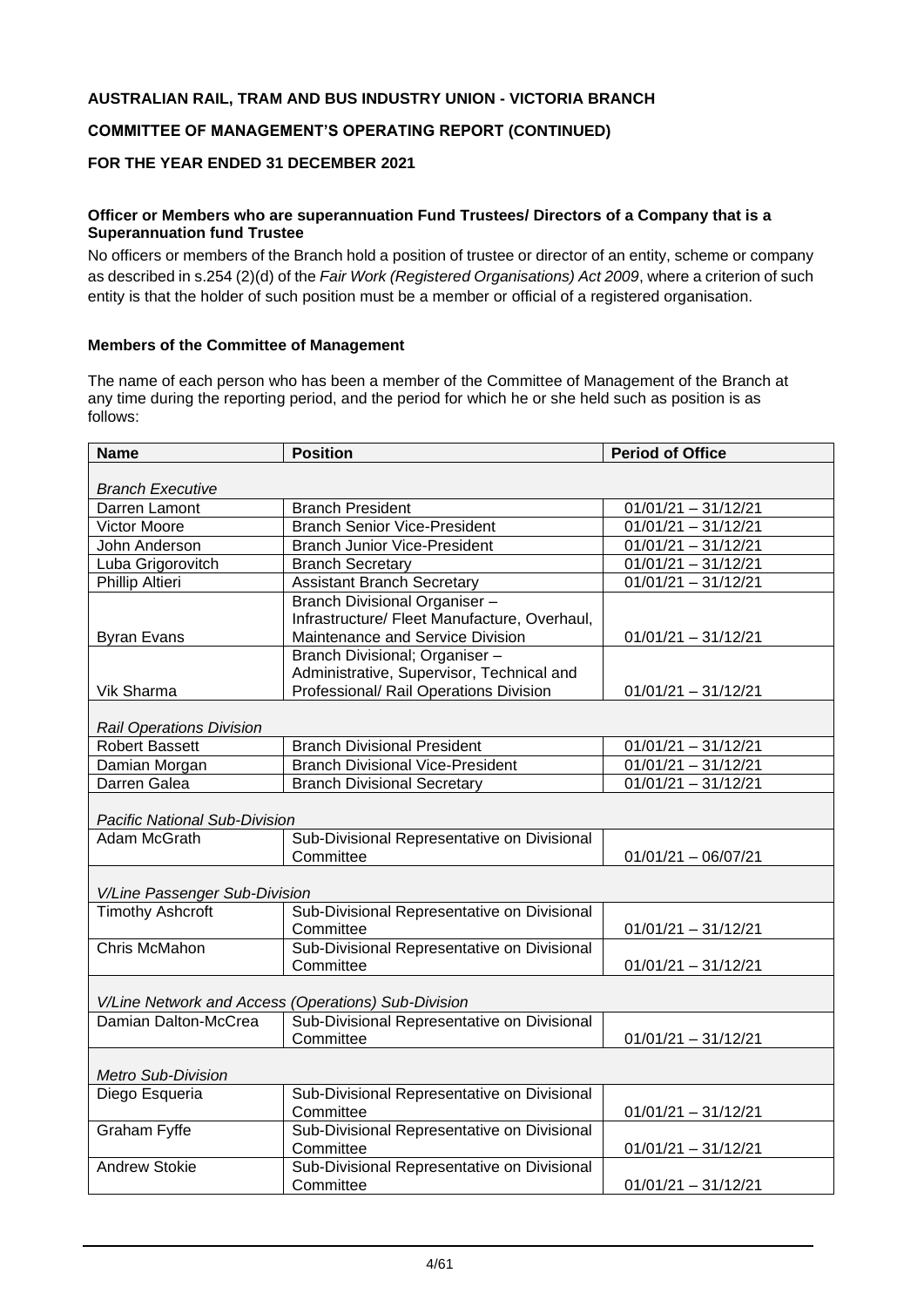# **COMMITTEE OF MANAGEMENT'S OPERATING REPORT (CONTINUED)**

# **FOR THE YEAR ENDED 31 DECEMBER 2021**

| <b>Name</b>                                  | <b>Position</b>                                                       | <b>Period of Office</b> |
|----------------------------------------------|-----------------------------------------------------------------------|-------------------------|
|                                              |                                                                       |                         |
| <b>Infrastructure Division</b>               |                                                                       |                         |
| Kevin Killender                              | <b>Branch Divisional President</b>                                    | $01/01/21 - 31/12/21$   |
| Ian Unthank                                  | <b>Branch Divisional Vice-President</b>                               | $01/01/21 - 31/12/21$   |
| Jonathan Saw                                 | <b>Branch Divisional Secretary</b>                                    | $01/01/21 - 31/12/21$   |
| <b>EDI Downer Works Sub-Division</b>         |                                                                       |                         |
| Vacant                                       | Sub-Divisional Representative on Divisional<br>Committee              |                         |
| <b>Metro Sub-Division</b>                    |                                                                       |                         |
| Owen Drane                                   | Sub-Divisional Representative on Divisional                           |                         |
|                                              | Committee                                                             | $01/01/21 - 31/12/21$   |
| David Harley                                 | Sub-Divisional Representative on Divisional                           |                         |
|                                              | Committee                                                             | $01/01/21 - 31/12/21$   |
| Chris Nestorovski                            | Sub-Divisional Representative on Divisional                           |                         |
|                                              | Committee                                                             | $01/01/21 - 31/12/21$   |
| Ian Powell                                   | Sub-Divisional Representative on Divisional                           |                         |
|                                              | Committee                                                             | $01/01/21 - 31/12/21$   |
| V/Line Passenger Infrastructure Sub-Division |                                                                       |                         |
| Vacant                                       | Sub-Divisional Representative on Divisional                           |                         |
|                                              | Committee                                                             |                         |
|                                              |                                                                       |                         |
| Miscellaneous Sub-Division                   |                                                                       |                         |
| Vacant                                       | Sub-Divisional Representative on Divisional<br>Committee              |                         |
|                                              |                                                                       |                         |
|                                              | Administrative, Supervisory, Technical and Professional               |                         |
| Victor Moore                                 | <b>Branch Divisional President</b>                                    | $01/01/21 - 31/12/21$   |
| Vacant                                       | <b>Branch Divisional Vice- President</b>                              |                         |
| Steve Kozmevski                              | <b>Branch Divisional Secretary</b>                                    | $01/01/21 - 31/12/21$   |
|                                              |                                                                       |                         |
|                                              | Metro Fleet Manufacture, Overhaul, Maintenance & Service Sub-Division |                         |
| Andrew Irving                                | Sub-Divisional Representative on Divisional                           |                         |
|                                              | Committee                                                             | $01/01/21 - 31/12/21$   |
| Metro Infrastructure Sub-Division            |                                                                       |                         |
| Vacant                                       | Sub-Divisional Representative on Divisional                           |                         |
|                                              | Committee                                                             |                         |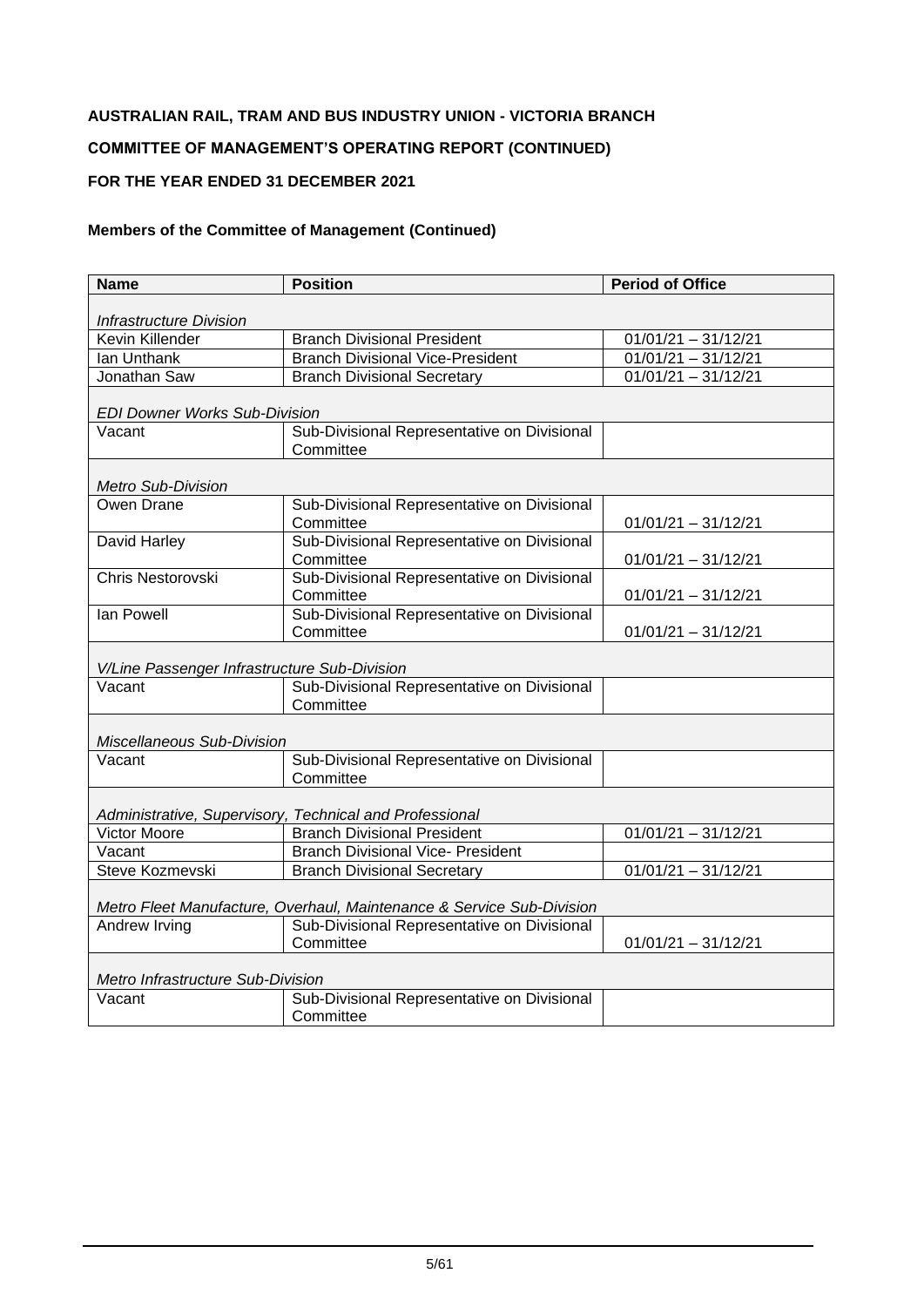# **COMMITTEE OF MANAGEMENT'S OPERATING REPORT (CONTINUED)**

# **FOR THE YEAR ENDED 31 DECEMBER 2021**

| <b>Name</b>                                  | <b>Position</b>                                                                    | <b>Period of Office</b>                        |
|----------------------------------------------|------------------------------------------------------------------------------------|------------------------------------------------|
|                                              |                                                                                    |                                                |
| <b>Metro Rail Operations Sub-Division</b>    |                                                                                    |                                                |
| <b>Manual Paparis</b>                        | Sub-Divisional Representative on Divisional                                        |                                                |
|                                              | Committee                                                                          | $01/01/21 - 31/12/21$                          |
| <b>Stewart Symington</b>                     | Sub-Divisional Representative on Divisional<br>Committee                           |                                                |
| John Nicolopoulos                            | Sub-Divisional Representative on Divisional                                        | $01/01/21 - 31/12/21$                          |
|                                              | Committee                                                                          | $01/01/21 - 31/12/21$                          |
| Jamil Zaman                                  | Sub-Divisional Representative on Divisional                                        |                                                |
|                                              | Committee                                                                          | $01/01/21 - 31/12/21$                          |
|                                              |                                                                                    |                                                |
| V/Line Passenger Sub-Division                |                                                                                    |                                                |
| Vacant                                       | Sub-Divisional Representative on Divisional                                        |                                                |
|                                              | Committee                                                                          |                                                |
|                                              |                                                                                    |                                                |
| V/Line Passenger infrastructure Sub-Division |                                                                                    |                                                |
| <b>Caulton Newton</b>                        | Sub-Divisional Representative on Divisional                                        |                                                |
|                                              | Committee                                                                          | $01/01/21 - 31/12/21$                          |
|                                              |                                                                                    |                                                |
| Miscellaneous Sub-Division                   |                                                                                    |                                                |
| <b>Sherry Calder</b>                         | Sub-Divisional Representative on Divisional                                        |                                                |
|                                              | Committee                                                                          | $01/01/21 - 31/12/21$                          |
|                                              |                                                                                    |                                                |
|                                              | Fleet Manufacture, Overhaul, Maintenance & Service Division                        |                                                |
| Vacant                                       | <b>Branch Divisional President</b><br><b>Branch Divisional Vice-President</b>      |                                                |
| Vinnie Incorvaja<br>Paul Jumpertz            | <b>Branch Divisional Secretary</b>                                                 | $01/01/21 - 31/12/21$<br>$01/01/21 - 31/12/21$ |
|                                              |                                                                                    |                                                |
| <b>Metro Sub-Division</b>                    |                                                                                    |                                                |
| Ralph McPherson                              | Sub-Divisional Representative on Divisional                                        |                                                |
|                                              | Committee                                                                          | $01/01/21 - 31/12/21$                          |
| <b>Michael Magill</b>                        | Sub-Divisional Representative on Divisional                                        |                                                |
|                                              | Committee                                                                          | $01/01/21 - 31/12/21$                          |
| Peter Veis                                   | Sub-Divisional Representative on Divisional                                        |                                                |
|                                              | Committee                                                                          | $01/01/21 - 31/12/21$                          |
|                                              |                                                                                    |                                                |
| <b>EDI Downer Works Sub-Division</b>         |                                                                                    |                                                |
| Vacant                                       | Sub-Divisional Representative on Divisional                                        |                                                |
|                                              | Committee                                                                          |                                                |
|                                              |                                                                                    |                                                |
| Miscellaneous Sub-Division                   |                                                                                    |                                                |
| <b>Tanyol Beyit</b>                          | Sub-Divisional Representative on Divisional                                        |                                                |
|                                              | Committee                                                                          | $01/01/21 - 31/12/21$                          |
|                                              |                                                                                    |                                                |
| <b>Tram and Bus Division</b>                 |                                                                                    |                                                |
| <b>Tarik Koc</b><br>Mario Mizzi              | <b>Branch Divisional Secretary</b>                                                 | $01/01/21 - 31/12/21$<br>$01/01/21 - 31/12/21$ |
| <b>Frank Pavic</b>                           | <b>Branch Divisional Assistant Secretary</b><br><b>Branch Divisional President</b> | $01/01/21 - 31/12/21$                          |
| Rupert Braganza                              | <b>Branch Divisional Vice-President</b>                                            | $01/01/21 - 31/12/21$                          |
|                                              |                                                                                    |                                                |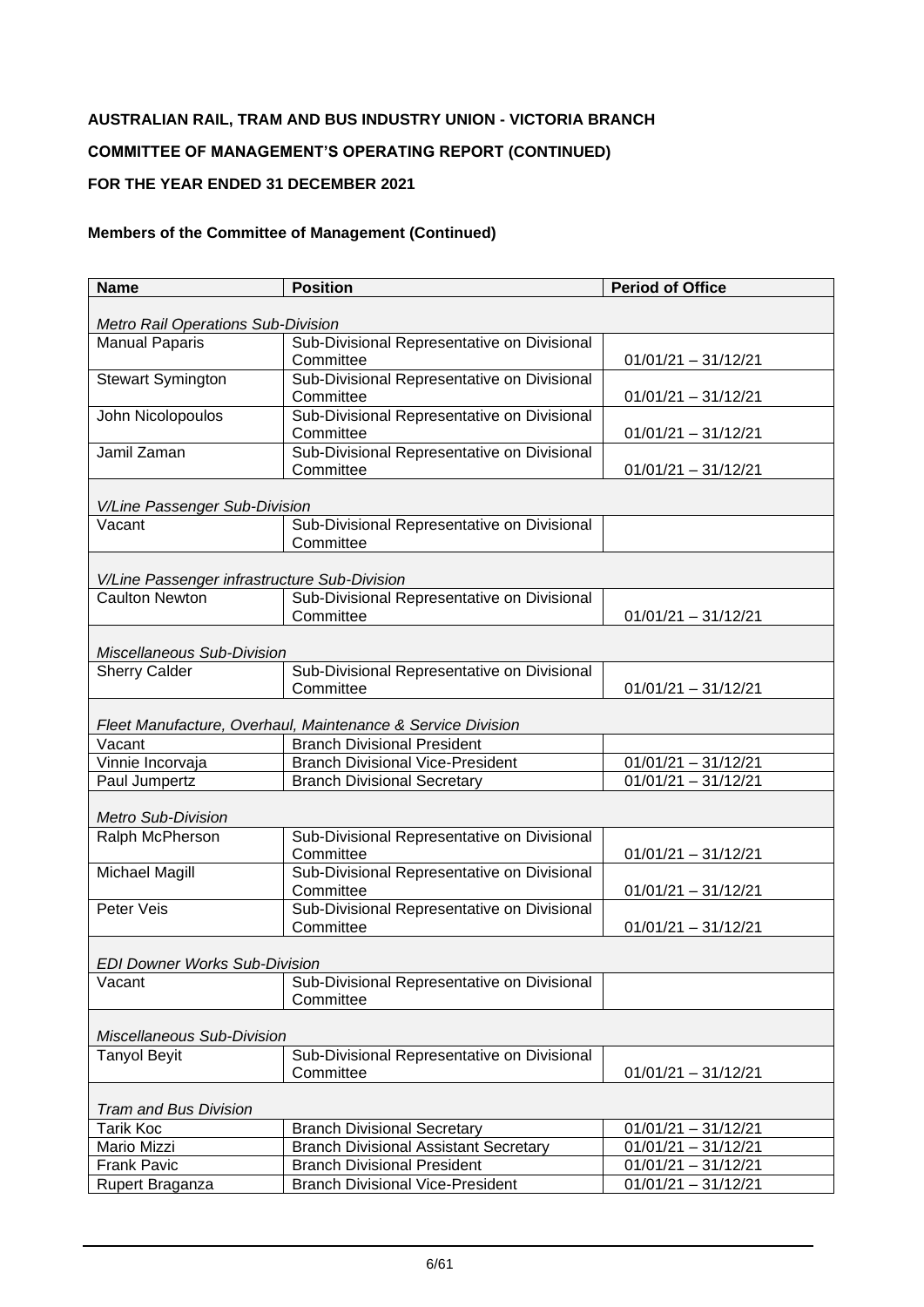# **COMMITTEE OF MANAGEMENT'S OPERATING REPORT (CONTINUED)**

# **FOR THE YEAR ENDED 31 DECEMBER 2021**

| <b>Name</b>                             | <b>Position</b>                                          | <b>Period of Office</b> |
|-----------------------------------------|----------------------------------------------------------|-------------------------|
| <b>Brunswick Sub-Division</b>           |                                                          |                         |
| <b>Michael Michael</b>                  | Sub-Divisional Representative on Divisional              |                         |
|                                         | Committee                                                | $01/01/21 - 31/12/21$   |
| <b>Camberwell Sub-Division</b>          |                                                          |                         |
| Cedric De Rozario                       | Sub-Divisional Representative on Divisional              |                         |
|                                         | Committee                                                | $01/01/21 - 31/12/21$   |
| <b>Essendon Sub-Division</b>            |                                                          |                         |
| Stephen Blake                           | Sub-Divisional Representative on Divisional              |                         |
|                                         | Committee                                                | $01/01/21 - 31/12/21$   |
| <b>Glenhuntly Sub-Division</b>          |                                                          |                         |
| <b>Adam Docherty</b>                    | Sub-Divisional Representative on Divisional              |                         |
|                                         | Committee                                                | $01/01/21 - 29/05/21$   |
| <b>Catherine Rosser</b>                 | Sub-Divisional Representative on Divisional<br>Committee | 15/07/21 - 31/12/21     |
|                                         |                                                          |                         |
| <b>Kew Sub-Division</b>                 |                                                          |                         |
| Gihan Rodney Fernando                   | Sub-Divisional Representative on Divisional              |                         |
|                                         | Committee                                                | $01/01/21 - 31/12/21$   |
| <b>Malvern Sub-Division</b>             |                                                          |                         |
| <b>Christopher Huntley</b>              | Sub-Divisional Representative on Divisional              |                         |
|                                         | Committee                                                | $01/01/21 - 31/12/21$   |
| <b>Preston Sub-Division</b>             |                                                          |                         |
| John Antonopoulos                       | Sub-Divisional Representative on Divisional              |                         |
|                                         | Committee                                                | $01/01/21 - 31/12/21$   |
| Southbank Sub-Division                  |                                                          |                         |
| Max Tocci                               | Sub-Divisional Representative on Divisional              |                         |
|                                         | Committee                                                | $01/01/21 - 31/12/21$   |
| <b>Bendigo Trams Sub-Division</b>       |                                                          |                         |
| Vacant                                  | Sub-Divisional Representative on Divisional              |                         |
|                                         | Committee                                                |                         |
| <b>Tram Hub Sub-Division</b>            |                                                          |                         |
| Peter Wright                            | Sub-Divisional Representative on Divisional              |                         |
|                                         | Committee                                                | 15/07/21 - 31/12/21     |
| Preston Workshops Sub-Division          |                                                          |                         |
| <b>Anthony Tobschall</b>                | Sub-Divisional Representative on Divisional              |                         |
|                                         | Committee                                                | $01/01/21 - 31/12/21$   |
| <b>Tram Infrastructure Sub-Division</b> |                                                          |                         |
| <b>Traianos Tsokris</b>                 | Sub-Divisional Representative on Divisional              |                         |
|                                         | Committee                                                | $01/01/21 - 31/12/21$   |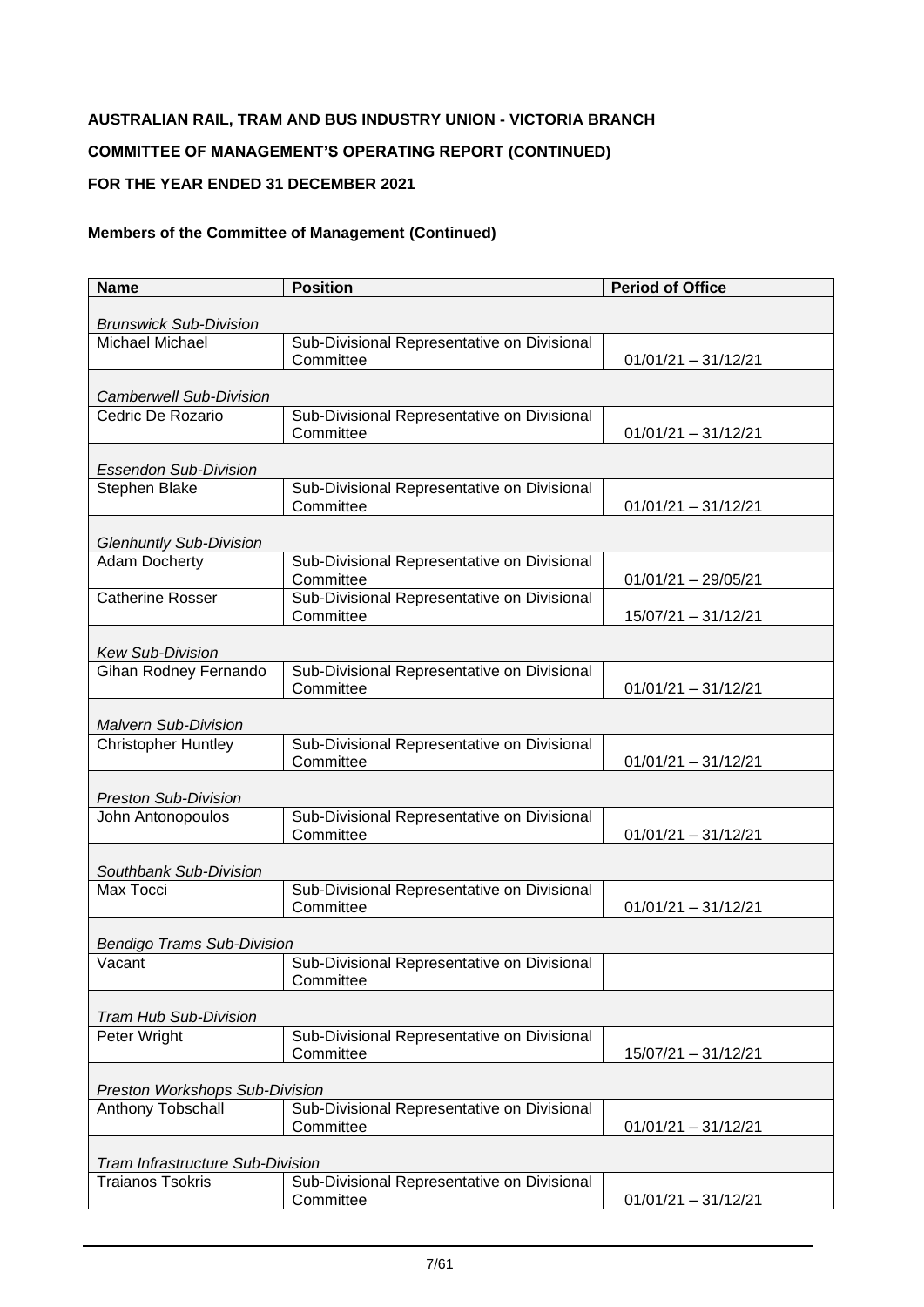# **COMMITTEE OF MANAGEMENT'S OPERATING REPORT (CONTINUED)**

## **FOR THE YEAR ENDED 31 DECEMBER 2021**

| <b>Name</b>                             | <b>Position</b>                                                                          | <b>Period of Office</b> |
|-----------------------------------------|------------------------------------------------------------------------------------------|-------------------------|
|                                         |                                                                                          |                         |
| <b>Tram Maintenance Sub-Division</b>    |                                                                                          |                         |
| Pat Shetty                              | Sub-Divisional Representative on Divisional<br>Committee                                 |                         |
|                                         |                                                                                          | $01/01/21 - 31/12/21$   |
| <b>Authorised Officers Sub-Division</b> |                                                                                          |                         |
| <b>Brian Penza</b>                      | Sub-Divisional Representative on Divisional                                              |                         |
|                                         | Committee                                                                                | $01/01/21 - 31/12/21$   |
| <b>Locomotive Division</b>              |                                                                                          |                         |
| <b>Wayne Hicks</b>                      | <b>Branch Divisional President</b>                                                       | $01/01/21 - 31/12/21$   |
| John Marotta                            | <b>Branch Divisional Vice-President</b>                                                  | $01/01/21 - 31/12/21$   |
| Marc Marotta                            | <b>Branch Divisional Secretary</b>                                                       | $01/01/21 - 31/12/21$   |
| Jim Chrysostomou                        | <b>Branch Divisional Assistant Secretary</b>                                             | $01/01/21 - 31/12/21$   |
|                                         |                                                                                          |                         |
| <b>Metropolitan Sub-Division</b>        |                                                                                          |                         |
| Paris Jolly                             | Sub-Divisional Representative on Divisional                                              |                         |
|                                         | Committee                                                                                | $11/08/21 - 31/12/21$   |
| Craig Bishop                            | Sub-Divisional Representative on Divisional                                              |                         |
|                                         | Committee                                                                                | $01/01/21 - 31/12/21$   |
| Stephen Butler                          | Sub-Divisional Representative on Divisional                                              |                         |
|                                         | Committee                                                                                | $01/01/21 - 31/12/21$   |
| <b>Adam Francis</b>                     | Sub-Divisional Representative on Divisional                                              |                         |
|                                         | Committee                                                                                | $01/01/21 - 31/12/21$   |
|                                         |                                                                                          |                         |
| Pacific National Sub-Division           |                                                                                          |                         |
| Andrew Heatley                          | Sub-Divisional Representative on Divisional                                              |                         |
|                                         | Committee                                                                                | $01/01/21 - 11/08/21$   |
| <b>Matthew Fenn</b>                     | Sub-Divisional Representative on Divisional                                              |                         |
|                                         | Committee                                                                                | $11/08/21 - 31/12/21$   |
|                                         | Pacific National Victorian General Freight, Bulk Rail and Aurizon and Grain Sub-Division |                         |
| <b>Cathy Noone</b>                      | Sub-Divisional Representative on Divisional                                              |                         |
|                                         | Committee                                                                                | $01/01/21 - 31/12/21$   |
|                                         |                                                                                          |                         |
| V/Line Passenger Sub-Division           |                                                                                          |                         |
| Keith Hammond                           | Sub-Divisional Representative on Divisional                                              |                         |
|                                         | Committee                                                                                | $01/01/21 - 11/08/21$   |
| Stephen Cox                             | Sub-Divisional Representative on Divisional                                              |                         |
|                                         | Committee                                                                                | 11/08/21 - 31/12/21     |
| <b>Howard Hand</b>                      | Sub-Divisional Representative on Divisional                                              |                         |
|                                         | Committee                                                                                | $01/01/21 - 11/08/21$   |
| <b>Trevor Severino</b>                  | Sub-Divisional Representative on Divisional                                              |                         |
|                                         | Committee                                                                                | $11/08/11 - 31/12/21$   |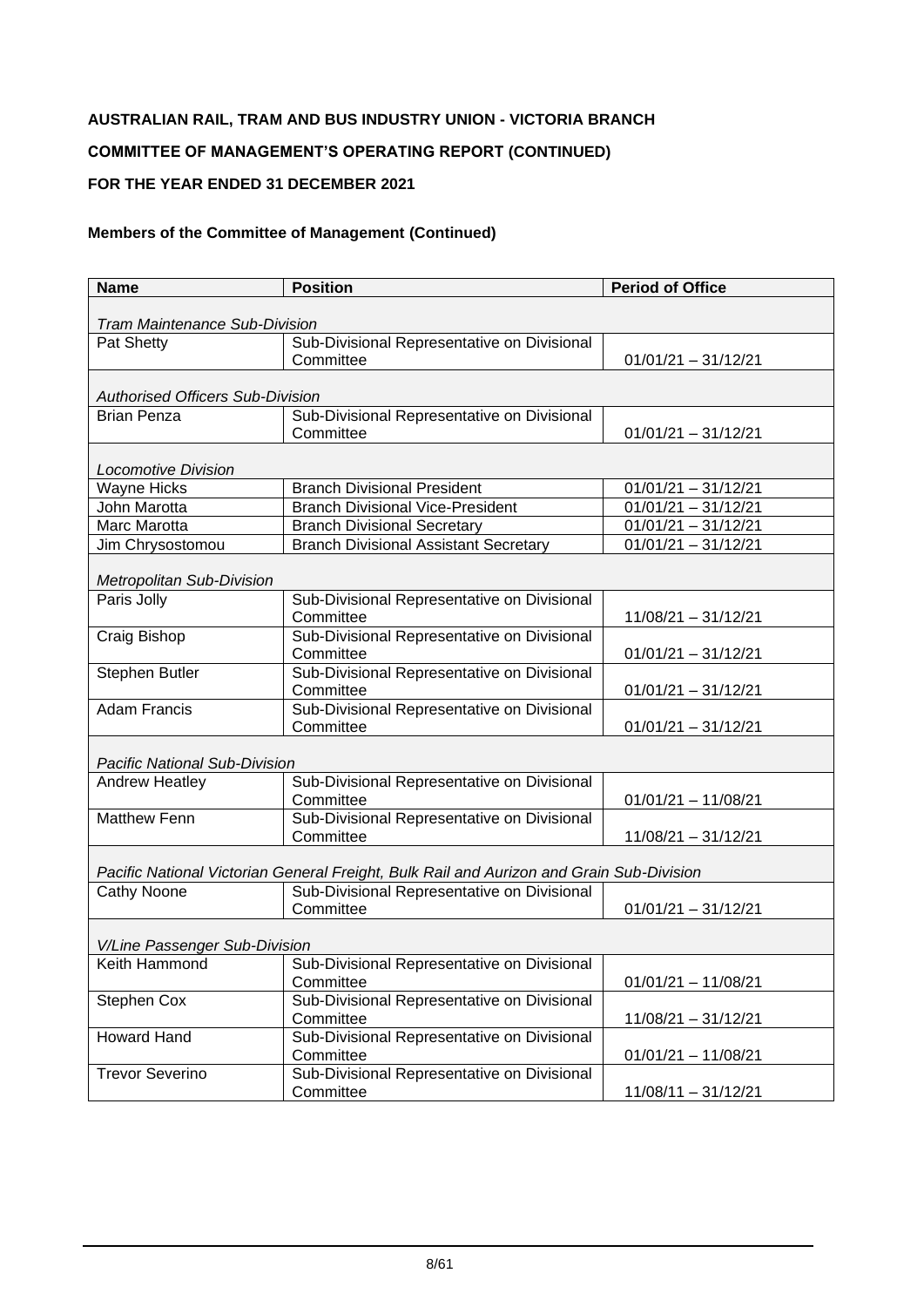# **AUSTRALIAN RAIL, TRAM AND BUS INDUSTRY UNION - VICTORIA BRANCH COMMITTEE OF MANAGEMENT'S OPERATING REPORT (CONTINUED) FOR THE YEAR ENDED 31 DECEMBER 2021**

# **Auditor's Independence Declaration**

A copy of the auditor's independence declaration is set out on page 10.

This report is made in accordance with a resolution of the Committee of Management and is signed for and on behalf of the Committee of Management by:

Vik Sharma **Phillip Altieri** 

18 May 2022

Melbourne

 $\mu$  . The contract of the contract of the contract of  $\mu$ 

Branch Secretary **Assistant Branch Secretary**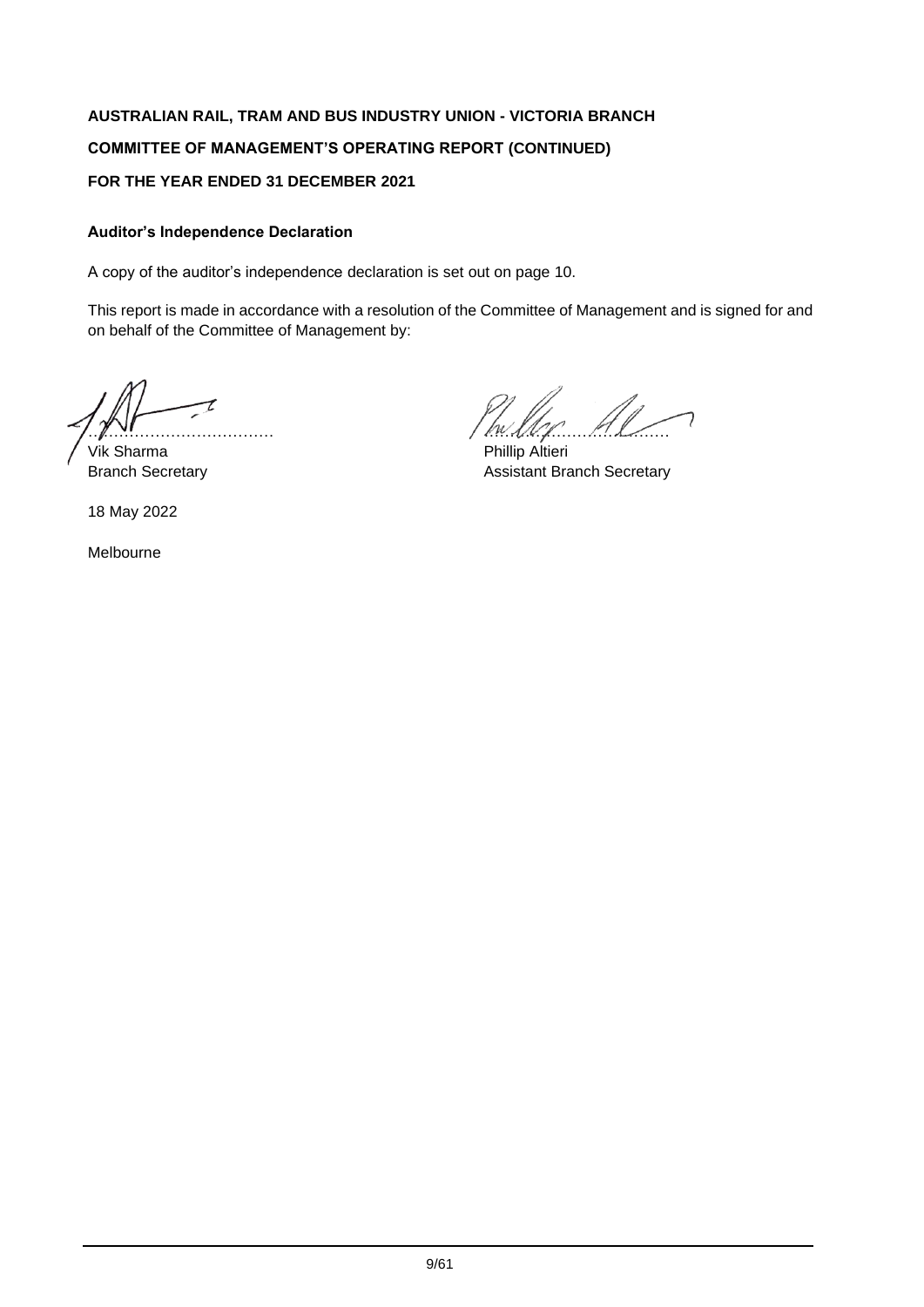

#### accountants + auditors

Level 1, 200 Mary Street **GPO Box 1087** Brisbane QLD 4001 Australia t. +61 7 3002 4800 f. +61 7 3229 5603

> **Gold Coast** t. +61 7 5591 1661 f. +61 7 5591 1772

# **AUDITOR'S INDEPENDENCE DECLARATION TO THE COMMITTEE OF MANAGEMENT OF THE**

#### e. info@mgisq.com.au **AUSTRALIAN RAIL, TRAM AND BUS INDUSTRY UNION – VICTORIA BRANCH**

As lead auditor for the audit of the Australian Rail, Tram and Bus Industry Union – Victoria Branch for the year ended 31 December 2021; I declare that, to the best of my knowledge and belief, there have been no contraventions of any applicable code of professional conduct in relation to the audit.

**MGI Audit Pty Ltd**

**G I Kent**  Director – Audit & Assurance

Melbourne 18 May 2022

Registration number (as registered by the RO Commissioner under the RO Act): AA2017/2

MGI refers to one or more of the independent member firms of the MGI International alliance of independent auditing, accounting and consulting firms. Each MGI firm in Australasia is a separate legal<br>entity and has no liabi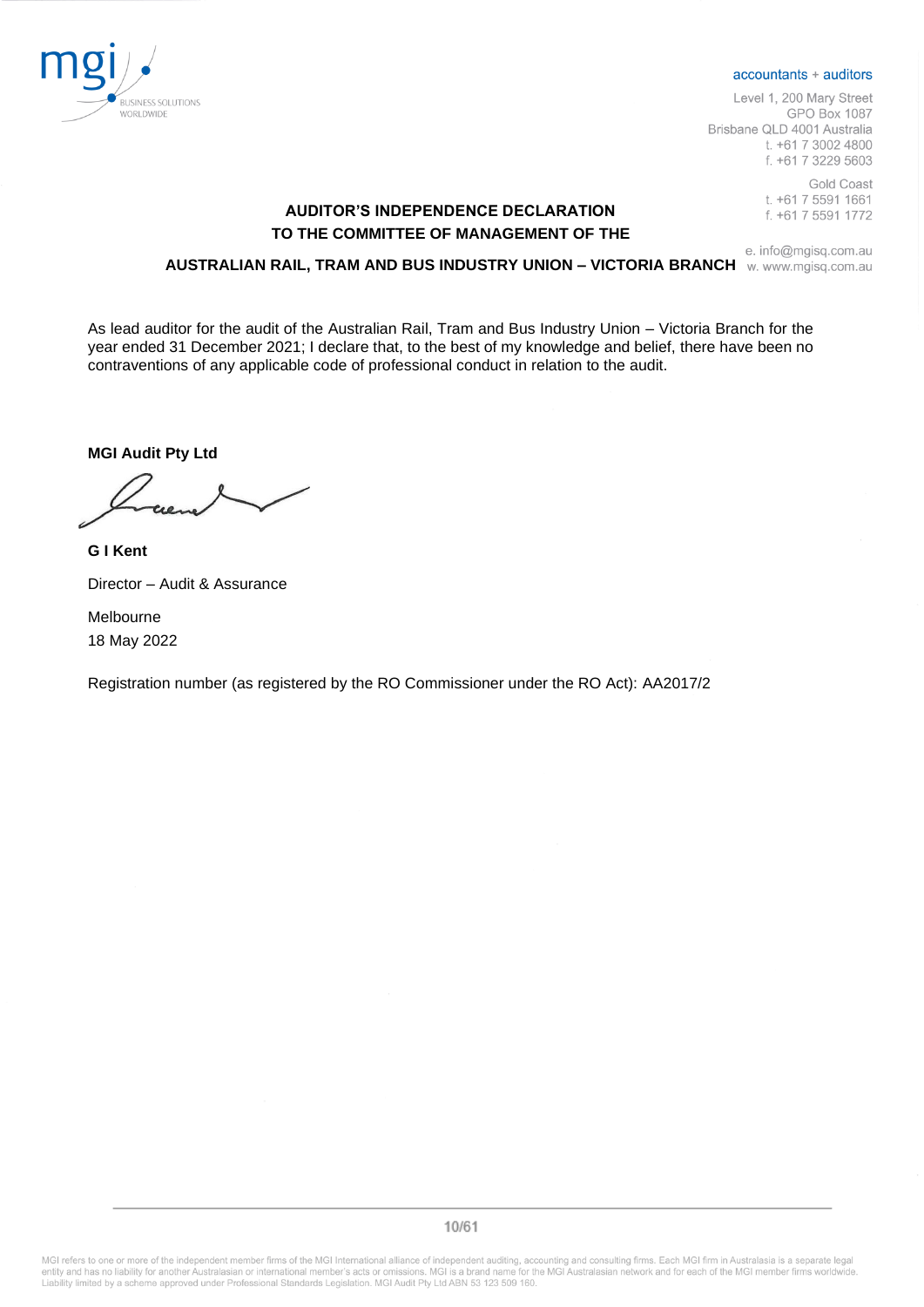#### **COMMITTEE OF MANAGEMENT STATEMENT**

### **FOR THE YEAR ENDED 31 DECEMBER 2021**

On 18 May 2022, the Committee of Management of the Branch passed the following resolution to the General Purpose Financial statements (GPFR) of the reporting unit for the financial year ended 31 December 2021.

The Committee of Management declares in relation to the GPFR that in its opinion:

- (a) the financial statements and notes comply with the Australian Accounting Standards;
- (b) the financial statements and notes comply with the reporting guidelines of the Commissioner;
- (c) the financial statements and notes give a true and fair view of the financial performance, financial position and cash flows of the reporting unit for the financial year to which they relate;
- (d) there are reasonable grounds to believe that the reporting unit will be able to pay its debts as and when they become due and payable; and
- (e) during the financial year to which the GPFR relates and since the end of that year:
	- i. meetings of the Committee of Management were held in accordance with the rules of the organisation and
	- ii. the financial affairs of the reporting unit have been managed in accordance with the rules of the organisation;
	- iii. the financial records of the reporting unit have been kept and maintained in accordance with the *RO Act;*
	- iv. where the organisation consists of two or more reporting units, the financial records of the reporting unit have been kept, as far as practicable, in a consistent manner to each of the other reporting units of the organisation;
	- v. where information has been sought in any request of a member of the reporting unit or the Commissioner duly made under section 272 of the RO Act, that information has been provided to the member or the Commissioner; and
	- vi. where any order for inspection of financial records made by the Fair Work Commission under section 273 of the RO Act during the year, there has been compliance.

This declaration is made in accordance with a resolution of the Committee of Management.

Vik Sharma **Phillip Altieri** Phillip Altieri

18 May 2022

 $\mu$  . The contract of  $\mu$  is the contract of  $\mu$ 

Branch Secretary **Assistant Branch Secretary** Assistant Branch Secretary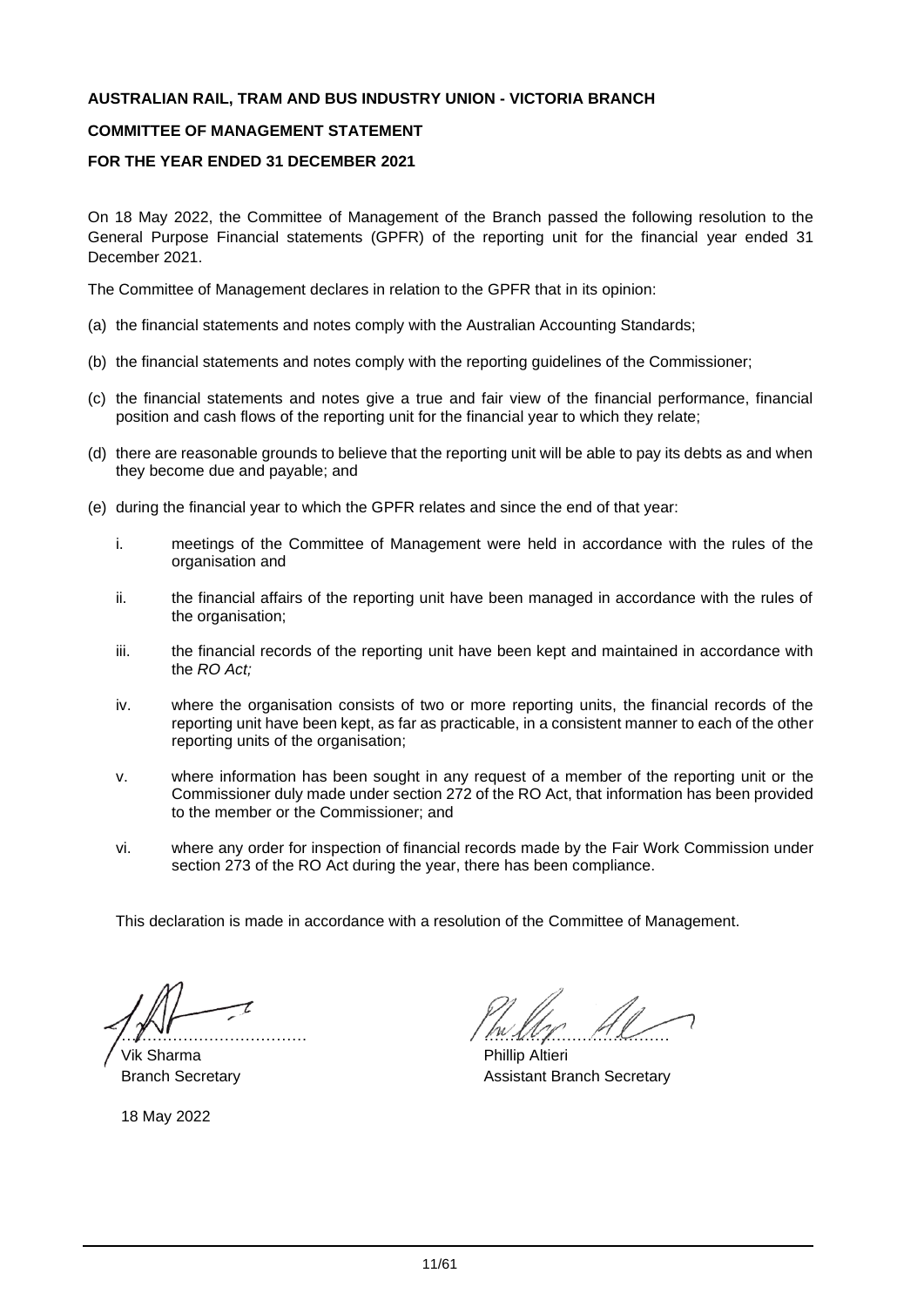

#### accountants + auditors

Level 1, 200 Mary Street GPO Box 1087 Brisbane QLD 4001 Australia t. +61 7 3002 4800

# **Independent Audit Report to the Members of Australian Rail, Tram and Bus Industry Union – Victoria Branch**

# **Report on the Audit of the Financial Report**

#### **Opinion**

t. +61 7 5591 1661 f. +61 7 5591 1772

**Gold Coast** 

e. info@mgisq.com.au w. www.mgisg.com.au

We have audited the financial report of the Australia Rail, Tram and Bus Industry Union – Victoria Branch (the Branch), which comprises the statement of financial position as at 31 December 2021, the statement of comprehensive income, statement of changes in equity and statement of cash flows for the year ended, notes to the financial statements, including a summary of significant accounting policies; the Committee of Management Statement, the subsection 255(2A) report and the Officer Declaration Statement.

In our opinion, the accompanying financial report presents fairly, in all material aspects, the financial position of the Australian Rail, Tram and Bus Industry Union – Victoria Branch as at 31 December 2021, and its financial performance and its cash flows for the year ended on that date in accordance with:

- a) the Australian Accounting Standards; and
- b) any other requirements imposed by the Reporting Guidelines or Part 3 of Chapter 8 of the *Fair Work (Registered Organisations) Act 2009* (the RO Act).

We declare that management's use of the going concern basis in the preparation of the financial statements of the Branch is appropriate.

#### **Basis for Opinion**

We conducted our audit in accordance with Australian Auditing Standards. Our responsibilities under those standards are further described in the *Auditor's Responsibilities for the Audit of the Financial Report* section of our report. We are independent of the Branch in accordance with the ethical requirements of the Accounting Professional and Ethical Standards Board's APES 110 *Code of Ethics for Professional Accountants* (the Code) that are relevant to our audit of the financial report in Australia. We have also fulfilled our other ethical responsibilities in accordance with the Code.

We believe that the audit evidence we have obtained is sufficient and appropriate to provide a basis for our opinion.

#### **Information Other than the Financial Report and Auditor's Report Thereon**

The Committee of Management is responsible for the other information. The other information obtained at the date of this auditor's report is in the Operating Report accompanying the financial report.

Our opinion on the financial report does not cover the other information and accordingly we do not express any form of assurance conclusion thereon.

In connection with our audit of the financial report, our responsibility is to read the other information and, in doing so, consider whether the other information is materially inconsistent with the financial report or my knowledge obtained in the audit or otherwise appears to be materially misstated. If, based on the work we have performed, we conclude that there is a material misstatement of this other information, we are required to report that fact. We have nothing to report in this regard.

MGI refers to one or more of the independent member firms of the MGI International alliance of independent auditing, accounting and consulting firms. Each MGI firm in Australasia is a separate legal<br>entity and has no liabi Liability limited by a scheme approved under Professional Standards Legislation. MGI Audit Pty Ltd ABN 53 123 509 160.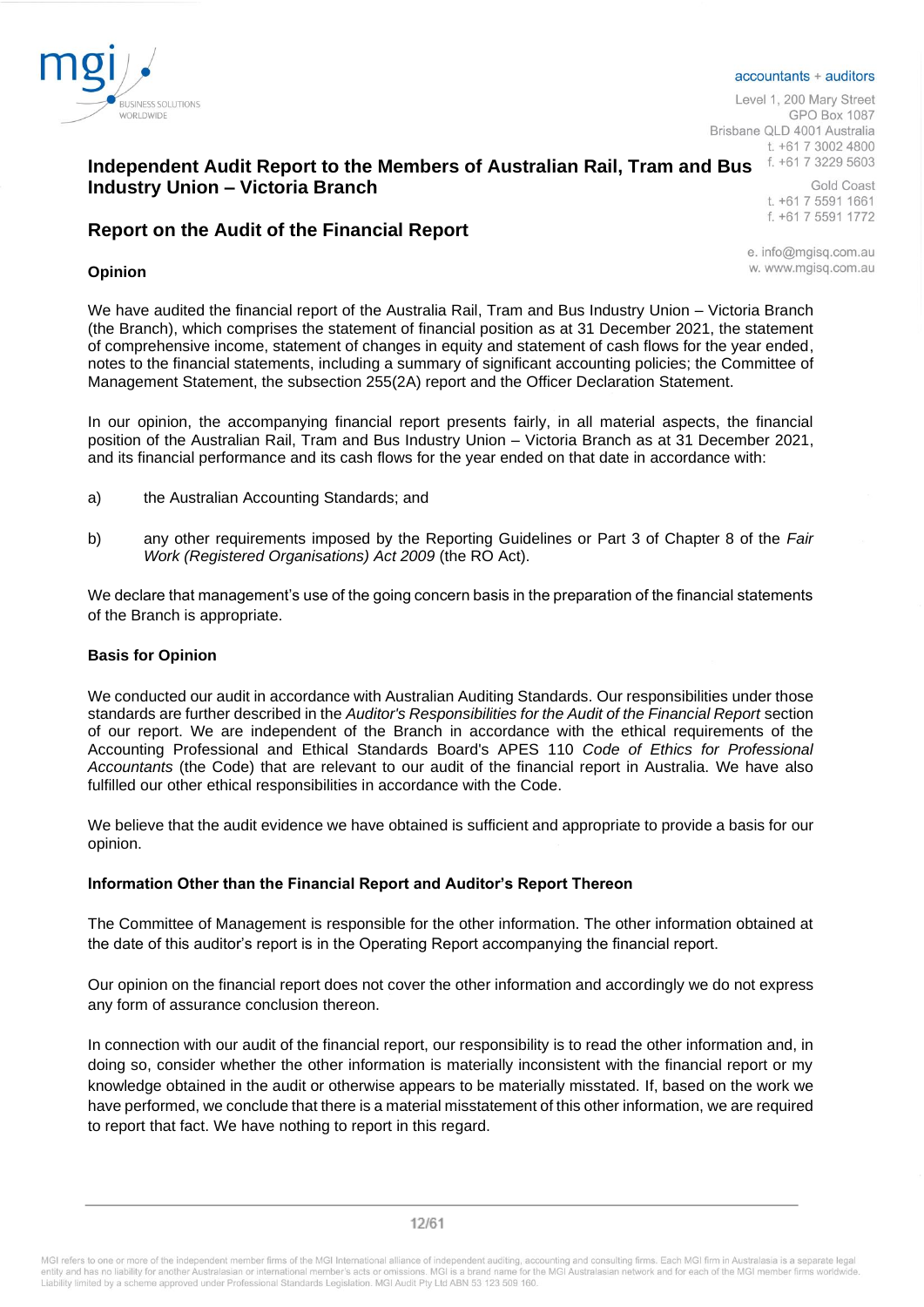### **Responsibilities of Committee of Management for the Financial Report**

The Committee of Management of the Branch is responsible for the preparation of the financial report that gives a true and fair view in accordance with Australian Accounting Standards and the RO Act, and for such internal control as the Committee of Management determine is necessary to enable the preparation of the financial report that gives a true and fair view and is free from material misstatement, whether due to fraud or error.

In preparing the financial report, the Committee of Management is responsible for assessing the Branch's ability to continue as a going concern, disclosing, as applicable, matters related to going concern and using the going concern basis of accounting unless the Committee of Management either intend to liquidate the Branch or to cease operations, or have no realistic alternative but to do so.

#### **Auditor's Responsibilities for the Audit of the Financial Report**

Our objective is to obtain reasonable assurance about whether the financial report as a whole is free from material misstatement, whether due to fraud or error, and to issue an auditor's report that includes my opinion. Reasonable assurance is a high level of assurance, but is not a guarantee that an audit conducted in accordance with Australian Auditing Standards will always detect a material misstatement when it exists. Misstatements can arise from fraud or error and are considered material if, individually or in the aggregate, they could reasonably be expected to influence the economic decisions of users taken on the basis of the financial report.

As part of an audit in accordance with the Australian Auditing Standards, we exercise professional judgement and maintain professional scepticism throughout the audit. We also:

- Identify and assess the risks of material misstatement of the financial report, whether due to fraud or error, design and perform audit procedures responsive to those risks, and obtain audit evidence that is sufficient and appropriate to provide a basis for my opinion. The risk of not detecting a material misstatement resulting from fraud is higher than for one resulting from error, as fraud may involve collusion, forgery, intentional omissions, misrepresentations, or the override of internal control.
- Obtain an understanding of internal control relevant to the audit in order to design audit procedures that are appropriate in the circumstances, but not for the purpose of expressing an opinion on the effectiveness of the Branch's internal control.
- Evaluate the appropriateness of accounting policies used and the reasonableness of accounting estimates and related disclosures made by the Committee of Management.
- Conclude on the appropriateness of the Committee of Management's use of the going concern basis of accounting and, based on the audit evidence obtained, whether a material uncertainty exists related to events or conditions that may cast significant doubt on the Branch's ability to continue as a going concern. If we conclude that a material uncertainty exists, we are required to draw attention in our auditor's report to the related disclosures in the financial report or, if such disclosures are inadequate, to modify our opinion. Our conclusions are based on the audit evidence obtained up to the date of our auditor's report. However, future events or conditions may cause the Branch to cease to continue as a going concern.
- Evaluate the overall presentation, structure and content of the financial report, including the disclosures, and whether the financial report represents the underlying transactions and events in a manner that achieves fair presentation.
- Obtain sufficient appropriate audit evidence regarding the financial information of the entities or business activities within the Branch to express an opinion on the financial report. We are responsible for the direction, supervision and performance of the Branch's audit. We remain solely responsible for our audit opinion.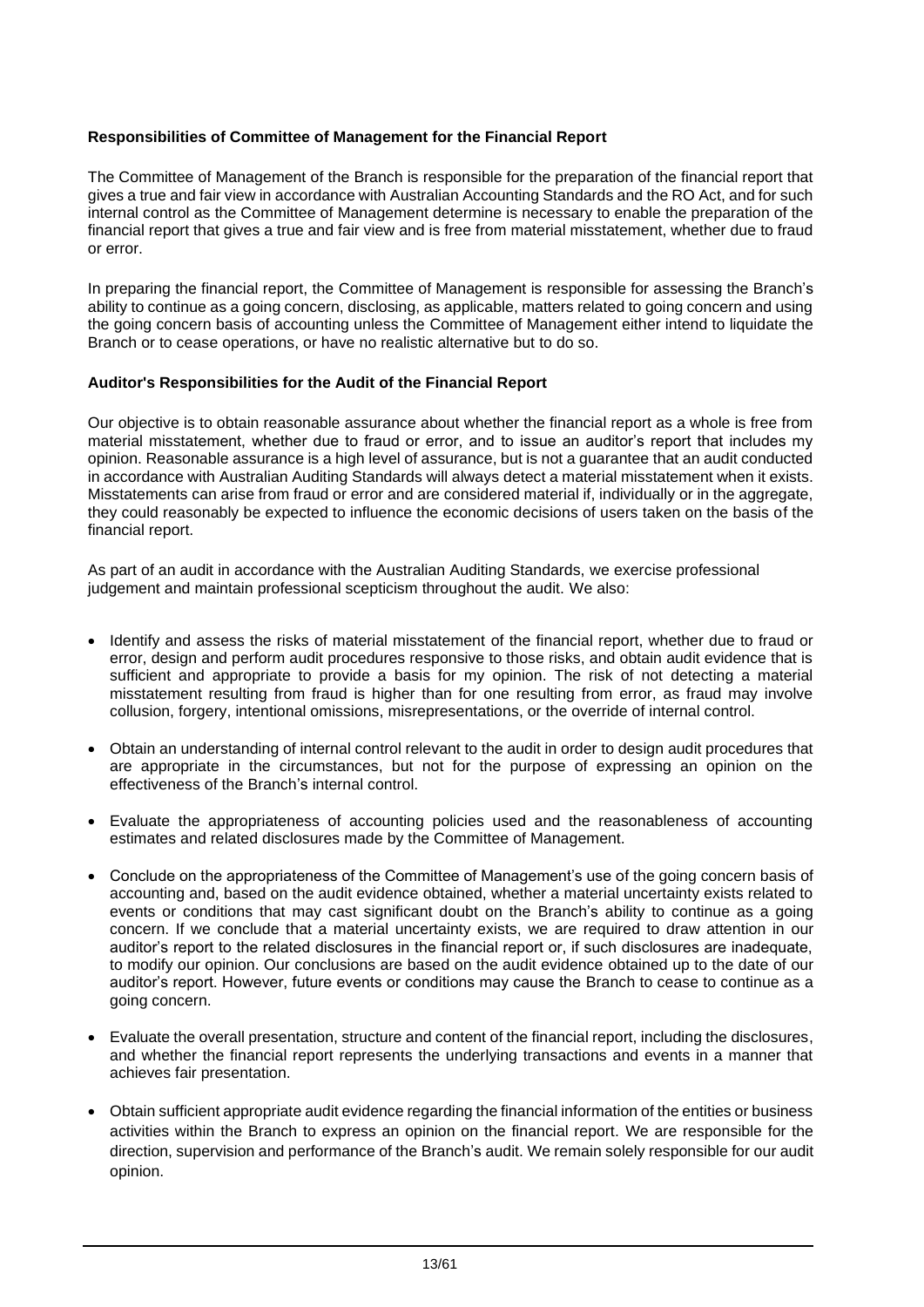We communicate with the Committee of Management regarding, among other matters, the planned scope and timing of the audit and significant audit findings, including any significant deficiencies in internal control that we identify during our audit.

### **Declaration**

I declare that I am an approved auditor, a member of Chartered Accountants Australia and New Zealand and hold a current Public Practice Certificate.

**MGI Audit Pty Ltd**

25 May 2022

**G I Kent** Director – Audit & Assurance Melbourne

Registration number (as registered by the RO Commissioner under the RO Act): AA2017/2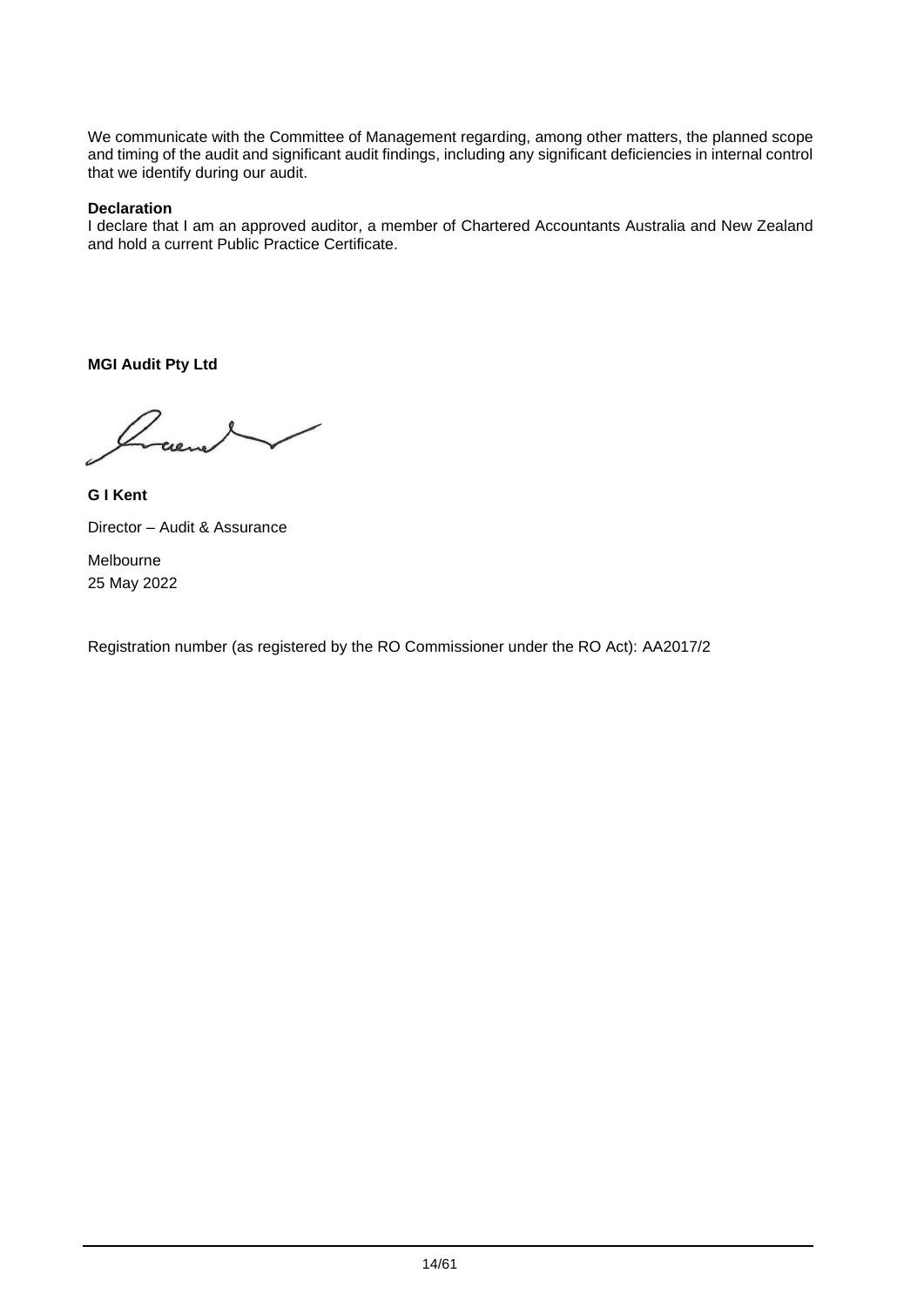## **STATEMENT OF COMPREHENSIVE INCOME FOR THE YEAR ENDED 31 DECEMBER 2021**

|                                                       |                | 2021        | 2020        |
|-------------------------------------------------------|----------------|-------------|-------------|
|                                                       | <b>Notes</b>   | \$          | \$          |
| Revenue from contracts with customers                 | $\overline{4}$ |             |             |
| Membership subscriptions                              |                | 5,100,106   | 4,938,678   |
| Levies                                                | 3A             | 737,575     | 641,450     |
| Total revenue from contracts with customers           |                | 5,837,681   | 5,580,126   |
|                                                       |                |             |             |
| Other income                                          |                |             |             |
| Interest                                              | 3B             | 21,236      | 36,604      |
| Rental income                                         | 3C             | 229,812     | 180,203     |
| Other revenue                                         | 3D             | 136,188     | 232,882     |
| Gain/ (loss) on revaluation of investment property    | 6F             |             | (100,000)   |
| Gain on sale of property, plant and equipment         |                | 3,039       |             |
| <b>Total other income</b>                             |                | 390,275     | 349,689     |
|                                                       |                |             |             |
| <b>Total revenue</b>                                  |                | 6,227,956   | 5,929,815   |
|                                                       |                |             |             |
| <b>Expenses</b>                                       |                |             |             |
| Employee expenses                                     | 4A             | (2,842,780) | (2,360,720) |
| <b>Capitation fees</b>                                | 4B             | (733, 185)  | (700, 693)  |
| Legal costs                                           | 4C             | (527, 168)  | (1,389,986) |
| Depreciation and amortisation                         | 4D             | (217, 699)  | (223, 675)  |
| <b>Affiliation fees</b>                               | 4E             | (129, 944)  | (113, 320)  |
| Administration expenses                               | 4F             | (790, 837)  | (803, 803)  |
| Grants or donations                                   | 4G             | (4, 718)    | (12, 677)   |
| Other expenses                                        | 4H             | (337, 181)  | (370, 418)  |
| Audit fees                                            | 13             | (80, 398)   | (45,000)    |
| <b>Total expenses</b>                                 |                | (5,663,910) | (6,020,292) |
|                                                       |                |             |             |
| Surplus/ (deficit) for the year                       |                | 564,046     | (90, 477)   |
| Other comprehensive income                            |                |             |             |
| Revaluation of land and buildings (net of income tax) | 6В             |             | (63, 376)   |
| Total comprehensive income for the year               |                | 564,046     | (153, 853)  |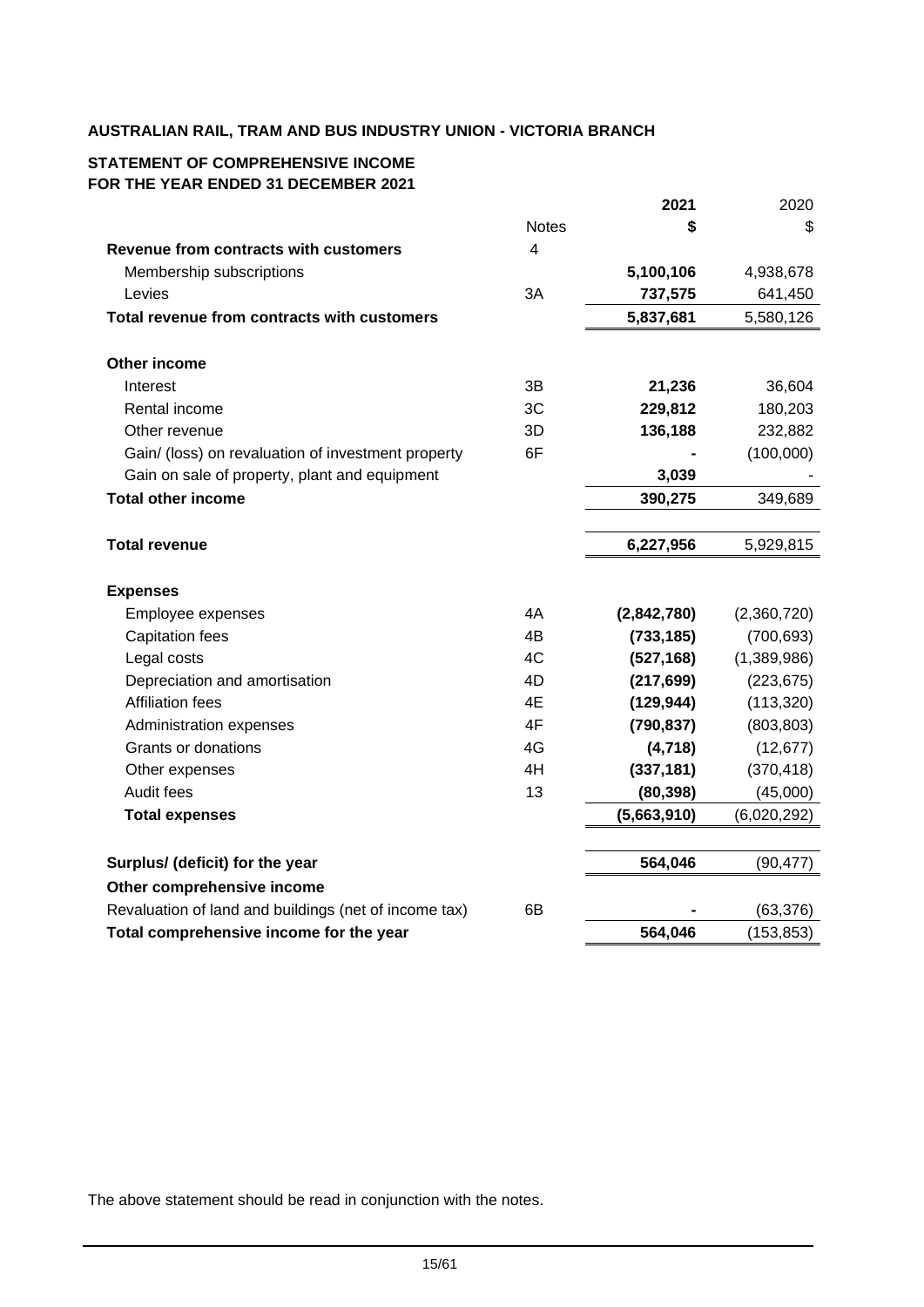### **STATEMENT OF FINANCIAL POSITION AS AT 31 DECEMBER 2021**

|                                      |              | 2021       | 2020       |
|--------------------------------------|--------------|------------|------------|
|                                      | <b>Notes</b> | \$         | \$         |
| <b>ASSETS</b>                        |              |            |            |
| <b>Current Assets</b>                |              |            |            |
| Cash and cash equivalents            | 5A           | 7,658,262  | 6,625,225  |
| Trade and other receivables          | 5B           | 51,817     | 6,954      |
| Other current assets                 | 5C           | 34,884     | 64,043     |
| <b>Financial assets</b>              | 5D           | 1,451,764  | 1,637,829  |
| <b>Total current assets</b>          |              | 9,196,727  | 8,334,051  |
| <b>Non-Current Assets</b>            |              |            |            |
| <b>Financial assets</b>              | 6A           | 497,868    | 473,147    |
| Land and buildings                   | 6B           | 5,118,750  | 5,250,000  |
| Furniture, fixtures and fittings     | 6C           | 65,911     | 73,146     |
| Motor vehicles                       | 6D           | 158,842    | 125,220    |
| Office equipment                     | 6E           | 72,262     | 42,882     |
| Investment properties                | 6F           | 6,375,080  | 6,300,000  |
| <b>Total non-current assets</b>      |              | 12,288,713 | 12,264,395 |
|                                      |              |            |            |
| <b>Total assets</b>                  |              | 21,485,440 | 20,598,446 |
| <b>LIABILITIES</b>                   |              |            |            |
| <b>Current Liabilities</b>           |              |            |            |
| Trade payables                       | 7A           | 418,849    | 404,849    |
| Other payables                       | 7B           | 353,002    | 364,999    |
| Employee provisions                  | 8A           | 1,028,747  | 684,000    |
| <b>Total current liabilities</b>     |              | 1,800,598  | 1,453,848  |
| <b>Non-Current Liabilities</b>       |              |            |            |
| Employee provisions                  | 8A           | 52,500     | 76,302     |
| <b>Total non-current liabilities</b> |              | 52,500     | 76,302     |
|                                      |              |            |            |
| <b>Total liabilities</b>             |              | 1,853,098  | 1,530,150  |
| <b>Net assets</b>                    |              | 19,632,342 | 19,068,296 |
| <b>EQUITY</b>                        |              |            |            |
| General funds                        | <b>9A</b>    | 14,869,801 | 14,643,095 |
| Other funds                          | 9B           | 1,412,223  | 1,074,883  |
| Asset revaluation reserve            | 9C           | 3,350,318  | 3,350,318  |
| <b>Total equity</b>                  |              | 19,632,342 | 19,068,296 |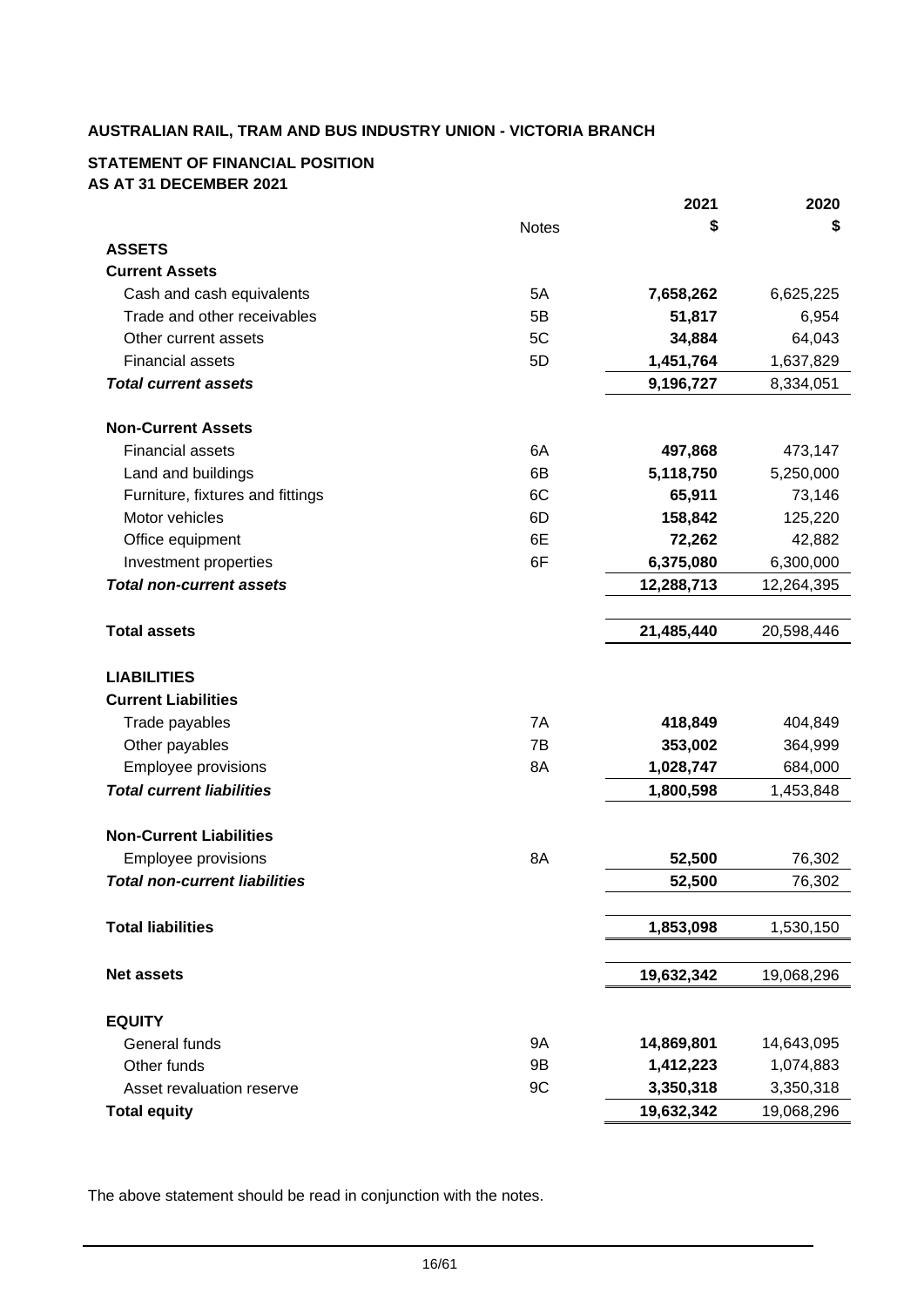# **STATEMENT OF CHANGES IN EQUITY FOR THE YEAR ENDED 31 DECEMBER 2021**

|                                        | General     | Other      |                          | <b>Asset Total equity</b> |
|----------------------------------------|-------------|------------|--------------------------|---------------------------|
|                                        | <b>Fund</b> |            | <b>Funds Revaluation</b> |                           |
|                                        |             |            | Reserve                  |                           |
|                                        | \$          | \$         | S                        | S                         |
| Balance as at 1 January 2020           | 14,100,680  | 1,707,775  | 3,413,694                | 19,222,149                |
| Deficit for the year                   | (90, 477)   |            |                          | (90, 477)                 |
| Transfers to/ (from) other funds       | 632,892     | (632, 892) |                          |                           |
| Other comprehensive income             |             |            | (63, 376)                | (63, 376)                 |
| Closing balance as at 31 December 2020 | 14,643,095  | 1,074,883  | 3,350,318                | 19,068,296                |
| Surplus for the year                   | 564,046     |            |                          | 564,046                   |
| Transfers to/ (from) other funds       | (337, 340)  | 337,340    |                          |                           |
| Other comprehensive income             |             |            |                          |                           |
| Closing balance as at 31 December 2021 | 14,869,801  | 1,412,223  | 3,350,318                | 19,632,342                |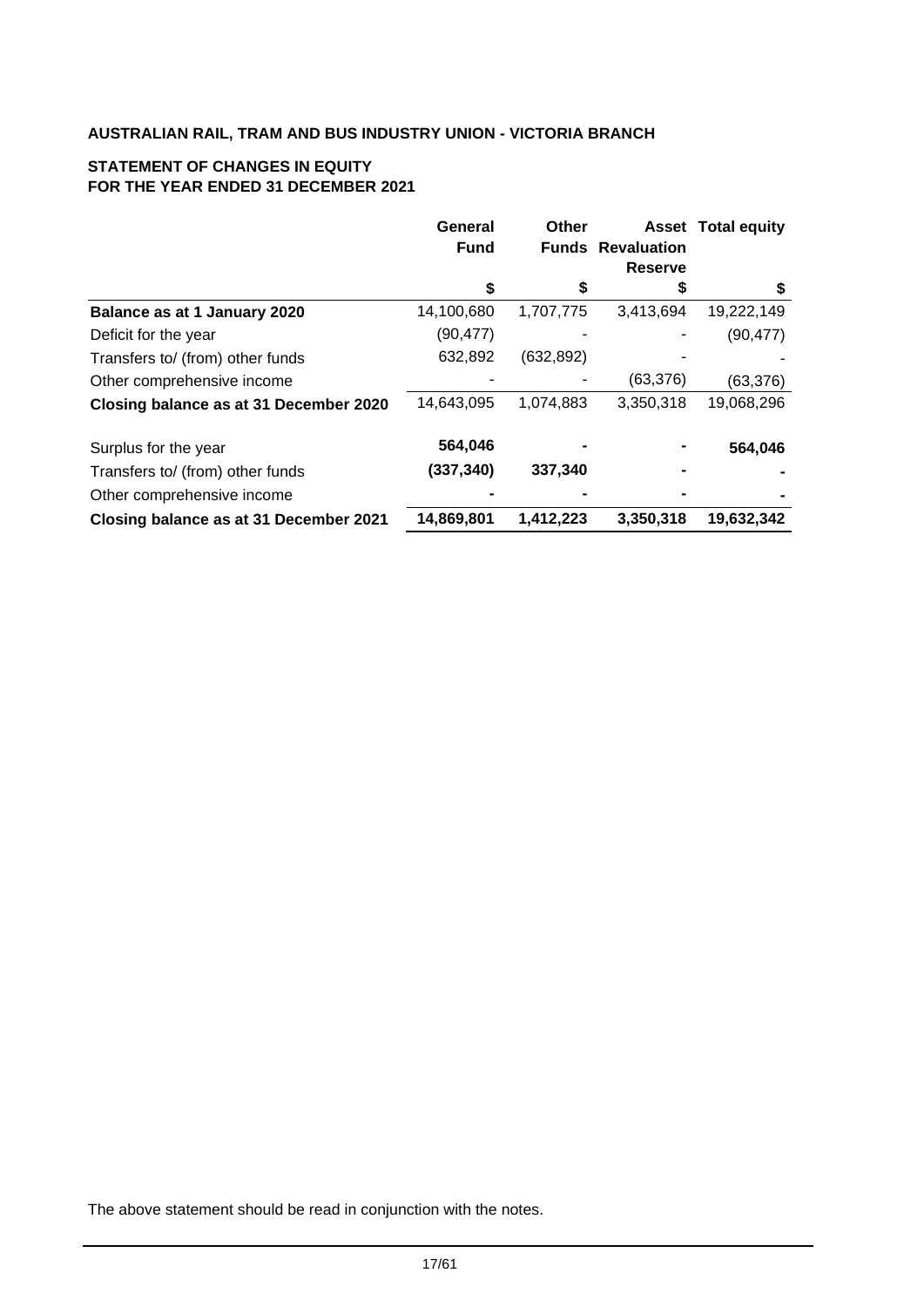## **STATEMENT OF CASH FLOWS FOR THE YEAR ENDED 31 DECEMBER 2021**

|                                                                                   |              | 2021        | 2020        |
|-----------------------------------------------------------------------------------|--------------|-------------|-------------|
|                                                                                   | <b>Notes</b> | S           | \$          |
| <b>OPERATING ACTIVITIES</b>                                                       |              |             |             |
| <b>Cash received</b>                                                              |              |             |             |
| Receipts from other customers                                                     |              | 6,722,307   | 6,519,944   |
| Interest received                                                                 |              | 21,236      | 58,154      |
| <b>Cash used</b>                                                                  |              |             |             |
| Payments to employees and suppliers                                               |              | (4,885,009) | (5,328,724) |
| Payments to other reporting units                                                 | 10B          | (797, 305)  | (727, 511)  |
| Net cash provided by operating activities                                         | 10A          | 1,061,229   | 521,863     |
| <b>INVESTING ACTIVITIES</b>                                                       |              |             |             |
| Proceeds from sale of property, plant and equipment                               |              | 37,724      |             |
| Payments for property, plant and equipment                                        |              | (251, 981)  | (20, 932)   |
| Cash invested in long term deposits/ investments                                  |              | 186,065     | (439, 860)  |
| Net cash used in investing activities                                             |              | (28, 192)   | (460, 792)  |
| <b>FINANCING ACTIVITIES</b>                                                       |              |             |             |
| Net decrease increase in cash held                                                |              | 1,033,037   | 61,071      |
| Cash & cash equivalents at the beginning of the                                   |              | 6,625,225   | 6,564,154   |
| reporting period<br>Cash & cash equivalents at the end of the reporting<br>period | 10A          | 7,658,262   | 6,625,225   |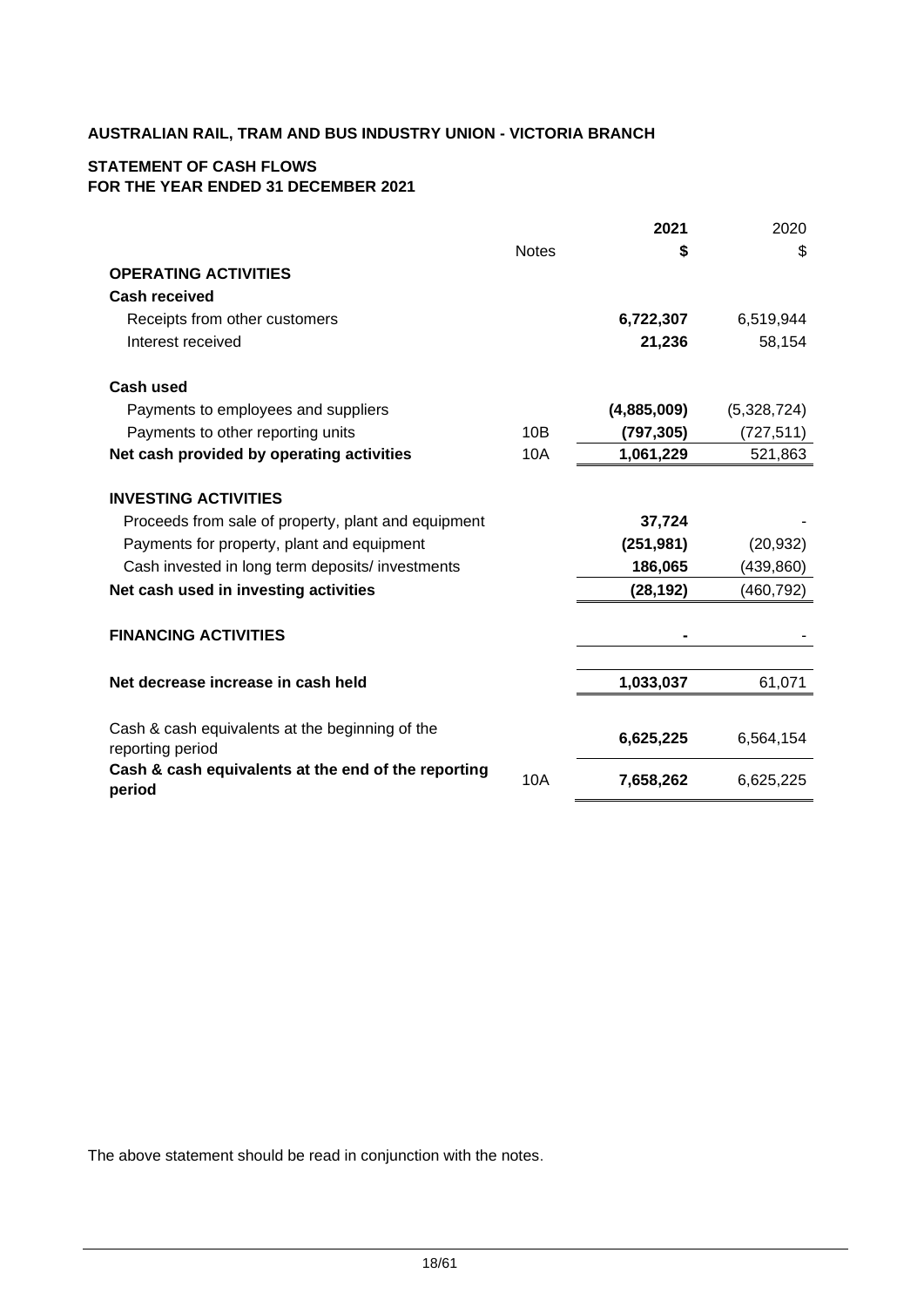## **REPORT REQUIRED UNDER SUBSECTION 255(2A) OF THE FAIR WORK (REGISTERED ORGANISATIONS) ACT 2009 FOR THE YEAR ENDED 31 DECEMBER 2021**

The Committee of Management presents the expenditure report as required under subsection 255(2A) on the Branch for the year ended 31 December 2021:



Vik Sharma Branch Secretary

18 May 2022

Melbourne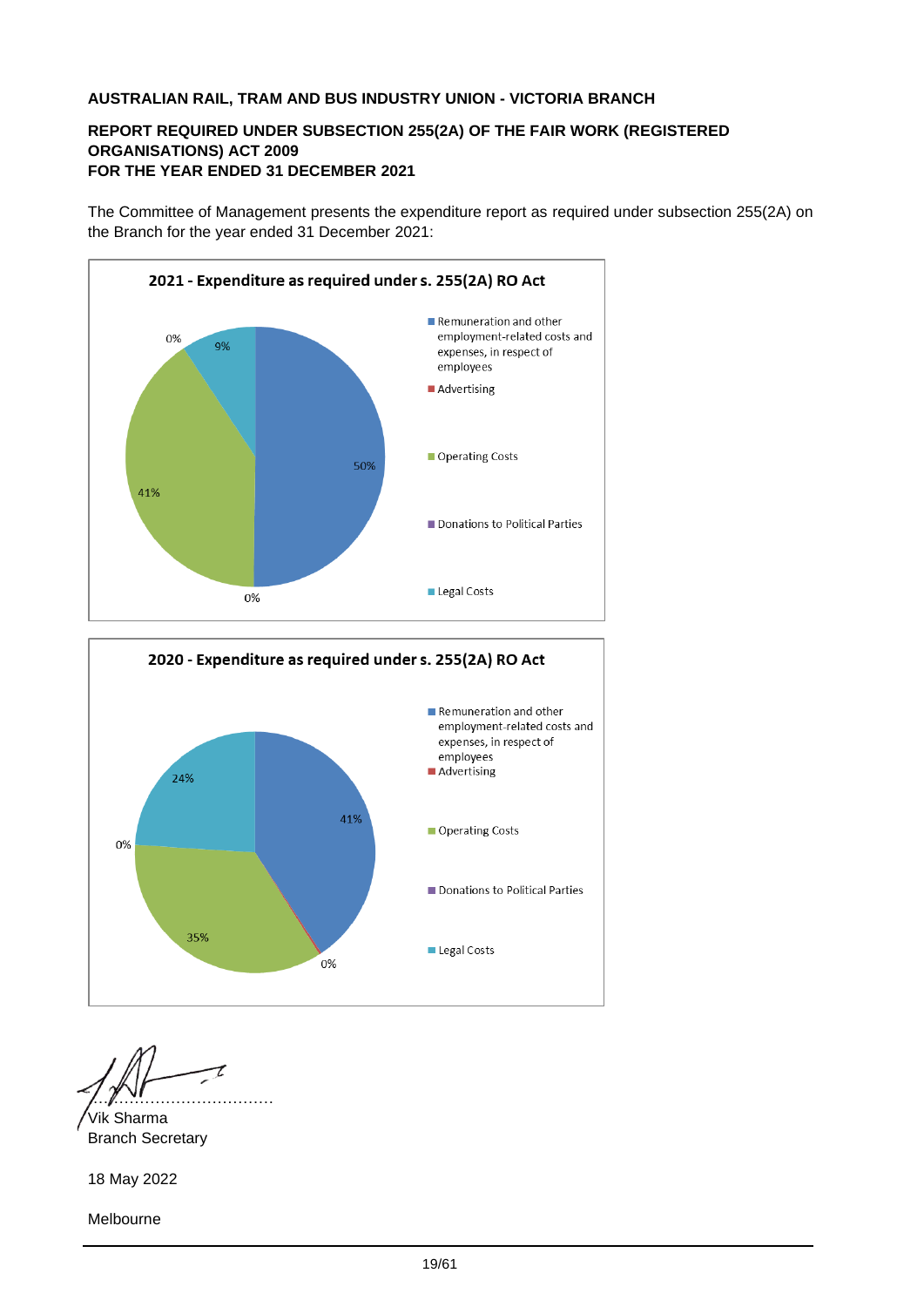# **NOTES TO THE FINANCIAL STATEMENTS FOR THE YEAR ENDED 31 DECEMBER 2021**

#### **Index to the Notes of the Financial Statements**

- Note 1 Summary of significant accounting policies
- Note 2 Events after the reporting period
- Note 3 Revenue and income
- Note 4 Expenses
- Note 5 Current assets
- Note 6 Non-current assets
- Note 7 Current liabilities
- Note 8 Provisions
- Note 9 Equity
- Note 10 Cash flow
- Note 11 Contingent liabilities, assets and commitments
- Note 12 Related party disclosures
- Note 13 Remuneration of auditors
- Note 14 Financial instruments
- Note 15 Fair value measurements
- Note 16 Section 272 *Fair Work (Registered Organisations) Act 2009*
- Note 17 Branch details
- Note 18 Segment information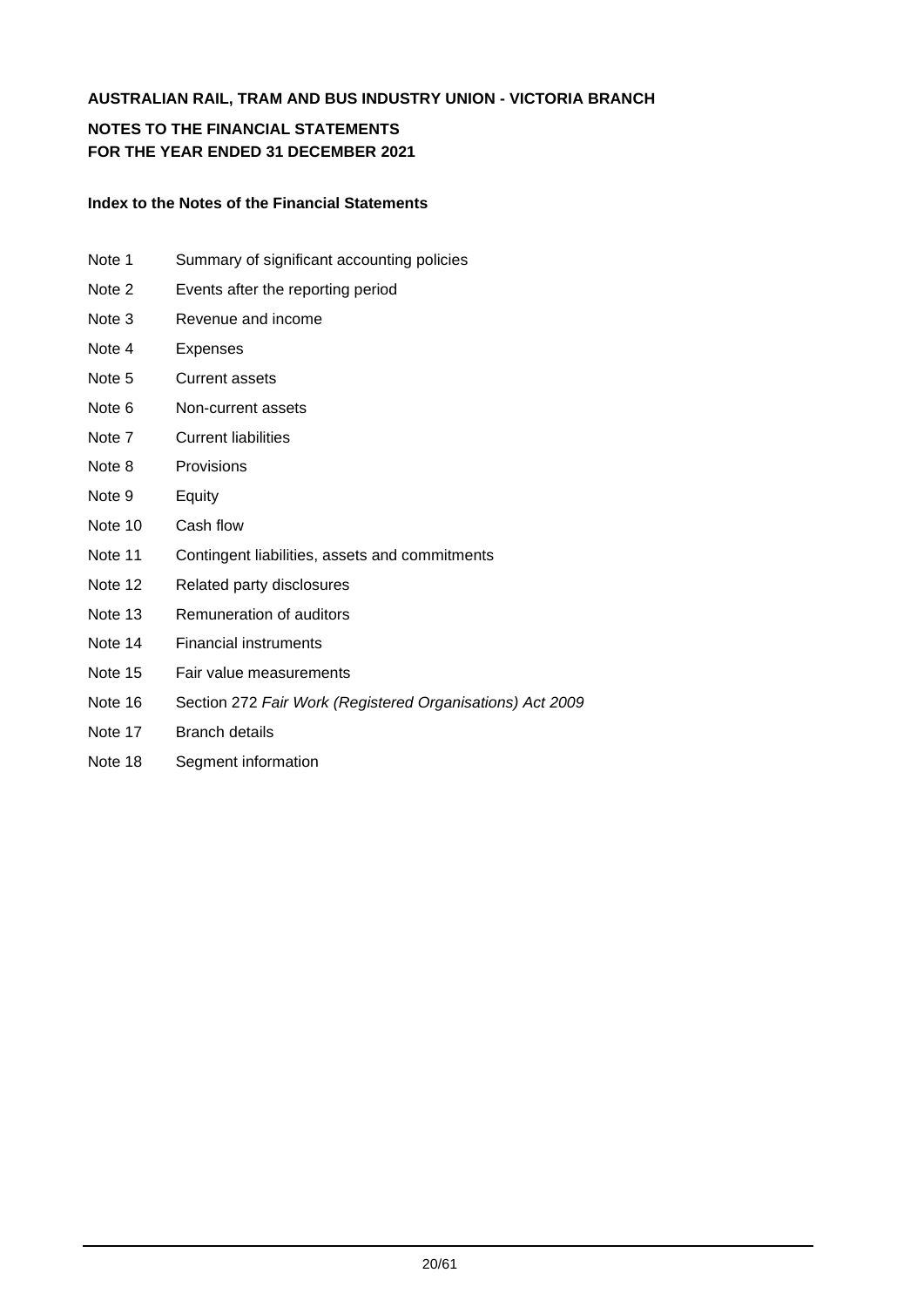# **NOTES TO THE FINANCIAL STATEMENTS FOR THE YEAR ENDED 31 DECEMBER 2021**

### **Note 1 Summary of significant accounting policies**

#### **1.1 Basis of preparation of the financial statements**

The financial statements are general purpose financial statements and have been prepared in accordance with Australian Accounting Standards and Interpretations issued by the Australian Accounting Standards Board (AASB) that apply for the reporting period, and the *Fair Work (Registered Organisation) Act 2009*. For the purpose of preparing the general purpose financial statements, the Australian Rail, Tram and Bus Industry Union – Victoria Branch (the Branch) is a not-for-profit entity.

The financial statements, except for the cash flow information, have been prepared on an accruals basis and are based on historical costs, modified, where applicable by the measurement at fair value of selected non-current assets, financial assets and financial liabilities. The amounts presented in the financial statements are in Australian dollars and have been rounded to the nearest dollar.

#### **1.2 Comparative amounts**

When required by Accounting Standards, comparative figures have been adjusted to conform to changes in presentation for the current financial year.

#### **1.3 Significant accounting judgements and estimates**

The following accounting assumptions or estimates have been identified that have a significant risk of causing a material adjustment to the carrying amounts of assets and liabilities within the next reporting period.

#### Key Estimates

#### *Impairment – general*

The Branch assesses impairment at each reporting period by evaluation of conditions and events specific to the Branch that may be indicative of impairment triggers. Recoverable amounts of relevant assets are assessed using value-in-use calculations which incorporate various key assumptions.

No impairment has been recognised in respect of the current year.

#### Key Judgements

#### *Useful lives of plant and equipment*

Plant and equipment are depreciated over the useful life of the asset and the depreciation rates are assessed when the asset are acquired or when there is a significant change that affects the remaining useful life of the asset.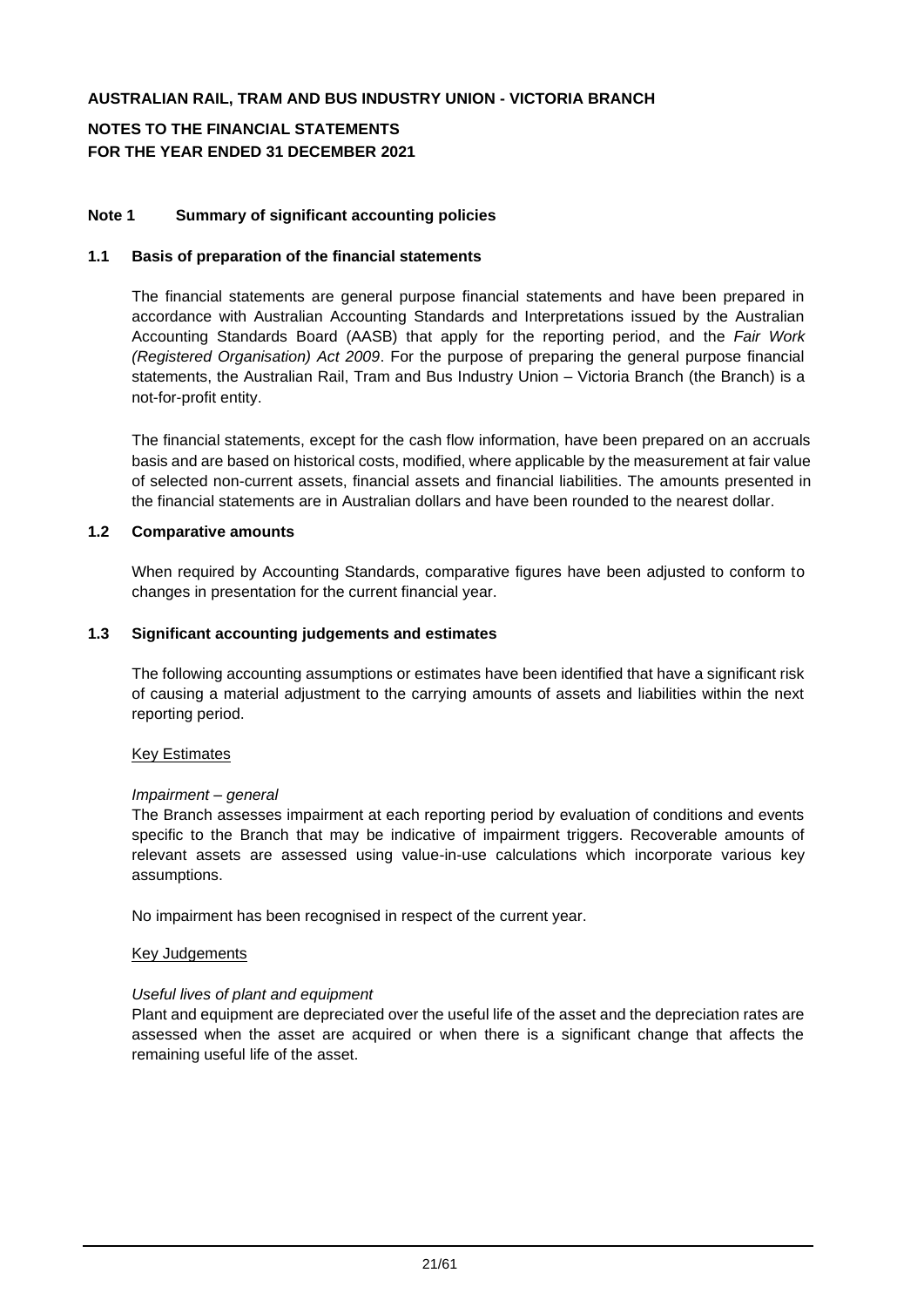# **NOTES TO THE FINANCIAL STATEMENTS (CONTINUED) FOR THE YEAR ENDED 31 DECEMBER 2021**

## **Note 1 Summary of significant accounting policies (Continued)**

#### **1.3 Significant accounting judgements and estimates (Continued)**

#### Key Judgements (Continued)

#### *Provision for impairment of receivables*

The value of the provision for impairment of receivables is estimated by considering the ageing of receivables, communication with the debtors and prior history.

#### *On-cost for employee entitlement provision*

The Branch revised its estimate for on-costs for employee provision during the year to include superannuation, workers compensation and payroll tax.

## **1.4 New Australian Accounting Standards**

#### *Adoption of New Australian Accounting Standard requirements*

The accounting policies adopted are consistent with those of the previous financial year.

#### *Future Australian Accounting Standards Requirements*

At the date of authorisation of these financial statements, no new Standards and amendments to existing Standards, and Interpretations have been published by the Australian Accounting Standards Board (AASB).

## **1.5 Revenue**

The Branch enters into various arrangements where it receives consideration from another party. These arrangements include consideration in the form of membership subscriptions, capitation fees, levies, grants, and donations.

The timing of recognition of these amounts as either revenue or income depends on the rights and obligations in those arrangements.

#### **Revenue from contracts with customers**

Where the Branch has a contract with a customer, the Branch recognises revenue when or as it transfers control of goods or services to the customer. The Branch accounts for an arrangement as a contract with a customer if the following criteria are met:

- the arrangement is enforceable; and
- the arrangement contains promises (that are also known as performance obligations) to transfer goods or services to the customer (or to other parties on behalf of the customer) that are sufficiently specific so that it can be determined when the performance obligation has been satisfied.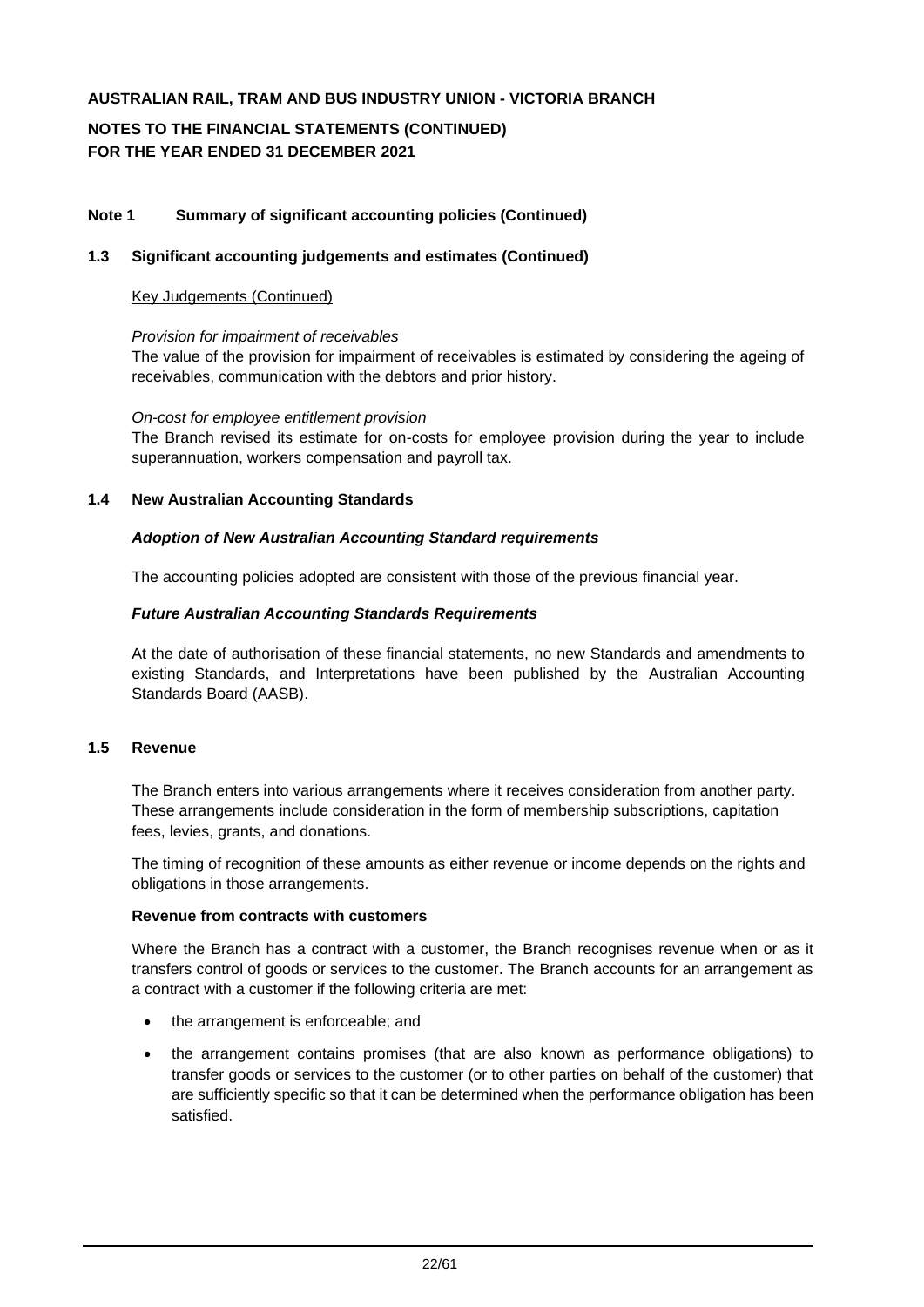#### **NOTES TO THE FINANCIAL STATEMENTS (CONTINUED) FOR THE YEAR ENDED 31 DECEMBER 2021**

### **Note 1 Summary of significant accounting policies (Continued)**

#### **1.5 Revenue (continued)**

#### **Membership subscriptions**

For membership subscription arrangements that meet the criteria to be contracts with customers, revenue is recognised when the promised goods or services transfer to the customer as a member of the Branch.

If there is only one distinct membership service promised in the arrangement, the Branch recognises revenue as the membership service is provided, which is typically based on the passage of time over the subscription period to reflect the Branch's promise to stand ready to provide assistance and support to the member as required.

If there is more than one distinct good or service promised in the membership subscription, the Branch allocates the transaction price to each performance obligation based on the relative standalone selling prices of each promised good or service. In performing this allocation, standalone selling prices are estimated if there is no observable evidence of the price that the Branch charges for that good or service in a standalone sale. When a performance obligation is satisfied, which is either when the customer obtains control of the good (for example, books or clothing) or as the service transfers to the customer (for example, member services or training course), the Branch recognises revenue at the amount of the transaction price that was allocated to that performance obligation.

For member subscriptions paid annually in advance, the Branch has elected to apply the practical expedient to not adjust the transaction price for the effects of a significant financing component because the period from when the customer pays and the good or services will transfer to the customer will be one year or less.

When a member subsequently purchases additional goods or services from the Branch at their standalone selling price, the Branch accounts for those sales as a separate contract with a customer.

#### **Levies**

Levies paid by a member (or other party) in an arrangement that meets the criteria to be a contract with a customer is recognised as revenue when or as the Branch transfers the promised goods or services to the customer.

In circumstances where the criteria for a contract with a customer are not met, the Branch will recognise levies as income upon receipt.

#### **Income of the Branch as a Not-for-Profit Entity**

Consideration is received by the Branch to enable the entity to further its objectives. The Branch recognises each of these amounts of consideration as income when the consideration is received (which is when the Branch obtains control of the cash) because, based on the rights and obligations in each arrangement:

- the arrangements do not meet the criteria to be contracts with customers because either the arrangement is unenforceable or lacks sufficiently specific promises to transfer goods or services to the customer; and
- the Branch's recognition of the cash contribution does not give to any related liabilities.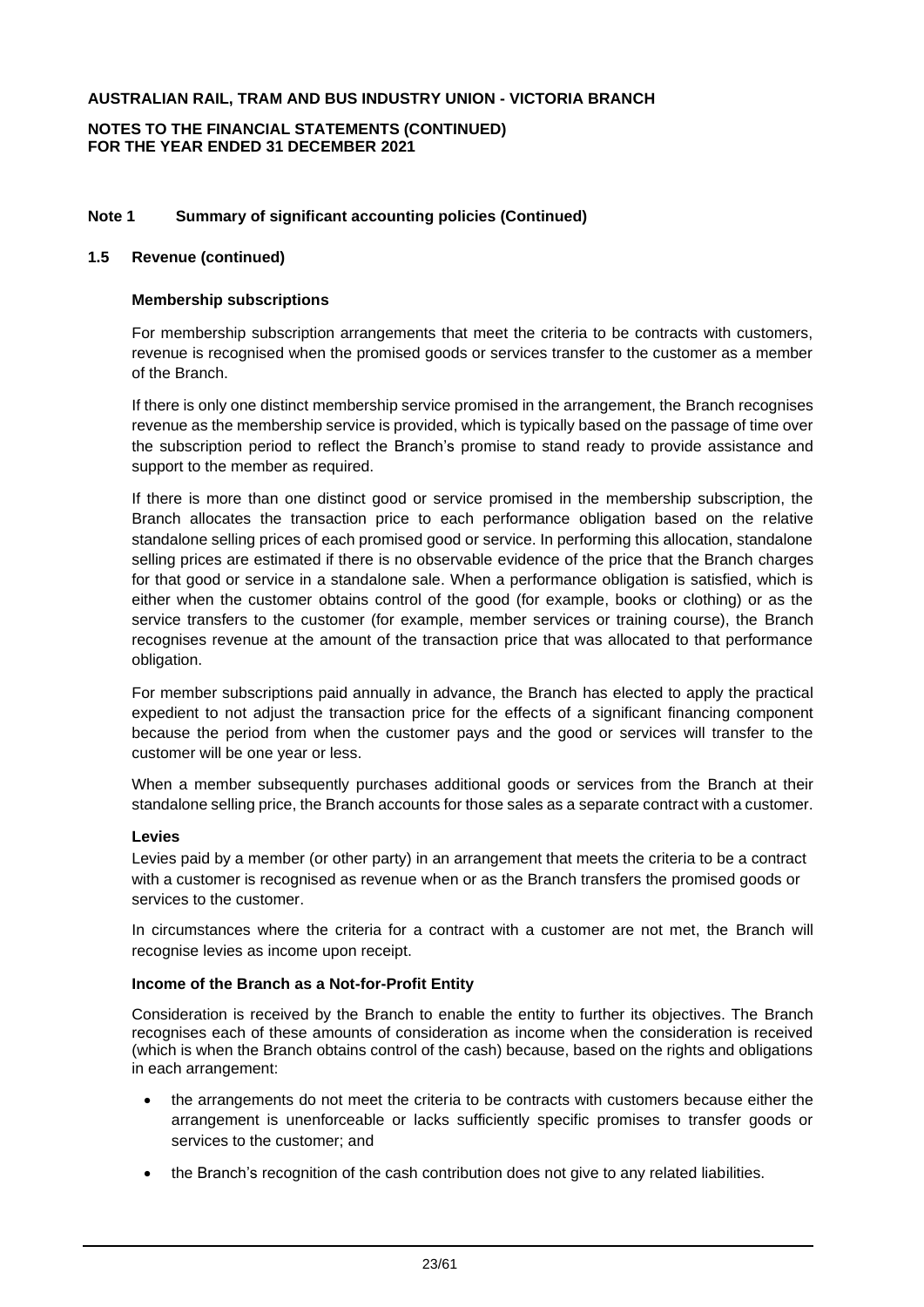#### **NOTES TO THE FINANCIAL STATEMENTS (CONTINUED) FOR THE YEAR ENDED 31 DECEMBER 2021**

#### **Note 1 Summary of significant accounting policies (Continued)**

#### **1.5 Revenue (continued)**

#### **Income recognised from transfers**

Where, as part of an enforceable agreement, the Branch receives consideration to acquire or construct a non-financial asset such as property, plant and equipment to an identified specification and for the Branch's own use, a liability is recognised for the obligation to acquire or construct the asset. Income is recognised as the obligation to acquire or construct the asset is satisfied, which is typically over time. The asset that is being acquired or constructed is recognised in accordance with the policy on property, plant and equipment.

#### **Interest income**

Interest revenue is recognised on an accrual basis using the effective interest method.

#### **Rental income**

Leases in which the Branch as a lessor, does not transfer substantially all the risks and rewards incidental to ownership of an asset are classified as operating leases. Rental income arising is accounted for on a straight-line basis over the relevant lease term. Initial direct costs incurred in negotiating and arranging an operating lease are added to the carrying amount of the leased asset and recognised over the lease term on the same basis as rental income. Contingent rents are recognised as revenue in the period in which they are earned.

#### **1.6 Employee benefits**

A liability is recognised for benefits accruing to employees in respect of wages and salaries, annual leave, long service leave and termination benefits when it is probable that settlement will be required and they are capable of being measured reliably.

Liabilities for short-term employee benefits (as defined in AASB 119 *Employee Benefits*) and termination benefits which are expected to be settled within twelve months of the end of reporting period are measured at their nominal amounts. The nominal amount is calculated with regard to the rates expected to be paid on settlement of the liability.

Other long-term employee benefits which are expected to be settled beyond twelve months are measured as the present value of the estimated future cash outflows to be made by the reporting unit in respect of services provided by employees up to reporting date.

Payments to defined contribution retirement benefit plans are recognised as an expense when employees have rendered service entitling them to the contributions.

Provision is made for separation and redundancy benefit payments. The reporting unit recognises a provision for termination as part of a broader restructuring when it has developed a detailed formal plan for the terminations and has informed those employees affected that it will carry out the terminations. A provision for voluntary termination is recognised when the employee has accepted the offer of termination.

Under the rules of the Union, those employees who have undertaken 7 or more years of continuous service are entitled to have their Long Service Leave balance paid upon termination (on a pro-rata basis). The Branch does not have an unconditional right to deferred settlement (for those employees with greater than 7 or more consecutive years of service), resulting in Long Service Leave entitlements to be reported at reporting date as current liabilities.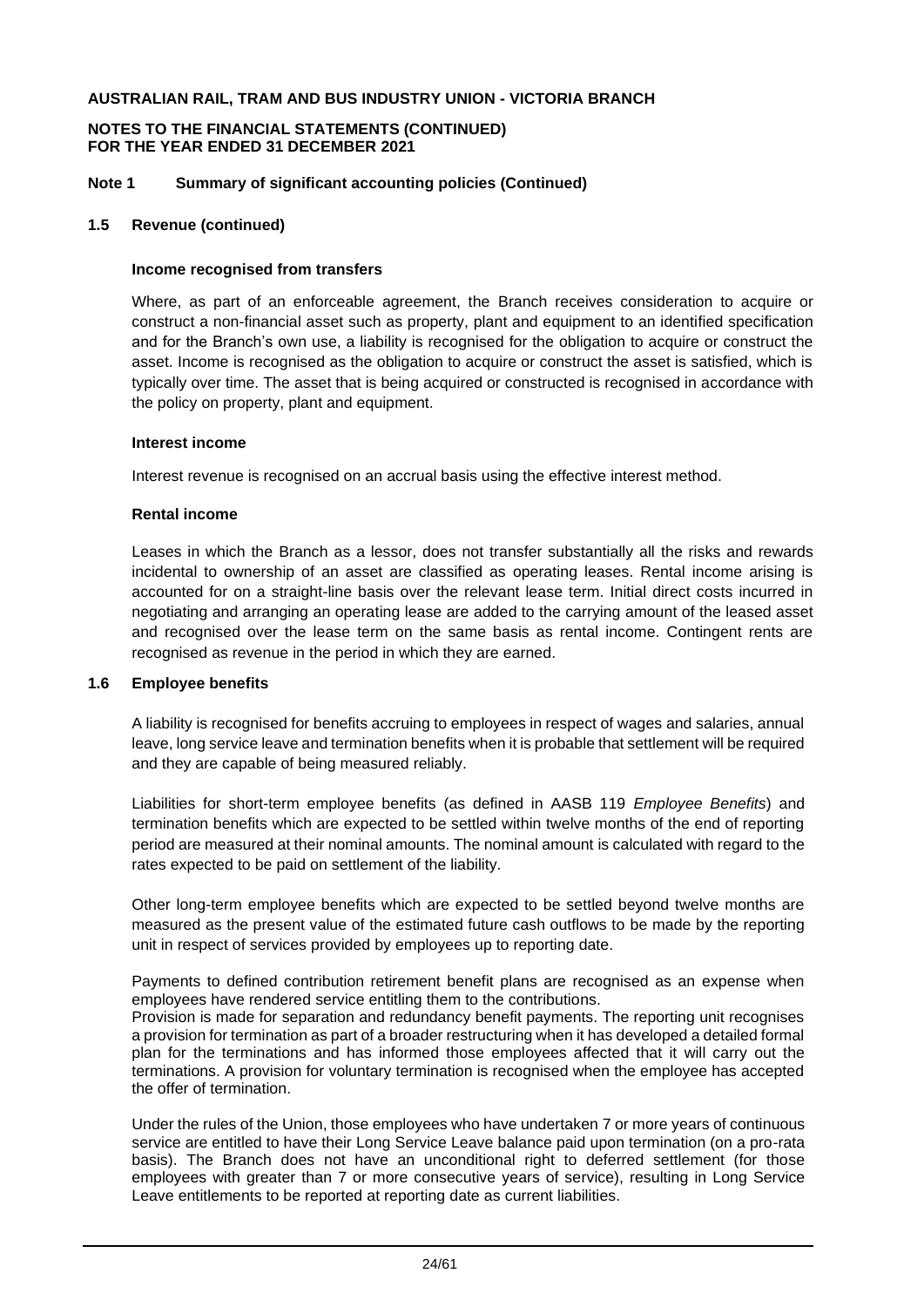#### **NOTES TO THE FINANCIAL STATEMENTS (CONTINUED) FOR THE YEAR ENDED 31 DECEMBER 2021**

#### **Note 1 Summary of significant accounting policies (Continued)**

#### **1.7 Leases**

#### *Accounting Policy for Leases*

For any contracts entered into on or after 1 January 2019, the Branch considers whether a contract is, or contains a lease. A lease is defined as 'a contract, or part of a contract, that conveys the right to use an asset (the underlying asset) for a period of time in exchange for consideration'.

To apply this definition the Branch assesses whether the contract meets three key evaluations which are whether:

- the contract contains an identified asset, which is either explicitly identified in the contract or implicitly specified by being identified at the time the asset is made available to the Branch;
- the Branch has the right to obtain substantially all of the economic benefits from use of the identified asset throughout the period of use, considering its rights within the defined scope of the contract;
- the Branch has the right to direct the use of the identified asset throughout the period of use.
- The Branch assess whether it has the right to direct 'how and for what purpose' the asset is used throughout the period of use.

#### *Measurement and recognition of leases as a lessee*

At lease commencement date, the Branch recognises a right-of-use asset and a lease liability on the balance sheet. The right-of-use asset is measured at cost, which is made up of the initial measurement of the lease liability, any initial direct costs incurred by the Branch, an estimate of any costs to dismantle and remove the asset at the end of the lease, and any lease payments made in advance of the lease commencement date (net of any incentives received).

The Branch depreciates the right-of-use assets on a straight-line basis from the lease commencement date to the earlier of the end of the useful life of the right-of-use asset or the end of the lease term. The Branch also assesses the right-of-use asset for impairment when such indicators exist. At the commencement date, the Branch measures the lease liability at the present value of the lease payments unpaid at that date, discounted using the interest rate implicit in the lease if that rate is readily available or the Branch's incremental borrowing rate.

Lease payments included in the measurement of the lease liability are made up of fixed payments (including in substance fixed), variable payments based on an index or rate, amounts expected to be payable under a residual value guarantee and payments arising from options reasonably certain to be exercised.

Subsequent to initial measurement, the liability will be reduced for payments made and increased for interest. It is remeasured to reflect any reassessment or modification, or if there are changes in insubstance fixed payments. When the lease liability is remeasured, the corresponding adjustment is reflected in the right-of-use asset, or profit and loss if the right-of-use asset is already reduced to zero.

The Branch has elected to account for short-term leases and leases of low-value assets using the practical expedients. Instead of recognising a right-of-use asset and lease liability, the payments in relation to these are recognised as an expense in profit or loss on a straight-line basis over the lease term. On the statement of financial position, right-of-use assets have been included in property, plant and equipment and lease liabilities have been included in trade and other payables.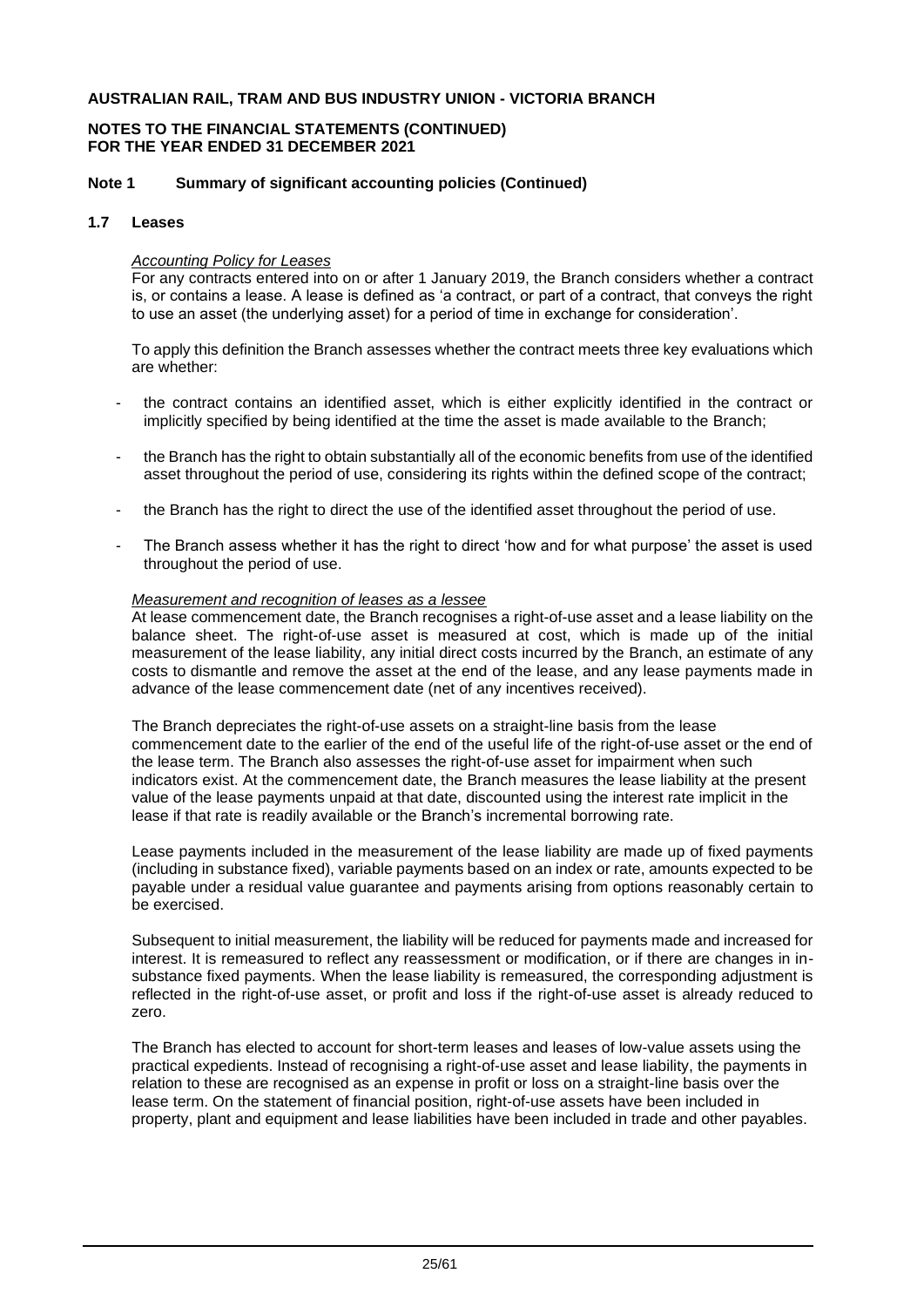# **NOTES TO THE FINANCIAL STATEMENTS (CONTINUED) FOR THE YEAR ENDED 31 DECEMBER 2021**

### **Note 1 Summary of significant accounting policies (Continued)**

### **1.8 Cash**

Cash is recognised at its nominal amount. Cash and cash equivalents includes cash on hand, deposits held at call with bank, other short-term highly liquid investments with original maturity of 3 months or less that are readily convertible to known amounts of cash and subject to insignificant risk of changes in value and bank overdrafts. Bank overdrafts are shown within short-term borrowings in current liabilities on the statement of financial position.

#### **1.9 Financial instruments**

Financial assets and financial liabilities are recognised when the Branch becomes a party to the contractual provisions of the instrument.

#### **1.10 Financial assets**

#### *Contract assets and receivables*

A contract asset is recognised when the Branch's right to consideration in exchange goods or services that has transferred to the customer when that right is conditioned on the Branch's future performance or some other condition.

A receivable is recognised if an amount of consideration that is unconditional is due from the customer (i.e., only the passage of time is required before payment of the consideration is due).

Contract assets and receivables are subject to impairment assessment. Refer to accounting policies on impairment of financial assets below.

#### *Initial recognition and Measurement*

Financial assets are classified, at initial recognition, and subsequently measured at amortised cost, fair value through other comprehensive income (OCI), or fair value through profit or loss.

The classification of financial assets at initial recognition depends on the financial asset's contractual cash flow characteristics and the Branch's business model for managing them. With the exception of trade receivables that do not contain a significant financing component, the Branch initially measures a financial asset at its fair value plus, in the case of a financial asset not at fair value through profit or loss, transaction costs.

In order for a financial asset to be classified and measured at amortised cost or fair value through OCI, it needs to give rise to cash flows that are 'solely payments of principal and interest' (SPPI) on the principal amount outstanding. This assessment is referred to as the SPPI test and is performed at an instrument level.

The Branch's business model for managing financial assets refers to how it manages its financial assets in order to generate cash flows. The business model determines whether cash flows will result from collecting contractual cash flows, selling the financial assets, or both.

Purchases or sales of financial assets that require delivery of assets within a time frame established by regulation or convention in the market place (regular way trades) are recognised on the trade date, i.e., the date that the Branch commits to purchase or sell the asset.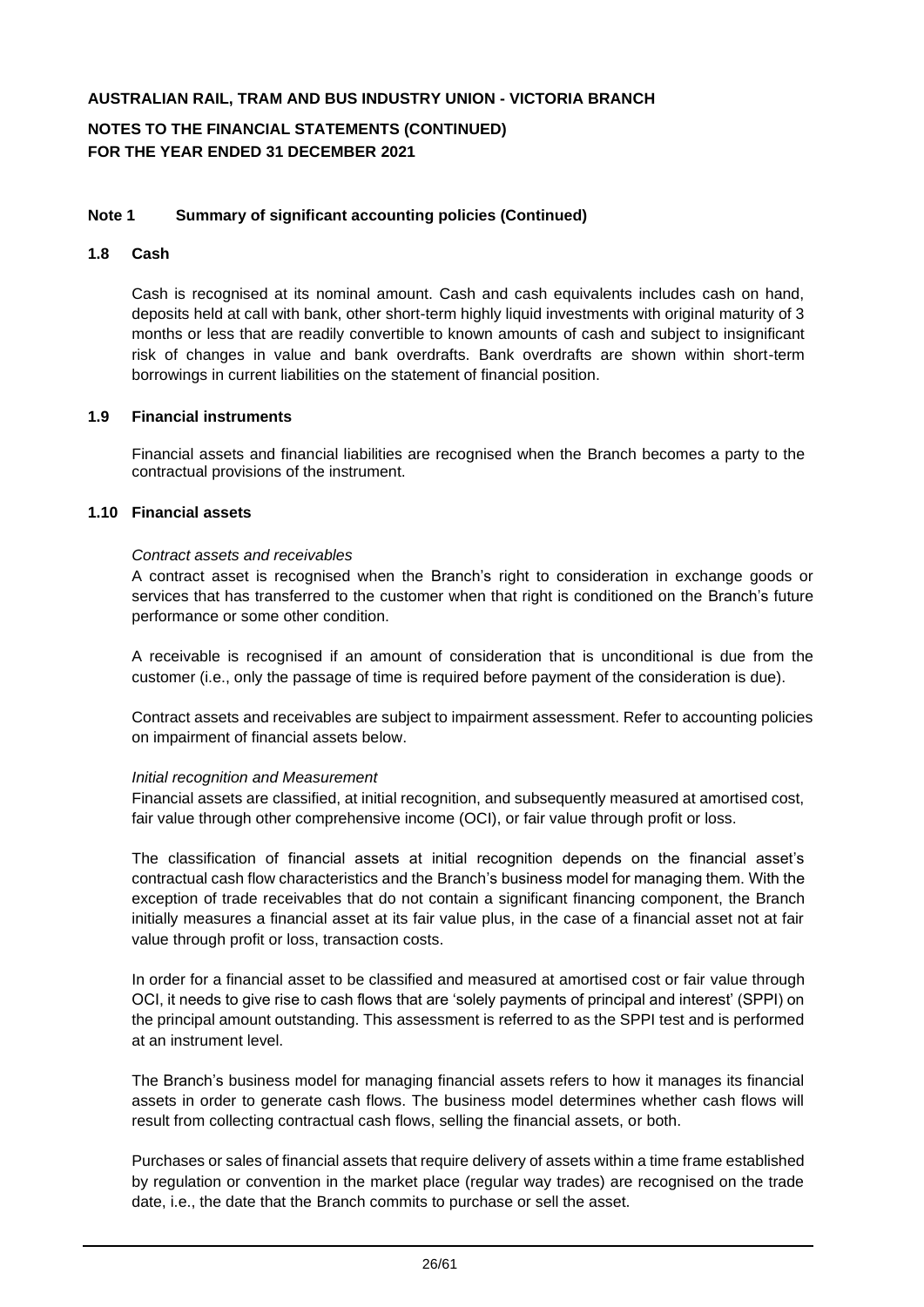# **NOTES TO THE FINANCIAL STATEMENTS (CONTINUED) FOR THE YEAR ENDED 31 DECEMBER 2021**

### **Note 1 Summary of significant accounting policies (Continued)**

#### **1.10 Financial assets (continued)**

#### *Subsequent measurement*

For purposes of subsequent measurement, financial assets are classified in five categories:

- (Other) financial assets at amortised cost
- (Other) financial assets at fair value through other comprehensive income
- Investments in equity instruments designated at fair value through other comprehensive income
- (Other) financial assets at fair value through profit or loss
- (Other) financial assets designated at fair value through profit or loss

#### *Financial assets at amortised cost*

The reporting unit measures financial assets at amortised cost if both of the following conditions are met:

- The financial asset is held within a business model with the objective to hold financial assets in order to collect contractual cash flows and
- The contractual terms of the financial asset give rise on specified dates to cash flows that are solely payments of principal and interest on the principal amount outstanding

Financial assets at amortised cost are subsequently measured using the effective interest (EIR) method and are subject to impairment. Gains and losses are recognised in profit or loss when the asset is derecognised, modified or impaired.

The Branch's financial assets at amortised cost includes trade receivables and loans to related parties.

#### *Financial assets at fair value through profit or loss (including designated)*

Financial assets at fair value through profit or loss include financial assets held for trading, financial assets designated upon initial recognition at fair value through profit or loss, or financial assets mandatorily required to be measured at fair value. Financial assets are classified as held for trading if they are acquired for the purpose of selling or repurchasing in the near term. Derivatives, including separated embedded derivatives, are also classified as held for trading unless they are designated as effective hedging instruments. Financial assets with cash flows that are not solely payments of principal and interest are classified and measured at fair value through profit or loss, irrespective of the business model.

#### *Financial assets at fair value through profit or loss (including designated)*

Notwithstanding the criteria for debt instruments to be classified at amortised cost or at fair value through OCI, as described above, debt instruments may be designated at fair value through profit or loss on initial recognition if doing so eliminates, or significantly reduces, an accounting mismatch.

Financial assets at fair value through profit or loss are carried in the statement of financial position at fair value with net changes in fair value recognised in profit or loss.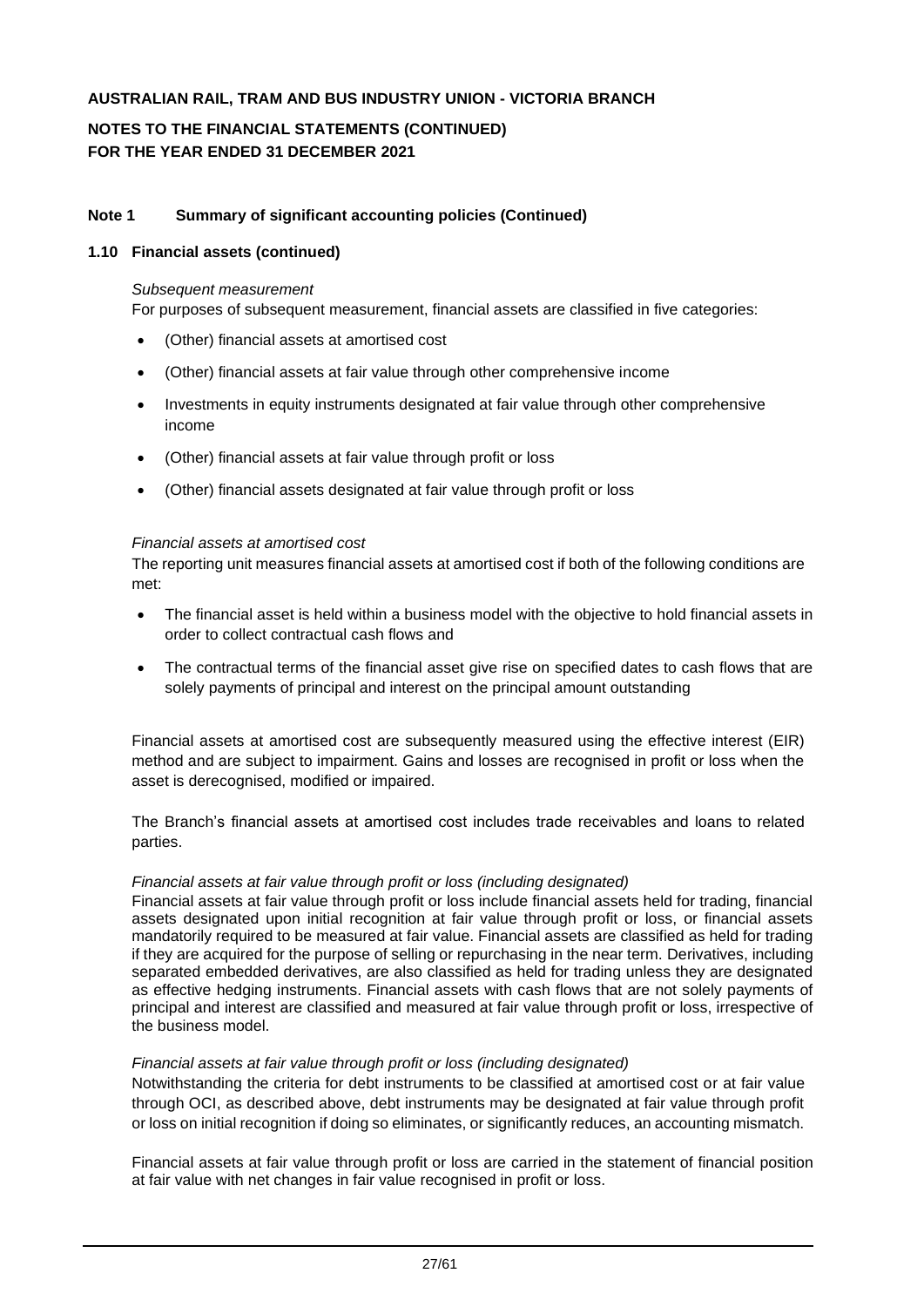# **NOTES TO THE FINANCIAL STATEMENTS (CONTINUED) FOR THE YEAR ENDED 31 DECEMBER 2021**

### **Note 1 Summary of significant accounting policies (Continued)**

#### **1.10 Financial assets (continued)**

#### *Derecognition*

A financial asset is derecognised when:

- The rights to receive cash flows from the asset have expired or
- The Branch has transferred its rights to receive cash flows from the asset or has assumed an obligation to pay the received cash flows in full without material delay to a third party under a 'pass-through' arrangement; and either:
	- a) The Branch has transferred substantially all the risks and rewards of the asset, or
	- b) the Branch has neither transferred nor retained substantially all the risks and rewards of the asset, but has transferred control of the asset.

When the Branch has transferred its rights to receive cash flows from an asset or has entered into a pass-through arrangement, it evaluates if, and to what extent, it has retained the risks and rewards of ownership.

When it has neither transferred nor retained substantially all of the risks and rewards of the asset, nor transferred control of the asset, the Branch continues to recognise the transferred asset to the extent of its continuing involvement together with associated liability.

#### *Offsetting*

Financial assets and financial liabilities are offset and the net amount is reported in the statement of financial position if there is a currently enforceable legal right to offset the recognised amounts and there is an intention to settle on a net basis, to realise the assets and settle the liabilities simultaneously.

#### *Expected credit losses*

Receivables for goods and services, which have 30-day terms, are recognised at the nominal amounts due less any loss allowance due to expected credit losses at each reporting date. A provision matrix that is based on historical credit loss experience, adjusted for forward-looking factors specific to the debtors and the economic environment has been established.

#### *(i) Trade receivables*

For trade receivables that do not have a significant financing component, the Branch applies a simplified approach in calculating expected credit losses (ECLs) which requires lifetime expected credit losses to be recognised from initial recognition of the receivables.

Therefore, the Branch does not track changes in credit risk, but instead recognises a loss allowance based on lifetime ECLs at each reporting date. The Branch has established a provision matrix that is based on its historical credit loss experience, adjusted for forward-looking factors specific to the debtors and the economic environment.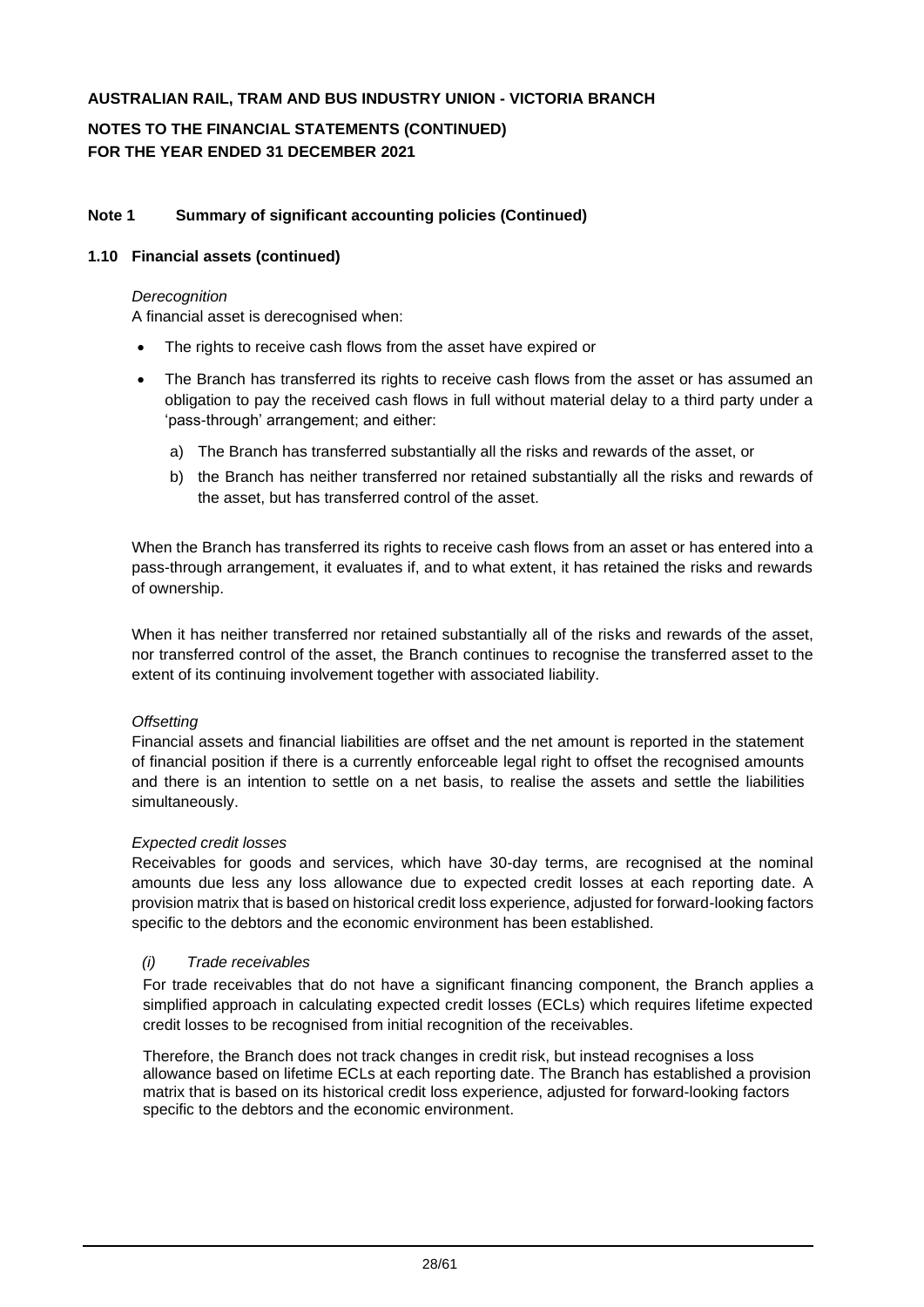# **NOTES TO THE FINANCIAL STATEMENTS (CONTINUED) FOR THE YEAR ENDED 31 DECEMBER 2021**

## **Note 1 Summary of significant accounting policies (Continued)**

#### **1.10 Financial assets (continued)**

#### *(ii) Debt instruments other than trade receivables*

For all debt instruments other than trade receivables and debt instruments not held at fair value through profit or loss, the Branch recognises an allowance for expected credit losses using the general approach. ECLs are based on the difference between the contractual cash flows due in accordance with the contract and all the cash flows that the Branch expects to receive, discounted at an approximation of the original effective interest rate.

ECLs are recognised in two stages:

- Where there has not been a significant increase in credit risk since initial recognition, ECLs are provided for credit losses from possible default events within the next 12-months (a 12 month ECL).
- Where there has been a significant increase in credit risk since initial recognition, a loss allowance is required for credit losses expected over the remaining life of the debt, irrespective of the timing of the default (a lifetime ECL).

The Branch considers a financial asset in default when contractual payments are 60 days past due. However, in certain cases, the Branch may also consider a financial asset to be in default when internal or external information indicates that the Branch is unlikely to receive the outstanding contractual amounts in full. A financial asset is written off when there is no reasonable expectation of recovering the contractual cash flows.

#### **1.11 Financial Liabilities**

#### **Initial recognition and measurement**

Financial liabilities are classified, at initial recognition, at amortised cost unless or at fair value through profit or loss. All financial liabilities are recognised initially at fair value and, in the case of financial liabilities at amortised cost, net of directly attributable transaction costs.

The Branch's financial liabilities include trade and other payables.

#### *Subsequent Measurement*

#### **Financial liabilities at fair value through profit or loss (including designated)**

Financial liabilities at fair value through profit or loss include financial liabilities held for trading and financial liabilities designated upon initial recognition as at fair value through profit or loss.

Gains or losses on liabilities held for trading are recognised in profit or loss.

Financial liabilities designated upon initial recognition at fair value through profit or loss are designated at the initial date of recognition, and only if the criteria in AASB 9 are satisfied.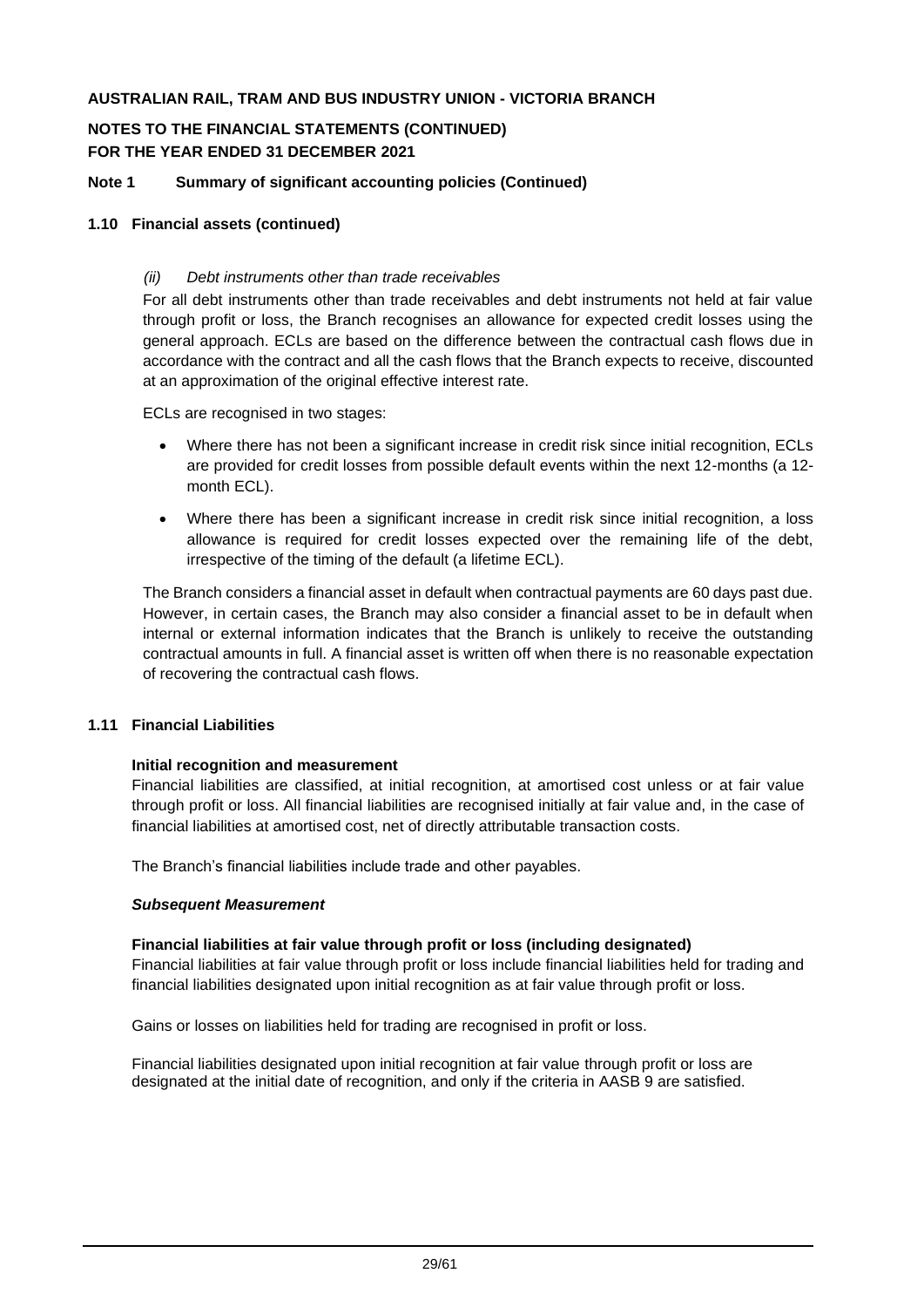# **NOTES TO THE FINANCIAL STATEMENTS (CONTINUED) FOR THE YEAR ENDED 31 DECEMBER 2021**

## **Note 1 Summary of significant accounting policies (Continued)**

#### **1.11 Financial Liabilities (Continued)**

#### **Financial liabilities at amortised cost**

After initial recognition, trade payables and interest-bearing loans and borrowings are subsequently measured at amortised cost using the EIR method. Gains and losses are recognised in profit or loss when the liabilities are derecognised as well as through the EIR amortisation process.

Amortised cost is calculated by taking into account any discount or premium on acquisition and fees or costs that are an integral part of the EIR. The EIR amortisation is included as finance costs in profit or loss.

#### **Derecognition**

A financial liability is derecognised when the obligation under the liability is discharged or cancelled or expires. When an existing financial liability is replaced by another from the same lender on substantially different terms, or the terms of an existing liability are substantially modified, such an exchange or modification is treated as the derecognition of the original liability and the recognition of a new liability. The difference in the respective carrying amounts is recognised in profit or loss.

#### **1.12 Contingent Liabilities and Contingent Assets**

Contingent liabilities and contingent assets are not recognised in the Statement of Financial Position but are reported in the relevant notes. They may arise from uncertainty as to the existence of a liability or asset or represent an existing liability or asset in respect of which the amount cannot be reliably measured. Contingent assets are disclosed when settlement is probable but not virtually certain, and contingent liabilities are disclosed when settlement is greater than remote.

#### **1.13 Liabilities relating to contracts with customers**

#### **Contract liabilities**

A contract liability is recognised if a payment is received or a payment is due (whichever is earlier) from a customer before the Branch transfers the related goods or services. Contract liabilities include deferred income. Contract liabilities are recognised as revenue when the Branch performs under the contract (i.e., transfers control of the related goods or services to the customer).

#### **Refund liabilities**

A refund liability is recognised for the obligation to refund some or all of the consideration received (or receivable) from a customer. The Branch refund liabilities arise from customers' right of return. The liability is measured at the amount the Branch ultimately expects it will have to return to the customer. The Branch updates its estimates of refund liabilities (and the corresponding change in the transaction price) at the end of each reporting period.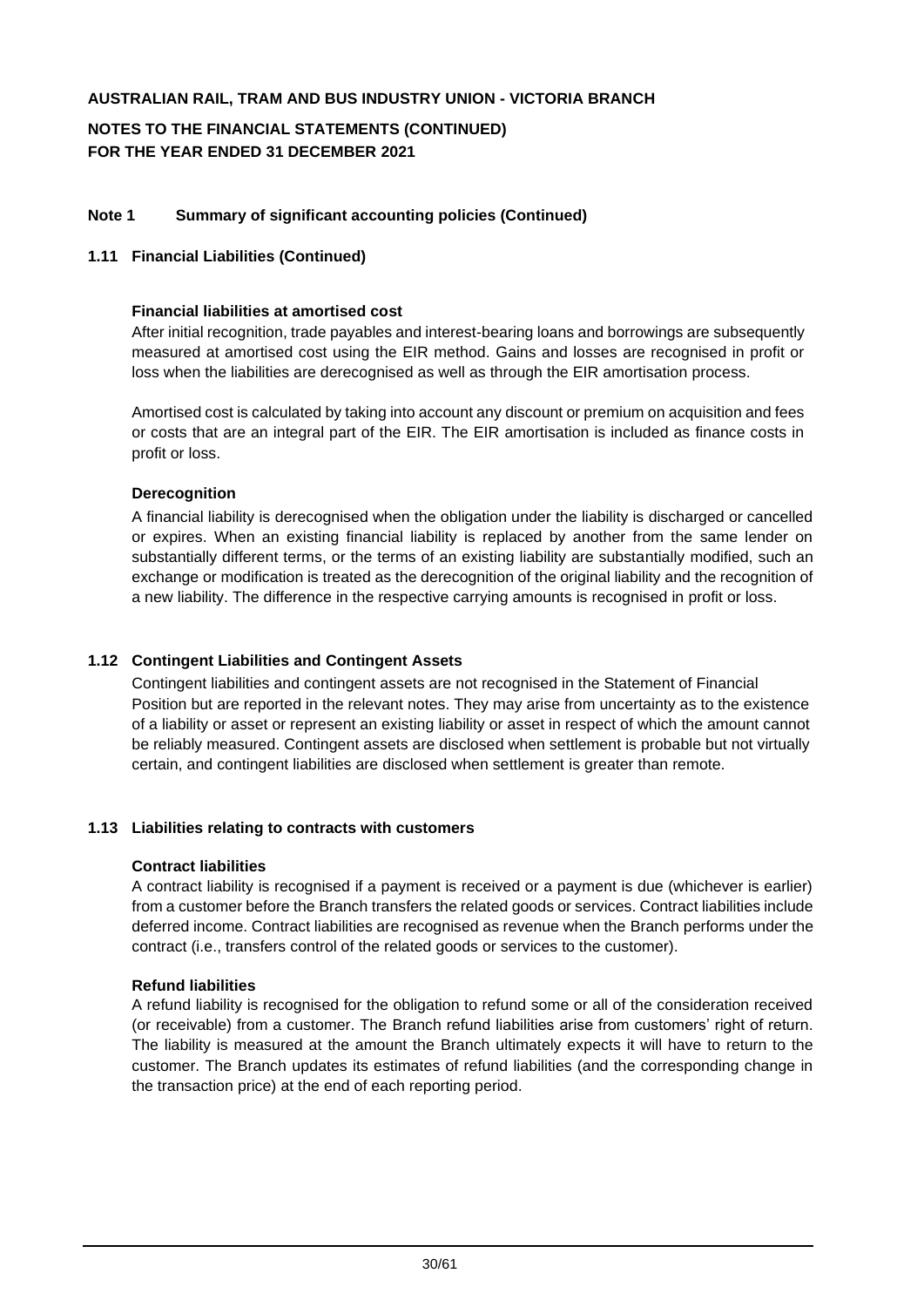**NOTES TO THE FINANCIAL STATEMENTS (CONTINUED) FOR THE YEAR ENDED 31 DECEMBER 2021**

### **Note 1 Summary of significant accounting policies (Continued)**

#### **1.14 Plant and Equipment**

### *Asset Recognition Threshold*

Purchases of land, buildings, plant and equipment and motor vehicles are recognised initially at cost in the Statement of Financial Position. The initial cost of an asset includes an estimate of the cost of dismantling and removing the item and restoring the site on which it is located.

#### *39B***Property**

Freehold land and buildings are carried at their fair value (being the amount for which an asset could be exchanged between knowledgeable, willing parties in an arm's length transaction), based on periodic, but at least triennial, valuations by external independent valuers, less accumulated depreciation for buildings.

Increases in the carrying amount arising on revaluation of land and buildings are credited to a revaluation surplus in equity. Decreases that offset previous increases of the same asset are recognised against revaluation surplus directly in equity; all other decreases are recognised in profit or loss.

Any accumulated depreciation at the date of revaluation is eliminated against the gross carrying amount of the asset and the net amount is restated to the revalued amount of the asset.

#### **Plant and equipment**

Plant and equipment are measured on the cost basis less depreciation and impairment losses.

The carrying amount of plant and equipment is reviewed annually by the Branch Executive to ensure it is not in excess of the recoverable amount from those assets. The recoverable amount is assessed on the basis of the expected net cash flows, which will be received from the assets employment and subsequent disposal. The expected net cash flows have been discounted to present values in determining recoverable amounts.

Subsequent costs are included in the asset's carrying amount or recognised as a separate asset, as appropriate, only when it is probable that future economic benefits associated with that item will flow to the Branch and the costs of the item can be measured reliably. All other repairs and maintenance are charged to the statement of comprehensive income during the financial period in which they are incurred.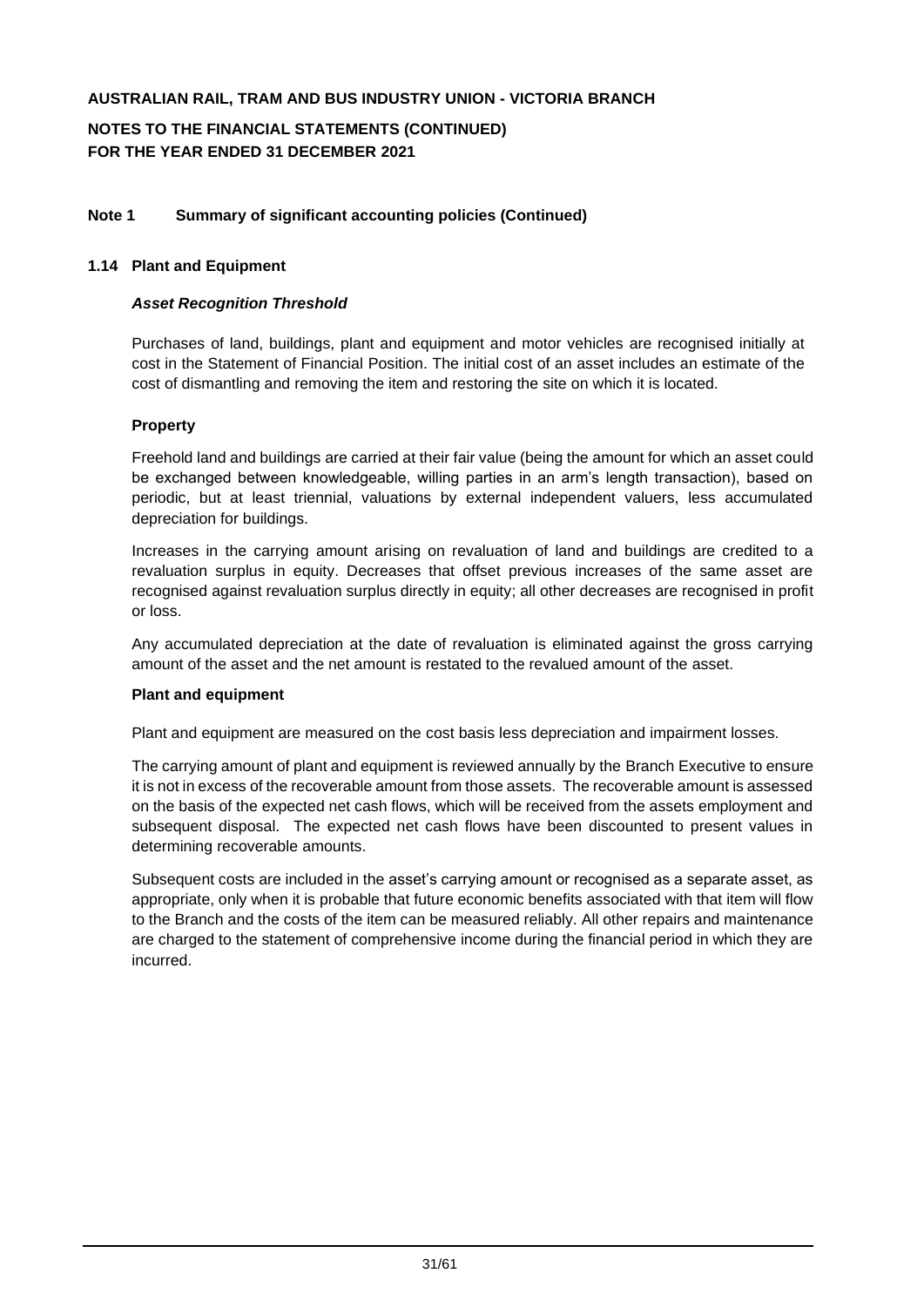# **NOTES TO THE FINANCIAL STATEMENTS (CONTINUED) FOR THE YEAR ENDED 31 DECEMBER 2021**

## **Note 1 Summary of significant accounting policies (Continued)**

#### **1.14 Plant and Equipment (Continued)**

#### *Depreciation*

Depreciable plant and equipment assets are written-off to their estimated residual values over their estimated useful life using, in all cases, the straight line method of depreciation. Depreciation rates (useful lives), residual values and methods are reviewed at each reporting date and necessary adjustments are recognised in the current, or current and future reporting periods, as appropriate.

Depreciation rates applying to each class of depreciable asset are based on the following useful lives:

| 2021            | 2020            |
|-----------------|-----------------|
| 40 years        | 40 Years        |
| 3-13 years      | $3 - 13$ years  |
| $2.5 - 3$ years | $2.5 - 3$ years |
| 6.5 years       | 6.5 years       |
|                 |                 |

#### *Derecognition*

An item of plant and equipment is derecognised upon disposal or when no future economic benefits are expected from its use or disposal. Any gain or loss arising on the disposal or retirement of an item of property, plant and equipment is determined as the difference between the sales proceeds and the carrying amount of the asset and is recognised in the profit and loss.

#### **1.15 Investment properties**

Investment properties are properties held to earn rentals and/or for capital appreciation (including property under construction for such purposes). Investment properties are measured initially at its cost, including transaction costs. Subsequent to initial recognition, investment properties are measured at fair value. Gains and losses arising from changes in the fair value of investment properties are included in profit and loss in the period in which they arise.

An investment property is derecognised upon disposal or when the investment property is permanently withdrawn from use and no future economic benefits are expected from the disposal. Any gain or loss arising on derecognition of the property (calculated as the difference between the net disposal proceeds and the carrying amount of the asset) is included in profit or loss in the period in which the property is derecognised.

#### **1.16 Impairment of non-financial assets**

All assets are assessed for impairment at the end of each reporting period to the extent that there is an impairment trigger. Where indications of impairment exist, the asset's recoverable amount is estimated, and an impairment adjustment made if the asset's recoverable amount is less than its carrying amount.

The recoverable amount of an asset is the higher of its fair value less costs of disposal and its value in use. Value in use is the present value of the future cash flows expected to be derived from the asset. Where the future economic benefit of an asset is not primarily dependent on the asset's ability to generate future cash flows, and the asset would be replaced if the Branch were deprived of the asset, its value in use is taken to be its depreciated replacement cost.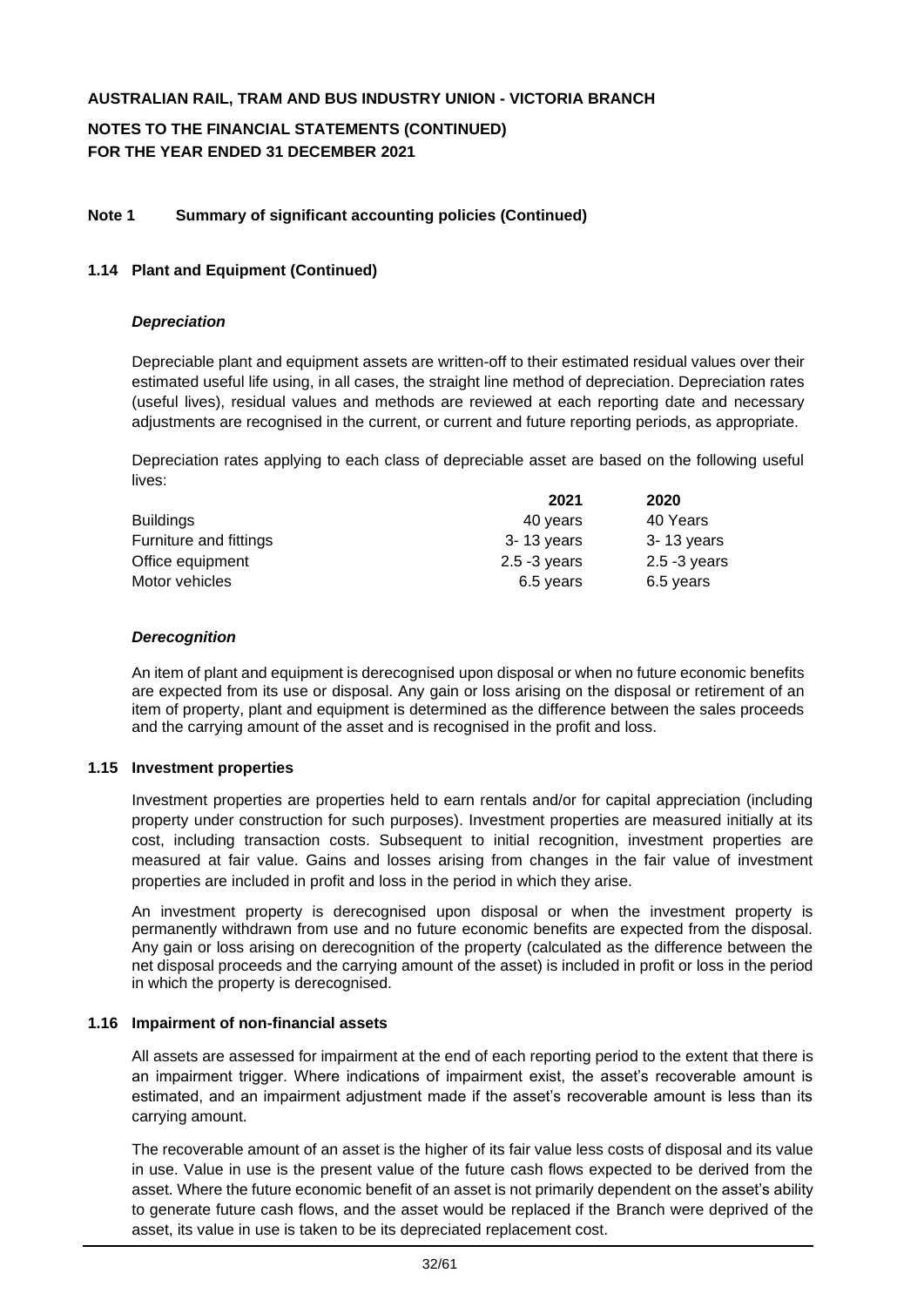# **NOTES TO THE FINANCIAL STATEMENTS (CONTINUED) FOR THE YEAR ENDED 31 DECEMBER 2021**

### **Note 1 Summary of significant accounting policies (Continued)**

## **1.17 Taxation**

The Branch is exempt from income tax under section 50.1 of the *Income Tax Assessment Act 1997* however still has obligation for Fringe Benefits Tax (FBT) and the Goods and Services Tax (GST).

Revenues, expenses and assets are recognised net of GST except:

- where the amount of GST incurred is not recoverable from the Australian Taxation Office; and
- for receivables and payables.

The net amount of GST recoverable from, or payable to, the taxation authority is included as part of receivables or payables.

Cash flows are included in the statement of cash flows on a gross basis. The GST component of cash flows arising from investing and financing activities which is recoverable from, or payable to, the Australian Taxation Office is classified within operating cash flows.

#### **1.18 Fair value measurement**

The Branch measures financial instruments, such as, financial assets as at fair value through the profit and loss, available for sale financial assets, and non-financial assets such as land and buildings and investment properties, at fair value at each balance sheet date. Also, fair values of financial instruments measured at amortised cost are disclosed in Note 15.

Fair value is the price that would be received to sell an asset or paid to transfer a liability in an orderly transaction between market participants at the measurement date. The fair value measurement is based on the presumption that the transaction to sell the asset or transfer the liability takes place either:

- In the principal market for the asset or liability, or
- In the absence of a principal market, in the most advantageous market for the asset or liability

The principal or the most advantageous market must be accessible by the Branch. The fair value of an asset or a liability is measured using the assumptions that market participants would use when pricing the asset or liability, assuming that market participants act in their economic best interest.

A fair value measurement of a non-financial asset takes into account a market participant's ability to generate economic benefits by using the asset in its highest and best use or by selling it to another market participant that would use the asset in its highest and best use.

The Branch uses valuation techniques that are appropriate in the circumstances and for which sufficient data are available to measure fair value, maximising the use of relevant observable inputs and minimising the use of unobservable inputs.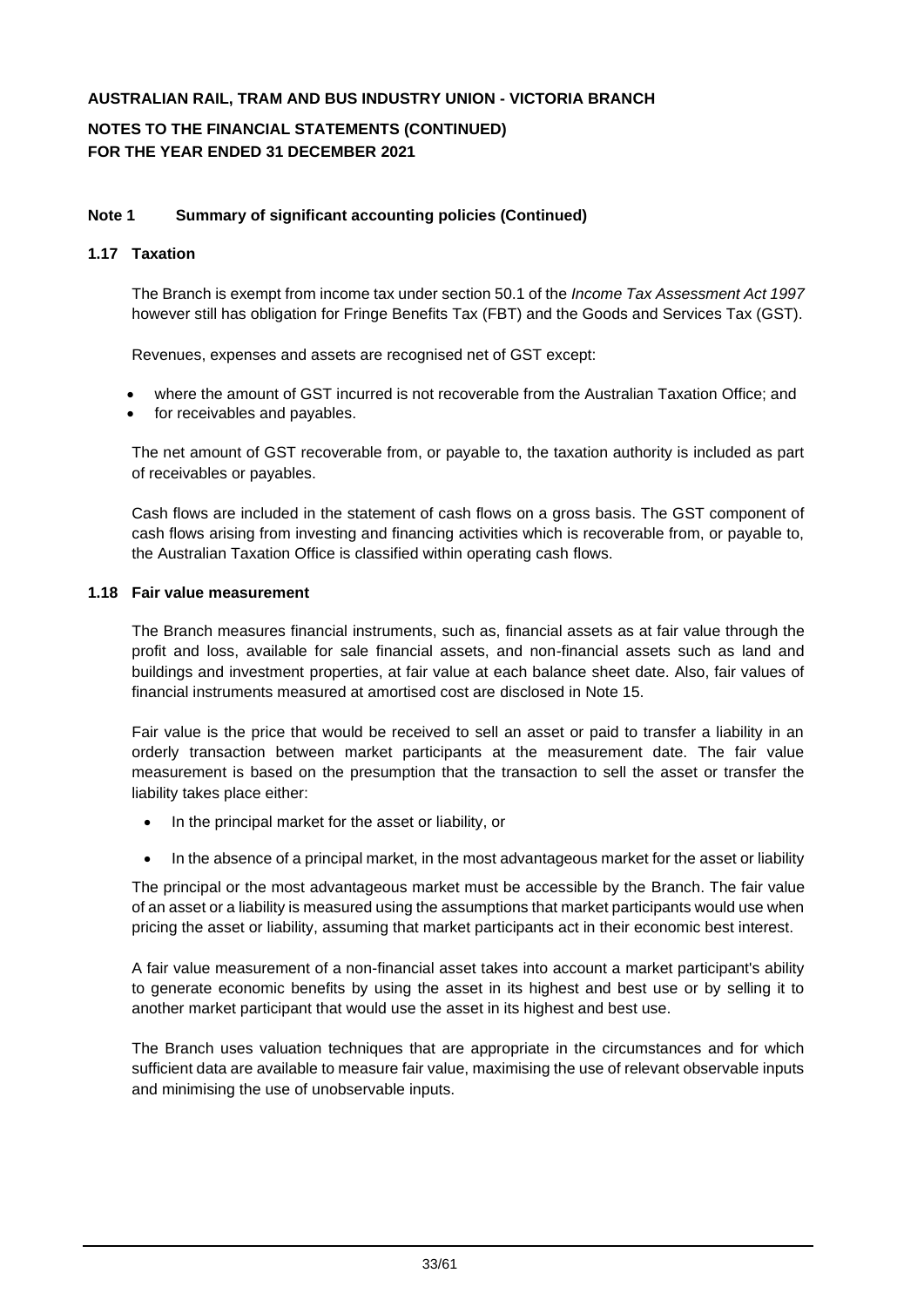# **NOTES TO THE FINANCIAL STATEMENTS (CONTINUED) FOR THE YEAR ENDED 31 DECEMBER 2021**

### **Note 1 Summary of significant accounting policies (Continued)**

#### **1.18 Fair value measurement (continued)**

All assets and liabilities for which fair value is measured or disclosed in the financial statements are categorised within the fair value hierarchy, described as follows, based on the lowest level input that is significant to the fair value measurement as a whole:

- Level 1—Quoted (unadjusted) market prices in active markets for identical assets or liabilities
- Level 2—Valuation techniques for which the lowest level input that is significant to the fair value measurement is directly or indirectly observable
- Level 3—Valuation techniques for which the lowest level input that is significant to the fair value measurement is unobservable

For assets and liabilities that are recognised in the financial statements on a recurring basis, the Branch determines whether transfers have occurred between Levels in the hierarchy by reassessing categorisation (based on the lowest level input that is significant to the fair value measurement as a whole) at the end of each reporting period.

External valuers are involved for valuation of significant assets, such as land and buildings and investment properties. Selection criteria include market knowledge, reputation, independence and whether professional standards are maintained. For the purpose of fair value disclosures, the Branch has determined classes of assets and liabilities on the basis of the nature, characteristics and risks of the asset or liability and the level of the fair value hierarchy.

#### **Note 2 Events after the reporting period**

There have been no matters or circumstances that have occurred after 31 December 2021, and /or prior to the signing of the financial statements, that would affect the ongoing structure and financial activities of the Branch.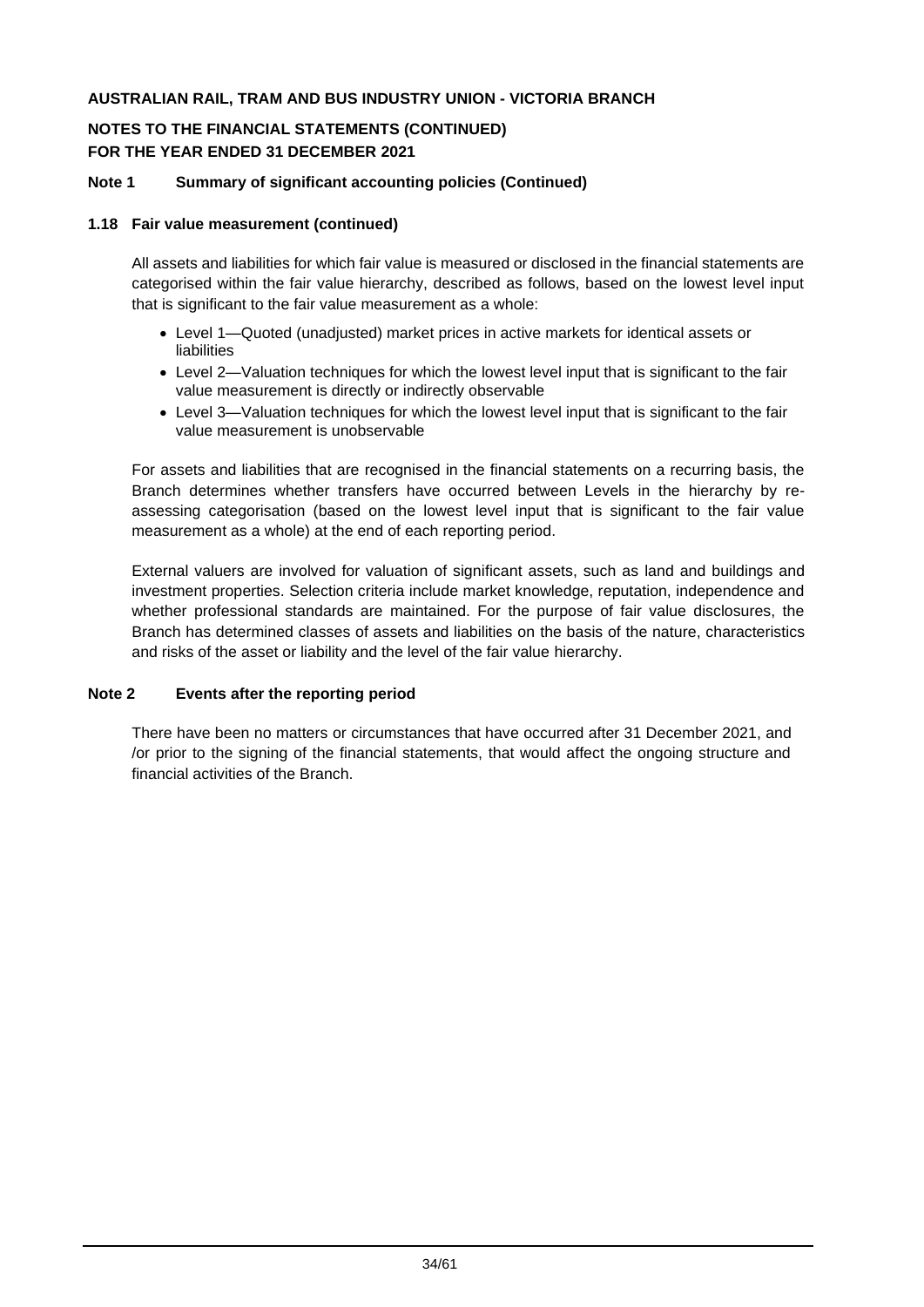# **AUSTRALIAN RAIL, TRAM AND BUS INDUSTRY UNION - VICTORIA BRANCH NOTES TO THE FINANCIAL STATEMENTS (CONTINUED) FOR THE YEAR ENDED 31 DECEMBER 2021**

|        |                                                                                                                                                                                                                                      | 2021   | 2020           |
|--------|--------------------------------------------------------------------------------------------------------------------------------------------------------------------------------------------------------------------------------------|--------|----------------|
|        |                                                                                                                                                                                                                                      | œ<br>Ð | $\mathfrak{S}$ |
| $\sim$ | <b>Production of the contract of the second contract of the contract of the contract of the contract of the contract of the contract of the contract of the contract of the contract of the contract of the contract of the cont</b> |        |                |

#### **Note 3 Revenue and income**

#### **Disaggregation of revenue from contracts with customers**

A disaggregation of the Branch's revenue by type of arrangements is provided on the face of the Statement of comprehensive income. The table below also sets out a disaggregation of revenue by type of customer.

| <b>Type of customer</b>                     |           |           |
|---------------------------------------------|-----------|-----------|
| <b>Members</b>                              | 5,837,681 | 5,580,126 |
| Total revenue from contracts with customers | 5,837,681 | 5,580,126 |
| <b>Note 3A: Levies</b>                      |           |           |
| Legal levy                                  | 737.575   | 641,450   |
| <b>Total Levies</b>                         | 737.575   | 641.450   |

### *Legal Levy Purpose*

Levies are collected during the financial year relate to funds set aside for the legal representation of members of the Branch in the event of industrial/ legal matters. These levies are deposited in a separate legal funds bank account from the Brach's operational bank account.

| Note 3B: Interest                                 |         |         |
|---------------------------------------------------|---------|---------|
| Deposits                                          | 21,236  | 36,604  |
| <b>Total interest</b>                             | 21,236  | 36,604  |
| Note 3C: Rental income                            |         |         |
| Kings Way                                         | 190,572 | 138,692 |
| Rosebud                                           | 39,240  | 41,511  |
| <b>Total rental income</b>                        | 229,812 | 180,203 |
| Note 3D: Other revenue                            |         |         |
| Advertising and sponsorship                       | 35,450  | 47,025  |
| Unrealised gain on revaluation of share portfolio | 24,721  | 11,500  |
| Merchandise sales                                 | 9,511   | 8,097   |
| ATO cashflow boost                                |         | 100,000 |
| Other income                                      | 66,506  | 66,260  |
| <b>Total Other revenue</b>                        | 136,188 | 232,882 |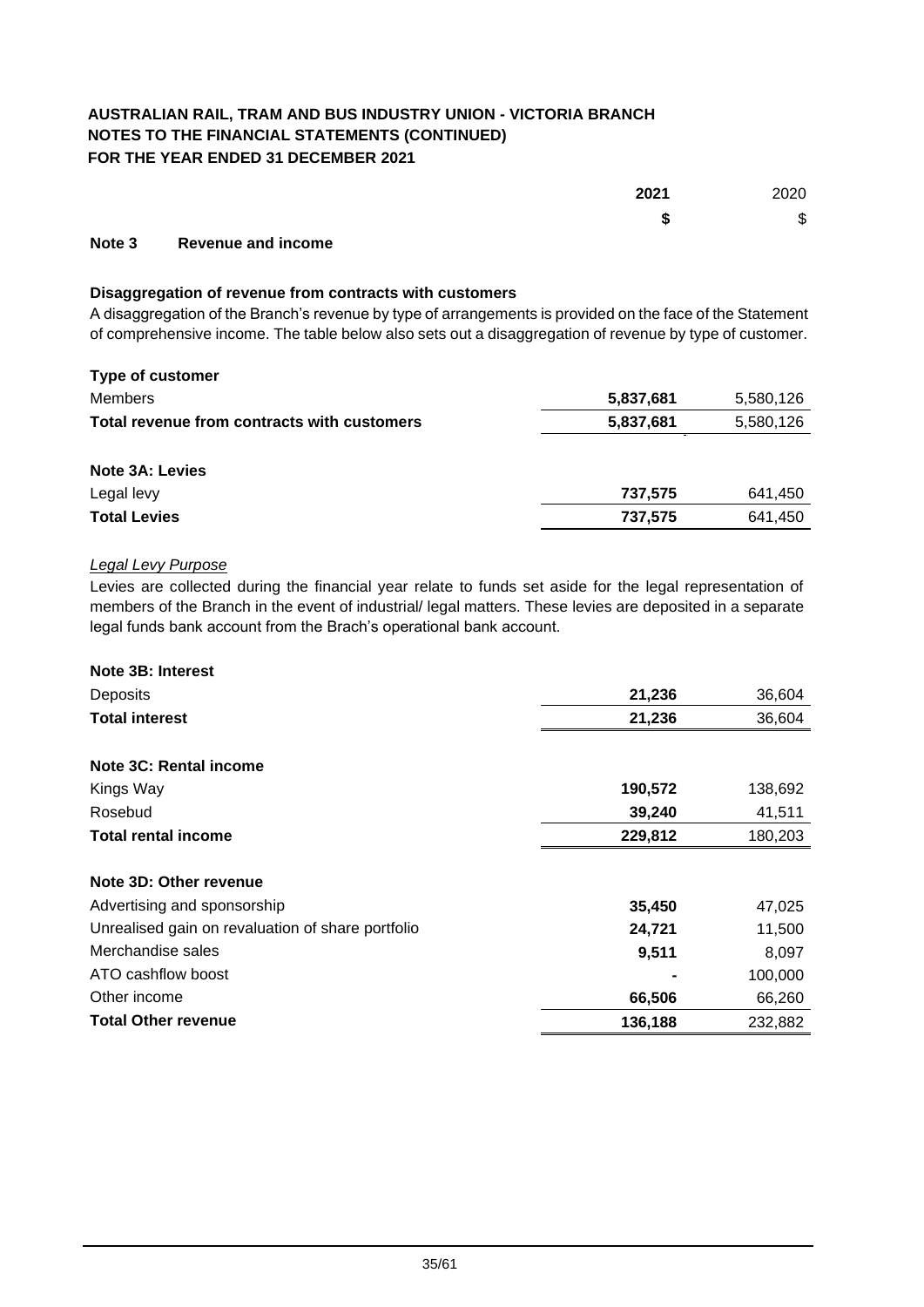# **AUSTRALIAN RAIL, TRAM AND BUS INDUSTRY UNION - VICTORIA BRANCH NOTES TO THE FINANCIAL STATEMENTS (CONTINUED) FOR THE YEAR ENDED 31 DECEMBER 2021**

|                           |                                                        | 2021      | 2020      |
|---------------------------|--------------------------------------------------------|-----------|-----------|
|                           |                                                        | \$        | \$        |
| Note 4                    | <b>Expenses</b>                                        |           |           |
|                           | Note 4A: Employee expenses                             |           |           |
| <b>Holders of office:</b> |                                                        |           |           |
|                           | Wages and salaries                                     | 1,272,230 | 1,148,114 |
|                           | Superannuation                                         | 126,177   | 104,834   |
|                           | Leave and other entitlements                           | 206,461   | 101,363   |
|                           | Subtotal employee expenses holders of office           | 1,604,868 | 1,354,311 |
|                           | <b>Employees other than office holders:</b>            |           |           |
|                           | Wages and salaries                                     | 1,016,841 | 838,610   |
|                           | Superannuation                                         | 106,359   | 85,956    |
|                           | Leave and other entitlements                           | 114,712   | 68,939    |
|                           | Separation and redundancies                            |           | 12,904    |
| holders                   | Subtotal employee expenses employees other than office | 1,237,912 | 1,006,409 |
|                           | <b>Total employee expenses</b>                         | 2,842,780 | 2,360,720 |
|                           | <b>Note 4B: Sustentation fees</b>                      |           |           |
|                           | Australian Rail, Tram and Bus Industry Union           | 733,185   | 700,693   |
|                           | <b>Total Sustentation fees</b>                         | 733,185   | 700,693   |
|                           | Note 4C: Legal costs                                   |           |           |
| Litigation                |                                                        | 389,503   | 402,895   |
|                           | Other legal matters                                    | 137,665   | 987,091   |
| <b>Total legal costs</b>  |                                                        | 527,168   | 1,389,986 |
|                           | Note 4D: Depreciation and amortisation                 |           |           |
| Depreciation              |                                                        |           |           |
| <b>Buildings</b>          |                                                        | 131,250   | 136,624   |
|                           | Furniture, fixtures and fittings                       | 8,644     | 9,749     |
|                           | Motor vehicles                                         | 49,740    | 63,954    |
|                           | Office equipment                                       | 28,065    | 13,348    |
|                           | <b>Total depreciation</b>                              | 217,699   | 223,675   |
|                           | Amortisation expense                                   |           |           |
|                           | <b>Total depreciation and amortisation</b>             | 217,699   | 223,675   |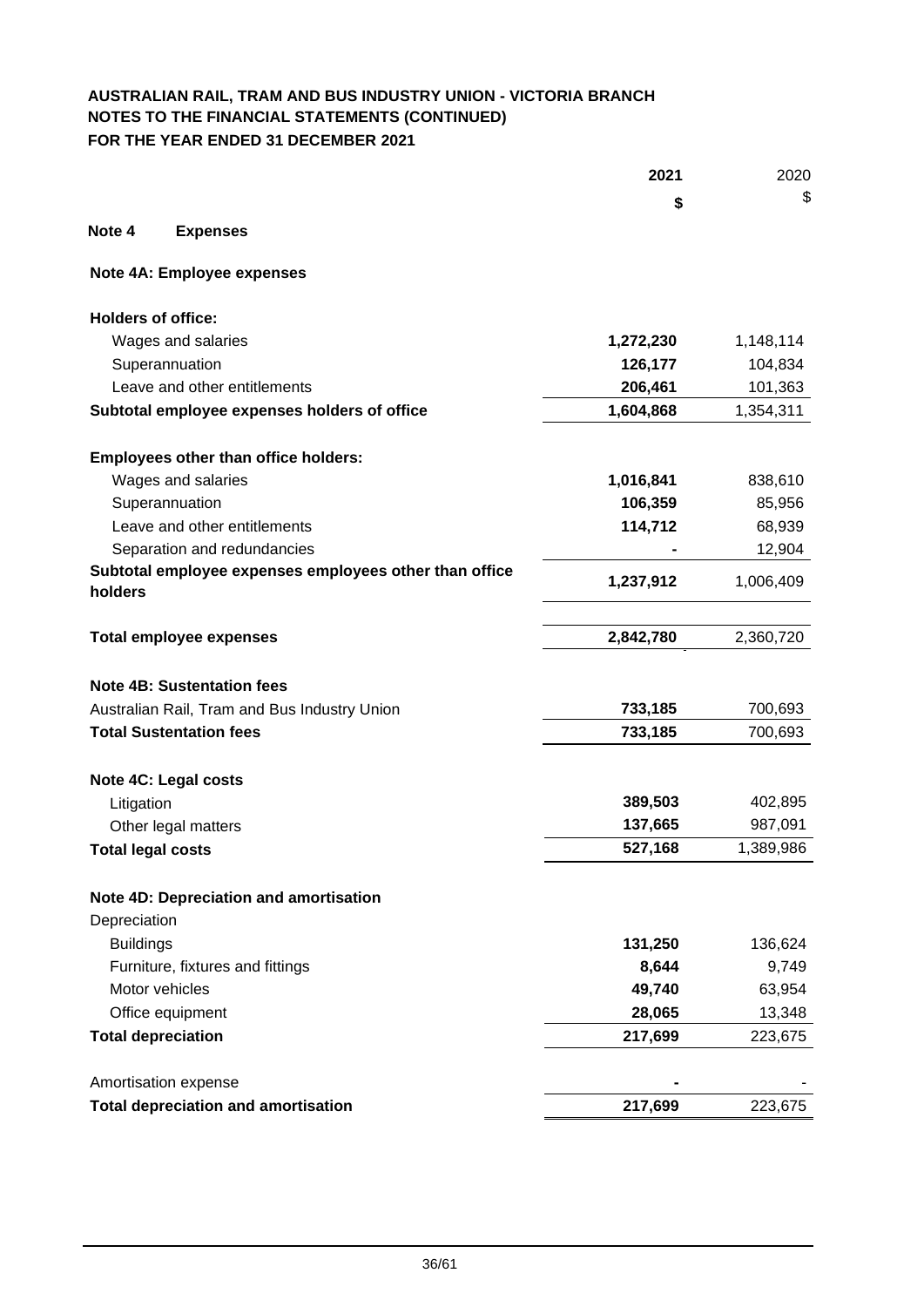# **NOTES TO THE FINANCIAL STATEMENTS (CONTINUED) FOR THE YEAR ENDED 31 DECEMBER 2021**

|                     |                                                           | 2021    | 2020    |
|---------------------|-----------------------------------------------------------|---------|---------|
|                     |                                                           | \$      | \$      |
| Note 4              | <b>Expenses (Continued)</b>                               |         |         |
|                     | <b>Note 4E: Affiliation fees</b>                          |         |         |
|                     | Australian Labor Party (Victoria Branch)                  | 44,960  | 41,338  |
|                     | Victoria Trades Hall Council                              | 26,545  | 24,055  |
| Office)             | Australian Council of Trade Unions (paid to RTBU National | 54,120  | 43,458  |
|                     | <b>Geelong Trades Hall Council</b>                        | 1,430   | 1,405   |
|                     | <b>Bendigo Trades Hall Council</b>                        | 1,020   | 1,020   |
|                     | Ballart Regional Trades & Labour Council                  | 603     | 603     |
|                     | Goulburn Valley Trades & Labour Council                   | 266     | 532     |
|                     | Australia Asia Workers Links                              | 1,000   | 909     |
|                     | <b>Total affiliation fees</b>                             | 129,944 | 113,320 |
|                     |                                                           |         |         |
|                     | <b>Note 4F: Administration expense</b>                    |         |         |
|                     | Conference and meeting expenses                           | 3,165   | 12,469  |
|                     | Contractors/consultants                                   | 9,714   | 10,000  |
| Property expenses   |                                                           | 161,488 | 159,061 |
| Office expenses     |                                                           | 243,572 | 344,434 |
|                     | Information technology expenses                           | 136,901 | 141,338 |
| Other               |                                                           | 235,997 | 136,501 |
|                     | <b>Total administration expense</b>                       | 790,837 | 803,803 |
|                     | <b>Note 4G: Grants or donations</b>                       |         |         |
| Donations:          |                                                           |         |         |
|                     | Total paid that were \$1,000 or less                      | 2,718   | 4,427   |
|                     | Total paid that exceeded \$1,000                          | 2,000   | 8,250   |
|                     | <b>Total grants or donations</b>                          | 4,718   | 12,677  |
|                     | Note 4H: Other expenses                                   |         |         |
|                     | Bank fees and charges                                     | 31,223  | 32,721  |
| Commissions paid    |                                                           | 28,852  | 66,917  |
| Fringe benefits tax |                                                           | 17,116  | 38,560  |
| Motor vehicle costs |                                                           | 103,705 | 68,203  |
| Payroll tax         |                                                           | 92,252  | 8,756   |
|                     | Merchandise purchases                                     | 64,033  | 155,261 |
|                     | <b>Total other expenses</b>                               | 337,181 | 370,418 |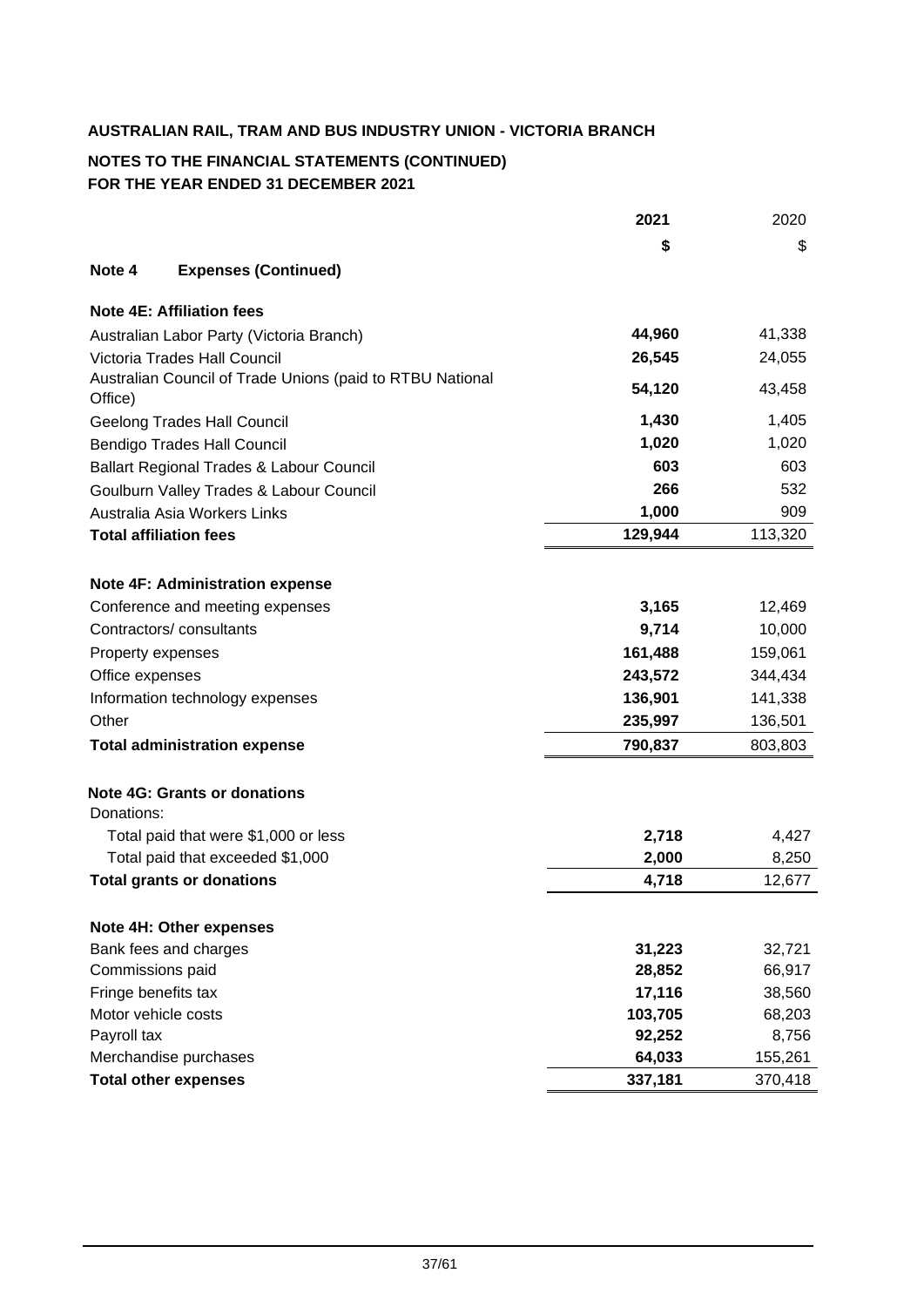# **NOTES TO THE FINANCIAL STATEMENTS (CONTINUED) FOR THE YEAR ENDED 31 DECEMBER 2021**

|                |                                              | 2021      | 2020      |
|----------------|----------------------------------------------|-----------|-----------|
|                |                                              | \$        | S         |
| Note 5         | <b>Current assets</b>                        |           |           |
|                | Note 5A: Cash and cash equivalents           |           |           |
| Cash on hand   |                                              | 620       | 1,220     |
| Cash at bank   |                                              | 7,657,642 | 6,624,005 |
|                | <b>Total cash and cash equivalents</b>       | 7,658,262 | 6,625,225 |
|                | Note 5B: Trade and other receivables         |           |           |
|                | Receivables from other reporting units       |           |           |
|                | RTBU - NSW Branch                            | 13,478    |           |
|                | Receivables from other reporting units       | 13,478    |           |
|                | Less: allowance for expected credit losses   |           |           |
|                | Receivables from other reporting units (net) | 13,478    |           |
|                | Other trade receivables                      | 38,339    | 6,954     |
|                | Less: Provision for doubtful debtors         |           |           |
|                | <b>Total other receivables</b>               | 38,339    | 6,954     |
|                | Total trade and other receivables (net)      | 51,817    | 6,954     |
|                |                                              |           |           |
|                | Note 5C: Other current assets                |           |           |
| Prepayments    |                                              | 29,701    | 58,860    |
| Accrued income |                                              | 5,183     | 5,183     |
|                | <b>Total other current assets</b>            | 34,884    | 60,043    |
|                | <b>Note 5D: Financial assets</b>             |           |           |
| Term deposits  |                                              | 1,451,764 | 1,637,829 |
|                | <b>Total financial assets</b>                | 1,451,764 | 1,637,829 |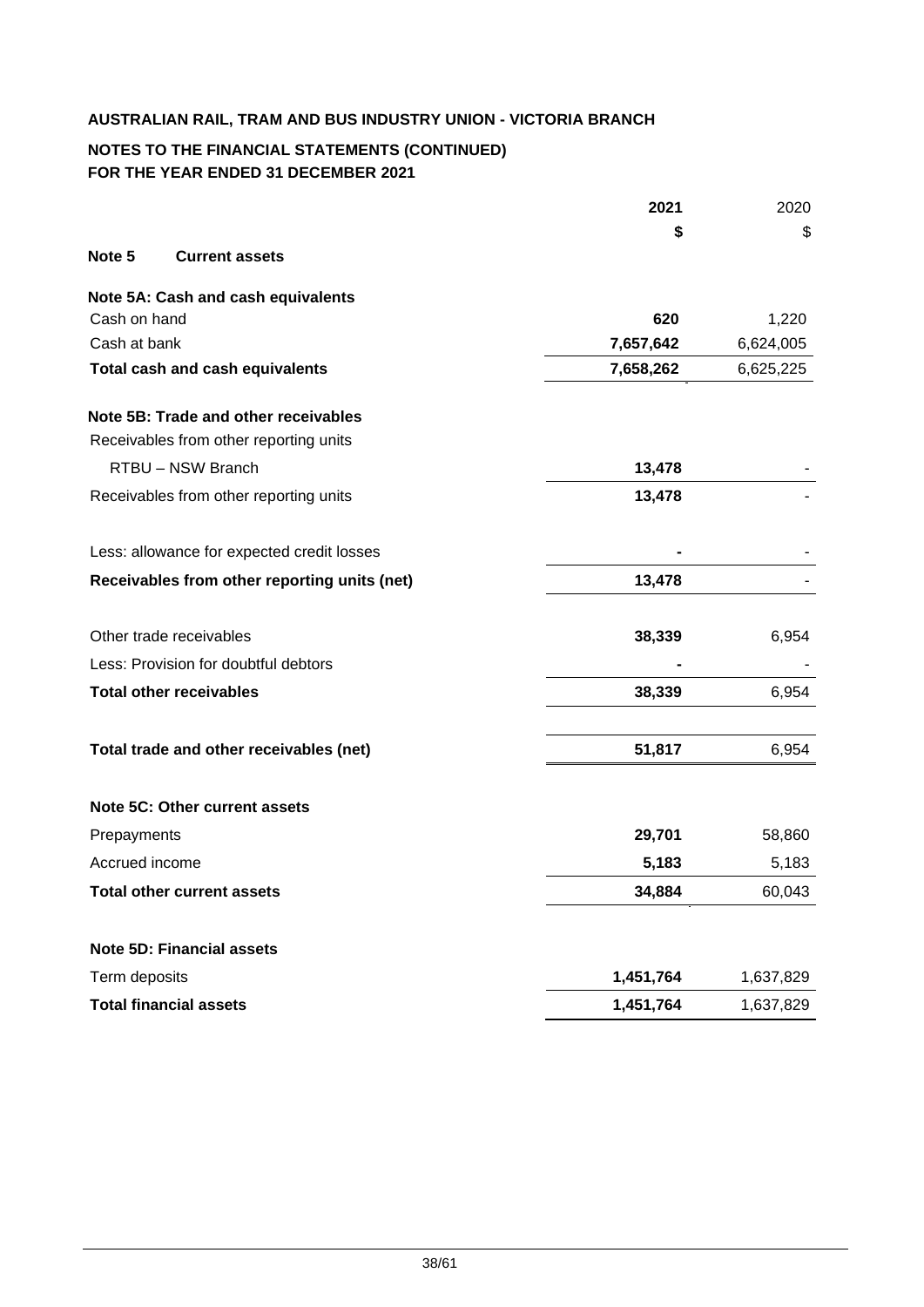# **NOTES TO THE FINANCIAL STATEMENTS (CONTINUED) FOR THE YEAR ENDED 31 DECEMBER 2021**

|                                                       | 2021       | 2020      |
|-------------------------------------------------------|------------|-----------|
|                                                       | \$         | \$        |
| Note 6<br><b>Non-current assets</b>                   |            |           |
| Note 6A: Financial assets                             |            |           |
| Managed investments                                   | 497,868    | 473,147   |
| <b>Total financial assets</b>                         | 497,868    | 473,147   |
|                                                       |            |           |
| <b>Note 6B: Land and Buildings</b>                    |            |           |
| Land and Buildings:                                   |            |           |
| at valuation - Level 2, 365 Queen Street, Melbourne   | 3,650,000  | 3,650,000 |
| at valuation - Level 6, 1 Elizabeth Street, Melbourne | 1,600,000  | 1,600,000 |
| accumulated depreciation                              | (131, 250) |           |
| <b>Total land and buildings</b>                       | 5,118,750  | 5,250,000 |
|                                                       |            |           |

# *Reconciliation of Opening and Closing Balances of Land and Buildings*

| As at 1 January                                  |            |            |
|--------------------------------------------------|------------|------------|
| Gross book value                                 | 5,250,000  | 5,450,000  |
| Accumulated depreciation and impairment          |            |            |
| Net book value 1 January                         | 5,250,000  | 5,450,000  |
| Additions:                                       |            |            |
| By purchase                                      |            |            |
| By revaluation                                   |            | (63, 376)  |
| Depreciation expense                             | (131, 250) | (136, 624) |
| Disposals:                                       |            |            |
| By sale                                          |            |            |
| Net book value 31 December                       | 5,118,750  | 5,250,000  |
| Net book value as of 31 December represented by: |            |            |
| Gross book value                                 | 5,250,000  | 5,250,000  |
| Accumulated depreciation and impairment          | (131, 250) |            |
| Net book value 31 December                       | 5,118,750  | 5,250,000  |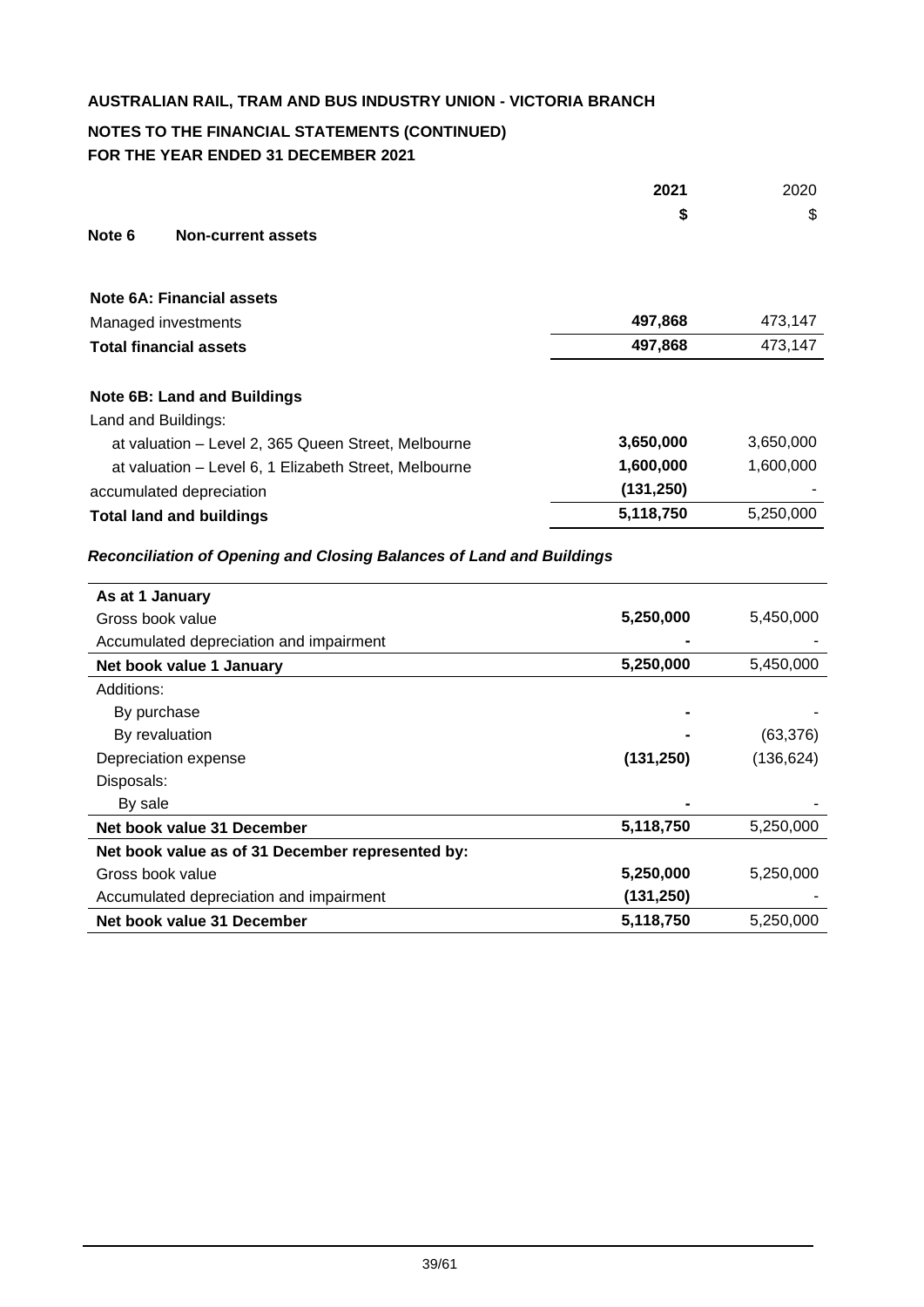# **NOTES TO THE FINANCIAL STATEMENTS (CONTINUED) FOR THE YEAR ENDED 31 DECEMBER 2021**

## **Note 6B: Land and Buildings (Continued)**

### Valuation Details

## *Level 2, 365 Queen Street, Melbourne*

On 31 December 2020, the land and buildings at Level 2, 365 Queen Street, Melbourne was valued by Mr Charles Nguyen AAPI CPV (Licence No 62686) of All Suburb Valuers Pty Ltd (Vic.). The land and buildings valuation was based on a highest and best use, which was determined as office building administrative purposes (the assets current use).

Fair value is the amount for which the assets could be exchanged between a knowledgeable willing buyer and a knowledgeable willing seller in an arm's length transaction as at the valuation date. Fair value is determined by direct reference to recent market transactions on arm's length terms for land and buildings comparable in size and location to those held by the Branch and to market based yields for comparable properties.

Key assumptions utilised in the valuation were:

- Capitalisation rate 6%
- Reflective rate/ lettable m2 2
- Estimated market rental \$330/m 2
- Lettable area 624m

# *Level 6, 1 Elizabeth Street, Melbourne*

On 31 December 2020, the land and buildings at Level 6, 1 Elizabeth Street, Melbourne was valued by Mr Charles Nguyen AAPI CPV (Licence No 62686) of All Suburb Valuers Pty Ltd (Vic.). The land and buildings valuation was based on a highest and best use, which was determined as office building administrative purposes (the assets current use).

Fair value is the amount for which the assets could be exchanged between a knowledgeable willing buyer and a knowledgeable willing seller in an arm's length transaction as at the valuation date. Fair value is determined by direct reference to recent market transactions on arm's length terms for land and buildings comparable in size and location to those held by the Branch and to market based yields for comparable properties.

Key assumptions utilised in the valuation were:

- Capitalisation rate 4.5%
- Reflective rate/ lettable m2  $$8.500m^2$
- **Estimated market rental** \$400/ $m^2$
- Lettable area 190m 2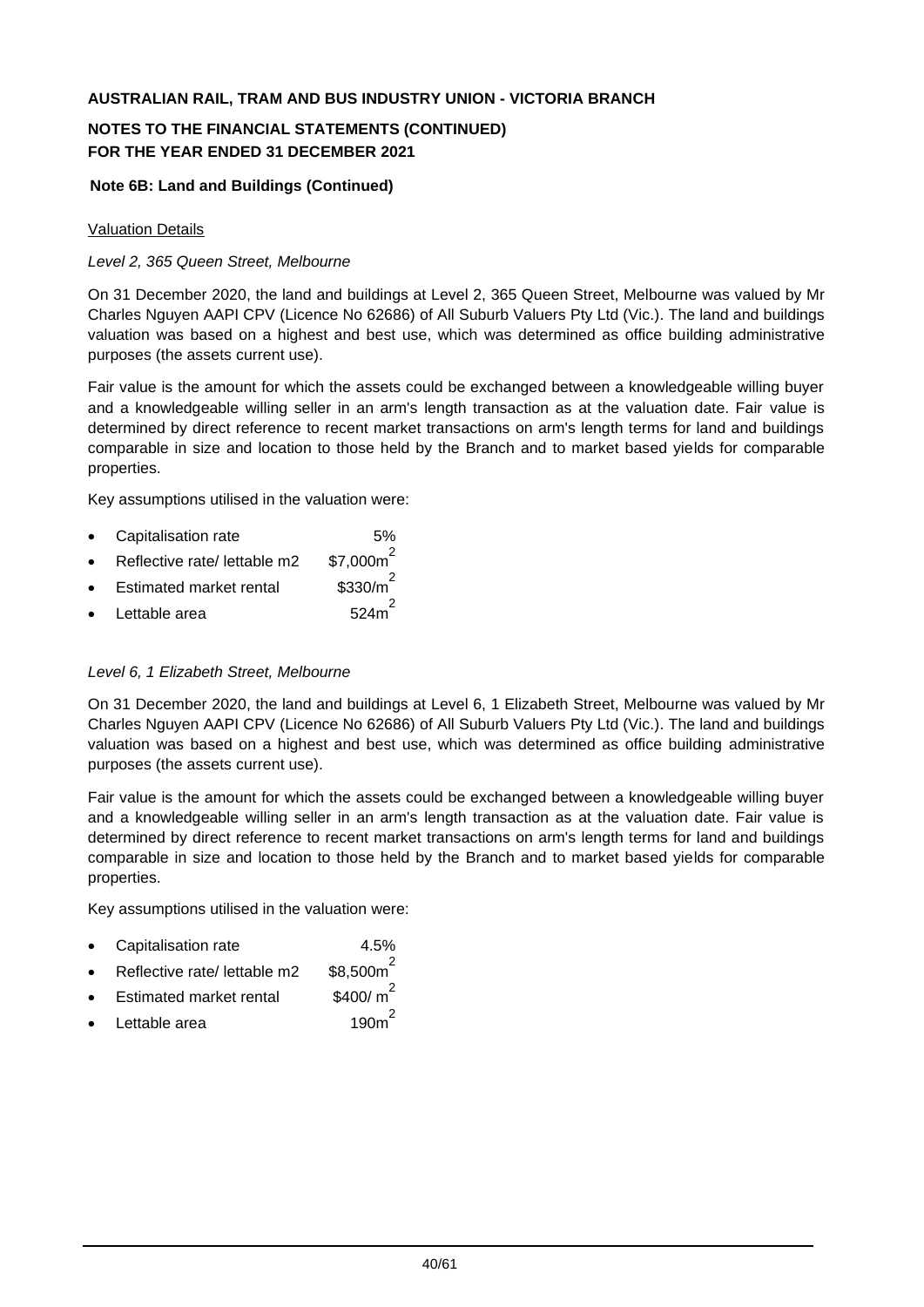# **NOTES TO THE FINANCIAL STATEMENTS (CONTINUED) FOR THE YEAR ENDED 31 DECEMBER 2021**

|                                               | 2021       | 2020       |
|-----------------------------------------------|------------|------------|
|                                               | S          | \$         |
| Note 6C: Furniture, fixtures and Fittings     |            |            |
| Furniture, fixtures and fittings:             |            |            |
| at cost                                       | 346.150    | 344.741    |
| accumulated depreciation                      | (280, 239) | (271, 595) |
| <b>Total Furniture, fixtures and fittings</b> | 65.911     | 73,146     |

## *Reconciliation of Opening and Closing Balances of Furniture, fixtures and Fittings*

| As at 1 January                                  |           |           |
|--------------------------------------------------|-----------|-----------|
| Gross book value                                 | 344,741   | 344,741   |
| Accumulated depreciation and impairment          | (271,595) | (261,846) |
| Net book value 1 January                         | 73,146    | 82,895    |
| Additions:                                       |           |           |
| By purchase                                      | 1.409     |           |
| Depreciation expense                             | (8, 644)  | (9,749)   |
| Disposals:                                       |           |           |
| By sale                                          |           |           |
| Net book value 31 December                       | 65,911    | 73,146    |
| Net book value as of 31 December represented by: |           |           |
| Gross book value                                 | 346,150   | 344,741   |
| Accumulated depreciation and impairment          | (280,239) | (271,595) |
| Net book value 31 December                       | 65,911    | 73,146    |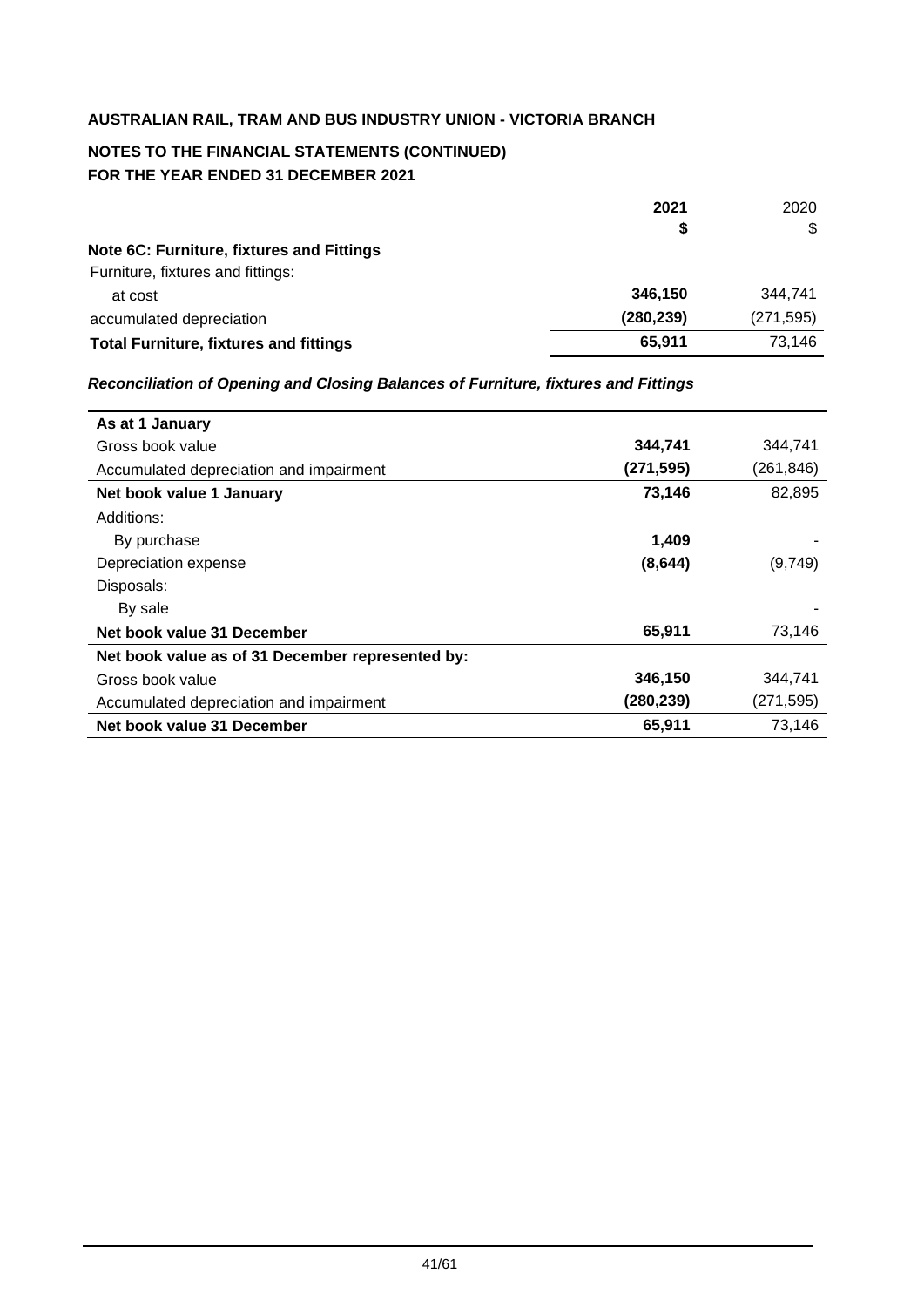# **NOTES TO THE FINANCIAL STATEMENTS (CONTINUED) FOR THE YEAR ENDED 31 DECEMBER 2021**

|                                | 2021       | 2020       |
|--------------------------------|------------|------------|
|                                | \$         | \$         |
| <b>Note 6D: Motor vehicles</b> |            |            |
| Motor Vehicles:                |            |            |
| at cost                        | 302,152    | 252,471    |
| accumulated depreciation       | (143, 310) | (127, 251) |
| <b>Total Motor vehicles</b>    | 158,842    | 125,220    |

## *Reconciliation of Opening and Closing Balances of Motor Vehicles*

| As at 1 January                                  |            |           |
|--------------------------------------------------|------------|-----------|
| Gross book value                                 | 252,471    | 252,471   |
| Accumulated depreciation and impairment          | (127, 251) | (63, 297) |
| Net book value 1 January                         | 125,220    | 189,174   |
| Additions:                                       |            |           |
| By purchase                                      | 118,047    |           |
| Depreciation expense                             | (49, 740)  | (63, 954) |
| Disposals:                                       |            |           |
| By sale                                          | (34,685)   |           |
| Net book value 31 December                       | 158,842    | 125,220   |
| Net book value as of 31 December represented by: |            |           |
| Gross book value                                 | 302,152    | 252,471   |
| Accumulated depreciation and impairment          | (143, 310) | (127,251) |
| Net book value 31 December                       | 158,842    | 125,220   |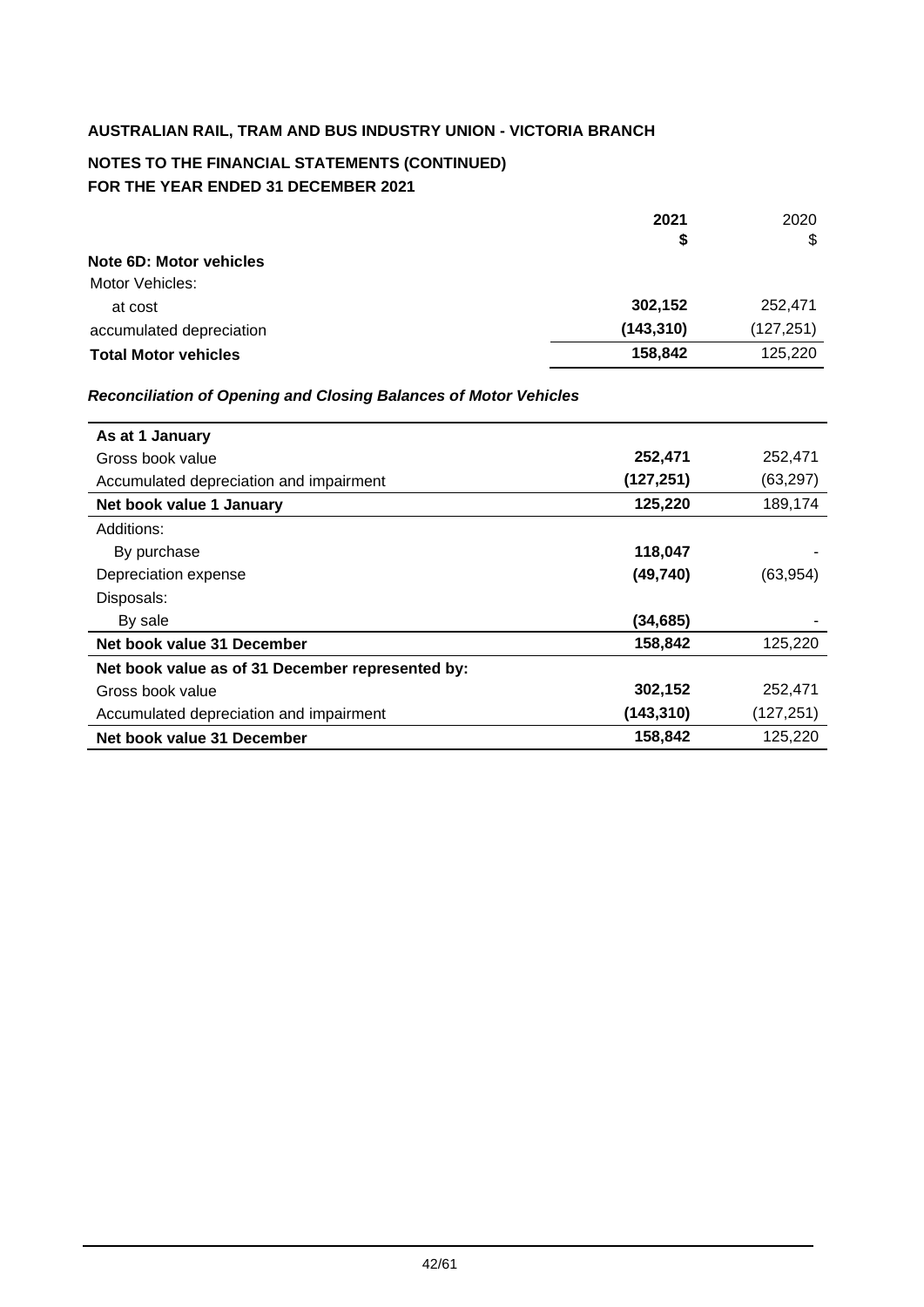# **NOTES TO THE FINANCIAL STATEMENTS (CONTINUED) FOR THE YEAR ENDED 31 DECEMBER 2021**

|                               | 2021      | 2020      |
|-------------------------------|-----------|-----------|
|                               | \$        | \$        |
| Note 6E: Office equipment     |           |           |
| Office equipment:             |           |           |
| at cost                       | 164,888   | 107,444   |
| accumulated depreciation      | (92, 626) | (64, 562) |
| <b>Total Office equipment</b> | 72,262    | 42,882    |

## *Reconciliation of Opening and Closing Balances of Office Equipment*

| As at 1 January                                  |           |           |
|--------------------------------------------------|-----------|-----------|
| Gross book value                                 | 107,444   | 88,581    |
| Accumulated depreciation and impairment          | (64, 562) | (53,283)  |
| Net book value 1 January                         | 42,882    | 35,298    |
| Additions:                                       |           |           |
| By purchase                                      | 57,445    | 20,932    |
| Depreciation expense                             | (28,065)  | (13, 348) |
| Disposals:                                       |           |           |
| By sale                                          |           |           |
| Net book value 31 December                       | 72,262    | 42,882    |
| Net book value as of 31 December represented by: |           |           |
| Gross book value                                 | 164,888   | 107,444   |
| Accumulated depreciation and impairment          | (92, 626) | (64, 562) |
| Net book value 31 December                       | 72,262    | 42,882    |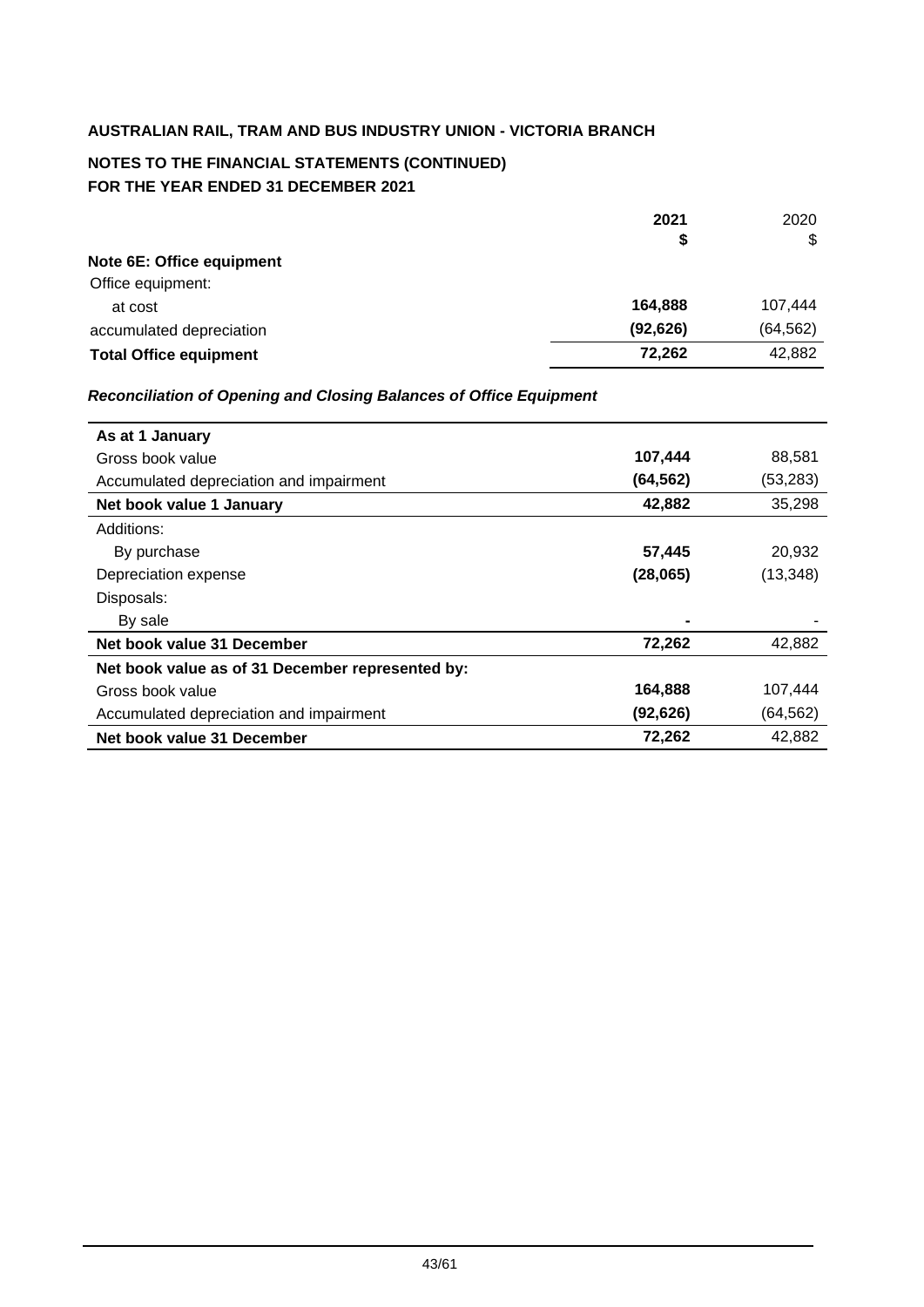# **NOTES TO THE FINANCIAL STATEMENTS (CONTINUED) FOR THE YEAR ENDED 31 DECEMBER 2021**

|                                                         | 2021      | 2020      |
|---------------------------------------------------------|-----------|-----------|
|                                                         | \$        | \$        |
| Note 6F: Investment properties                          |           |           |
| Investment properties:                                  |           |           |
| at valuation – Level 1, 222 Kings Way, South Melbourne  | 1,825,080 | 1,750,000 |
| At valuation - Level 14, 222 Kings Way, South Melbourne | 2,000,000 | 2,000,000 |
| at valuation - 'Tramway Holiday Apartments' 781 Nepean  | 2,550,000 | 2,550,000 |
| Road, Rosebud                                           |           |           |
| accumulated depreciation                                |           |           |
| <b>Total investment properties</b>                      | 6,375,080 | 6,300,000 |

#### *Reconciliation of Opening and Closing Balances of Investment Properties*

| As at 1 January                                  |           |           |
|--------------------------------------------------|-----------|-----------|
| Gross book value                                 | 6,300,000 | 6,400,000 |
| Accumulated depreciation and impairment          |           |           |
| Net book value 1 January                         | 6,300,000 | 6,400,000 |
| Additions:                                       |           |           |
| By purchase                                      | 75,080    |           |
| By revaluation                                   |           | (100,000) |
| Depreciation expense                             |           |           |
| Disposals:                                       |           |           |
| By sale                                          |           |           |
| Net book value 31 December                       | 6,375,080 | 6,300,000 |
| Net book value as of 31 December represented by: |           |           |
| Gross book value                                 | 6,375,080 | 6,300,000 |
| Accumulated depreciation and impairment          |           |           |
| Net book value 31 December                       | 6,375,080 | 6,300,000 |

#### Valuation Details

### *Level 1, 222 Kings Way, South Melbourne*

On 31 December 2020, the land and buildings at Level 1, 222 Kings Way, South Melbourne was valued by Mr Charles Nguyen AAPI CPV (Licence No 62686) of All Suburb Valuers Pty Ltd (Vic.). The land and buildings valuation was based on a highest and best use, which was determined as office building held out for long-term lease (the assets current use).

Fair value is the amount for which the assets could be exchanged between a knowledgeable willing buyer and a knowledgeable willing seller in an arm's length transaction as at the valuation date. Fair value is determined by direct reference to recent market transactions on arm's length terms for land and buildings comparable in size and location to those held by the Branch and to market based yields for comparable properties.

Key assumptions utilised in the valuation were:

- Capitalisation rate 5.25%
- $\bullet$  Reflective rate/ lettable m2 \$5.000 $m^2$
- Estimated market rental  $$400/m^2$
- Lettable area  $250m^2$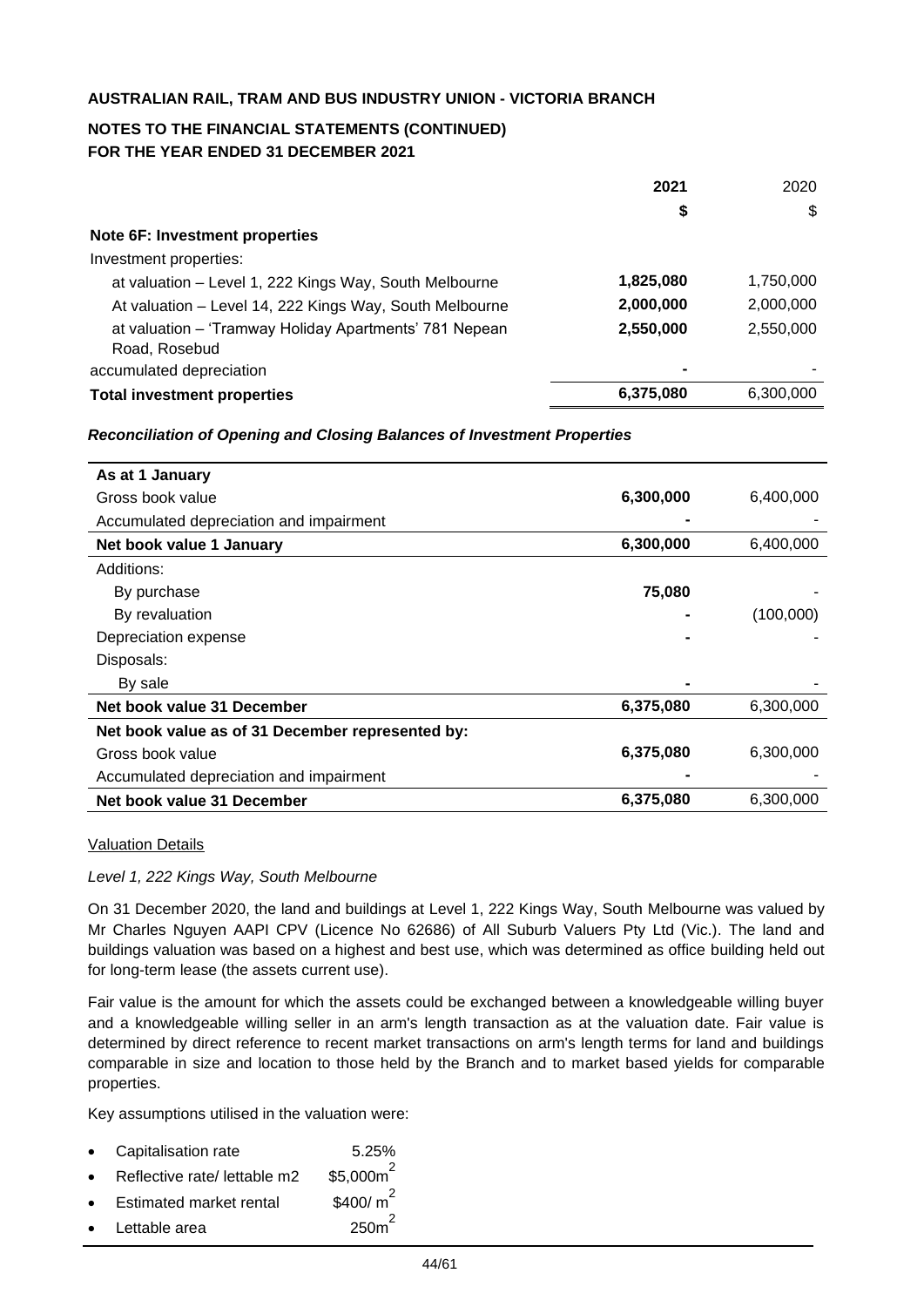# **NOTES TO THE FINANCIAL STATEMENTS (CONTINUED) FOR THE YEAR ENDED 31 DECEMBER 2021**

### **Note 6F: Investment properties (Continued)**

## Valuation Details

## *Level 14, 222 Kings Way, South Melbourne*

On 31 December 2020, the land and buildings at Level 14, 222 Kings Way, South Melbourne was valued by Mr Charles Nguyen AAPI CPV (Licence No 62686) of All Suburb Valuers Pty Ltd (Vic.). The land and buildings valuation was based on a highest and best use, which was determined as office building held out for long-term lease (the assets current use).

Fair value is the amount for which the assets could be exchanged between a knowledgeable willing buyer and a knowledgeable willing seller in an arm's length transaction as at the valuation date. Fair value is determined by direct reference to recent market transactions on arm's length terms for land and buildings comparable in size and location to those held by the Branch and to market based yields for comparable properties.

Key assumptions utilised in the valuation were:

- Capitalisation rate 5.25%
- Reflective rate/ lettable m2 \$5.400 $m^2$
- Estimated market rental  $$300/m^2$
- Lettable area 355m<sup>2</sup>

#### *'Tramway Holiday Apartments' 781 Nepean Road, Rosebud*

On 31 December 2020, the land and buildings at 781 Nepean Road, Rosebud was valued by Mr Charles Nguyen AAPI CPV (Licence No 62686) of All Suburb Valuers Pty Ltd (Vic.). The land and buildings valuation was based on a highest and best use, which was determined as holiday unit complex used for short-term rentals (the assets current use).

Fair value is the amount for which the assets could be exchanged between a knowledgeable willing buyer and a knowledgeable willing seller in an arm's length transaction as at the valuation date. Fair value is determined by direct reference to recent market transactions on arm's length terms for land and buildings comparable in size and location to those held by the Branch and to market based yields for comparable properties.

Key assumptions utilised in the valuation were:

- Reflective rate/ lettable m2 \$1,300 $m^2$
- Total site area  $1.970m^2$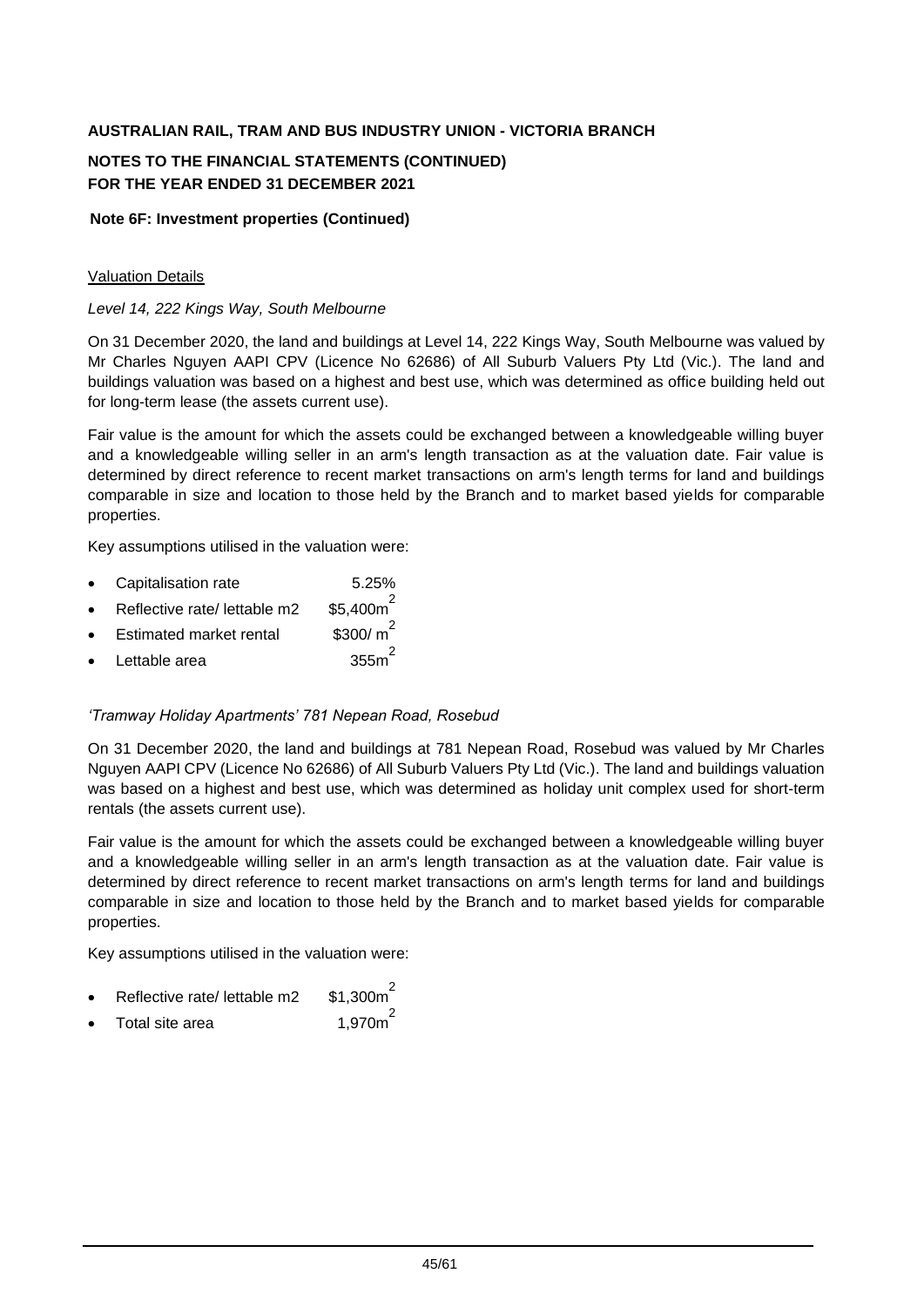# **NOTES TO THE FINANCIAL STATEMENTS (CONTINUED) FOR THE YEAR ENDED 31 DECEMBER 2021**

|                |                                                     | 2021             | 2020            |
|----------------|-----------------------------------------------------|------------------|-----------------|
|                |                                                     | S                | \$              |
| Note 7         | <b>Current liabilities</b>                          |                  |                 |
|                | Note 7A: Trade payables                             |                  |                 |
|                | Trade creditors and accrued expenses                | 212,420          | 267,394         |
|                | Subtotal trade payables                             | 212,420          | 367,394         |
|                | Payables to other reporting units                   |                  |                 |
|                | RTBU - National Office                              | 206,429          | 105,195         |
|                | Subtotal payables to other reporting units          | 206,429          | 105,195         |
|                | <b>Total trade payables</b>                         | 418,849          | 404,849         |
|                | Settlement is usually made within 30 days.          |                  |                 |
|                | Note 7B: Other payables                             |                  |                 |
|                | Income received in advance                          | 481              | 97,394          |
| Legal costs    |                                                     |                  |                 |
| Litigation     |                                                     | 12,410           |                 |
|                | Other legal costs                                   |                  | 161,174         |
| Superannuation | ATO liability (GST + PAYG)                          | 1,836<br>336,004 | 7,746<br>74,373 |
| Other          |                                                     | 2,271            | 678             |
|                | <b>Total other payables</b>                         | 353,002          | 364,999         |
|                | Total other payables are expected to be settled in: |                  |                 |
|                | No more than 12 months                              | 353,002          | 364,999         |
|                | More than 12 months                                 |                  |                 |
|                | <b>Total other payables</b>                         | 353,002          | 364,999         |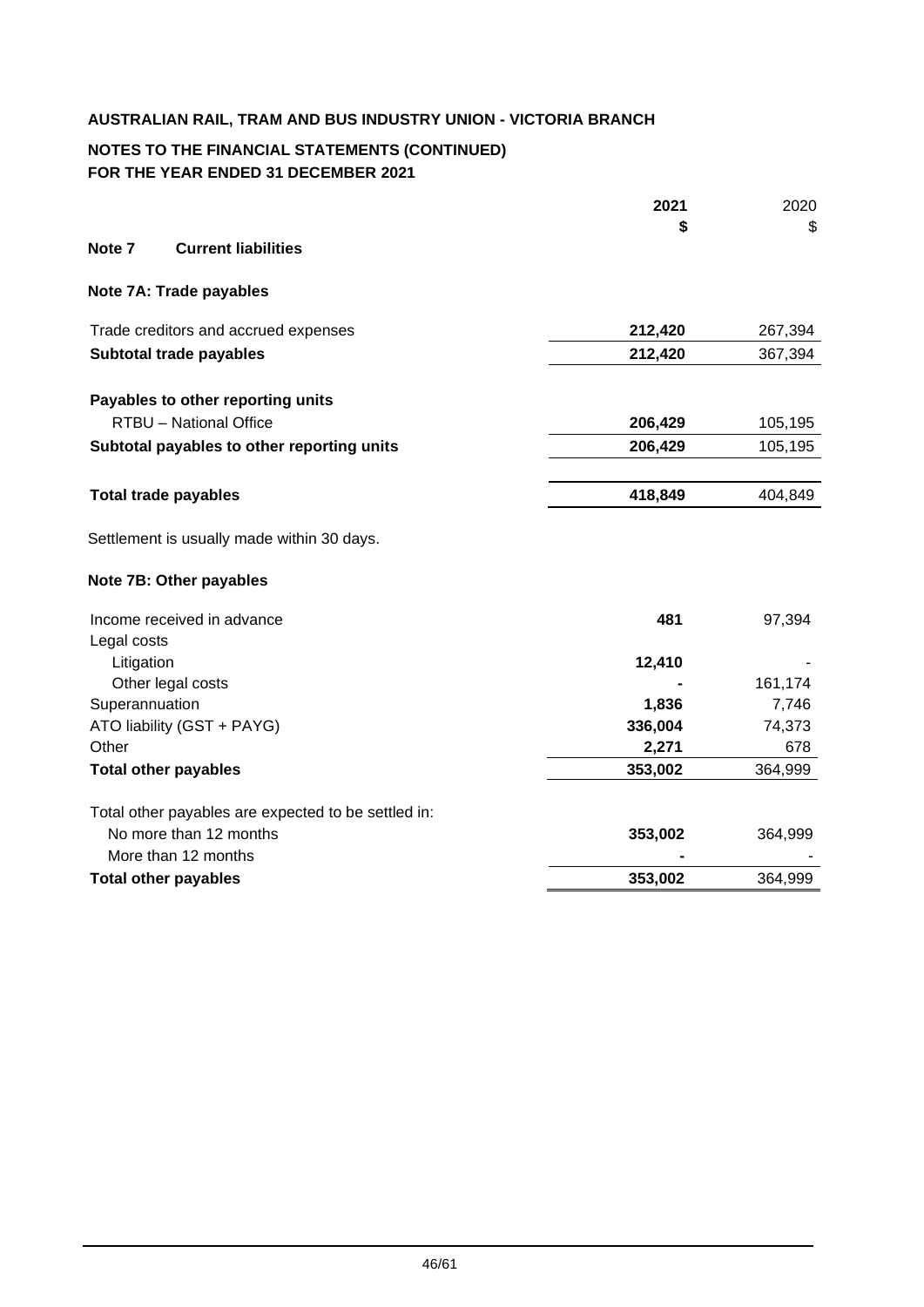# **NOTES TO THE FINANCIAL STATEMENTS (CONTINUED) FOR THE YEAR ENDED 31 DECEMBER 2021**

|                        |                                                          | 2021       | 2020       |
|------------------------|----------------------------------------------------------|------------|------------|
|                        |                                                          |            | \$         |
| Note 8                 | <b>Provisions</b>                                        |            |            |
|                        | <b>Note 8A: Employee provisions</b>                      |            |            |
| <b>Office Holders:</b> |                                                          |            |            |
|                        | Annual leave and RDO                                     | 571,765    | 336,723    |
|                        | Long service leave                                       | 213,707    | 159,940    |
|                        | Subtotal employee provisions-office holders              | 785,472    | 496,663    |
|                        | <b>Employees other than office holders:</b>              |            |            |
|                        | Annual leave and RDO                                     | 203,129    | 181,407    |
|                        | Long service leave                                       | 92,646     | 82,232     |
| holders                | Subtotal employee provisions-employees other than office | 295,775    | 263,639    |
|                        | <b>Total employee provisions</b>                         | 1,081,247  | 760,302    |
|                        |                                                          |            |            |
| Current                |                                                          | 1,028,747  | 684,000    |
| Non-Current            |                                                          | 52,500     | 76,302     |
|                        | <b>Total employee provisions</b>                         | 1,081,247  | 760,302    |
| Note 9                 | <b>Equity</b>                                            |            |            |
|                        | <b>Note 9A: General funds</b>                            |            |            |
| <b>General funds</b>   |                                                          |            |            |
|                        | Balance at start of the year                             | 14,643,095 | 14,100,680 |
|                        | Surplus/ (deficit) for the year                          | 564,046    | (90, 477)  |
|                        | Transfers to/ (from) the fund                            | (337, 340) | 632,892    |
|                        | Balance at end of the year                               | 14,869,801 | 14,643,095 |
|                        | <b>Asset revaluation reserve</b>                         |            |            |
|                        | Balance at start of the year                             | 3,350,318  | 3,413,694  |
|                        | Revaluation adjustment                                   |            | (63, 376)  |
|                        | Balance at end of the year                               | 3,350,318  | 3,350,318  |
|                        | <b>Total general funds</b>                               | 18,220,119 | 17,993,413 |
|                        |                                                          |            |            |

#### **Asset revaluation reserve**

The asset revaluation reserve records the revelation of land and buildings held by the Branch.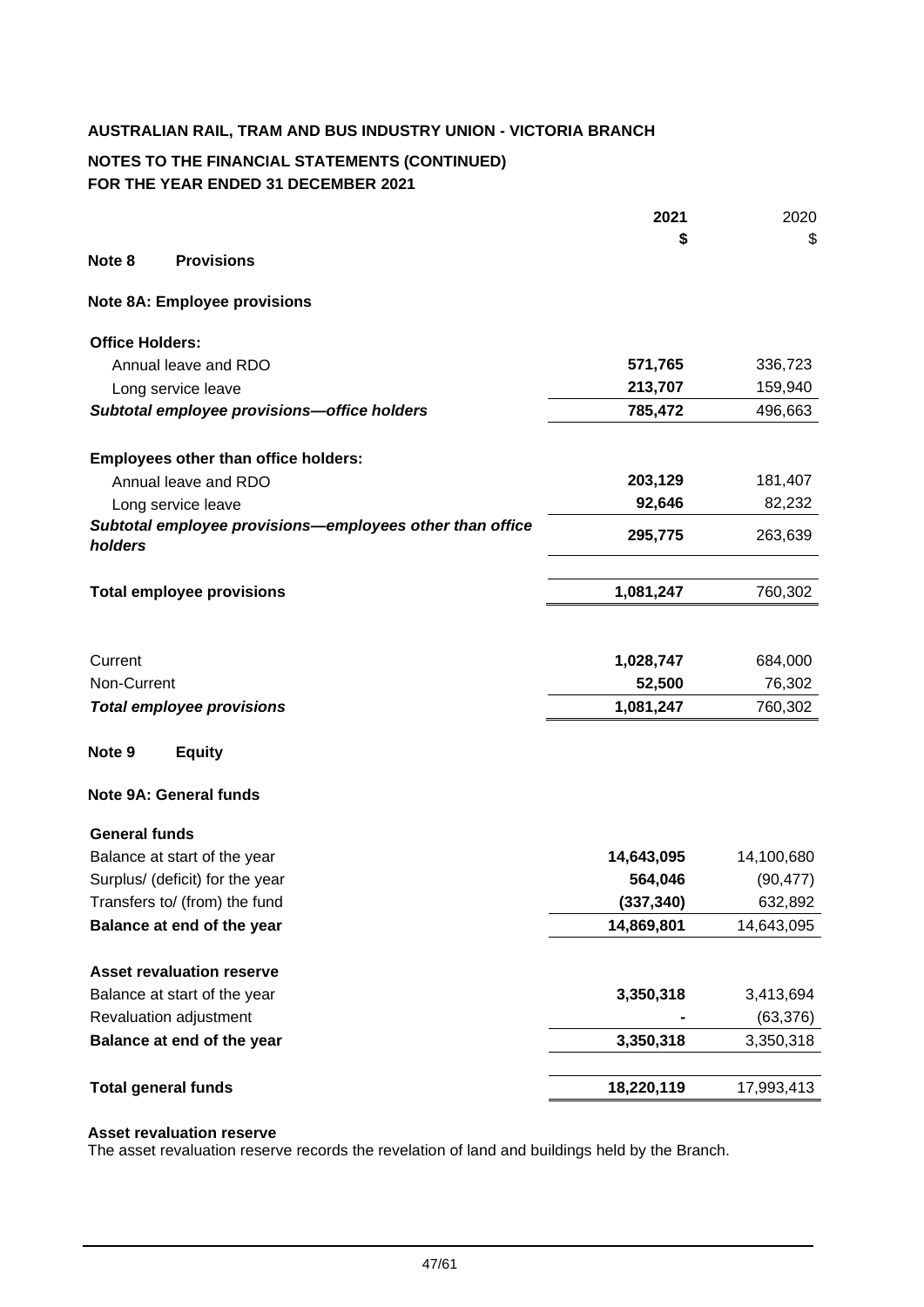## **NOTES TO THE FINANCIAL STATEMENTS (CONTINUED) FOR THE YEAR ENDED 31 DECEMBER 2021**

|              |                                                                                                                            | 2021      | 2020       |
|--------------|----------------------------------------------------------------------------------------------------------------------------|-----------|------------|
|              |                                                                                                                            | \$        | \$         |
| Note 9       | <b>Equity (Continued)</b>                                                                                                  |           |            |
|              | <b>Note 9B: Levy contribution funds</b>                                                                                    |           |            |
| equivalents: | The following bank accounts are held in relation to levy funds<br>received from members and reporting within cash and cash |           |            |
|              | Rail - Building Fund bank account                                                                                          | 387,657   | 99,544     |
|              | Loco - Legal Fund bank account                                                                                             | 483,741   | 440,019    |
|              | Tram and Bus - Building Fund bank account                                                                                  | 540,825   | 535,320    |
|              | <b>Total levy contribution funds</b>                                                                                       | 1,412,223 | 1,074,883  |
|              | Rail - Building Fund bank account <sup>1</sup>                                                                             |           |            |
|              | Balance at start of the year                                                                                               | 99,544    | 498,987    |
|              | Transfers to/ (from) the fund                                                                                              | 288,113   | (399, 443) |
|              | Balance at end of the year                                                                                                 | 387,657   | 99,544     |
|              | Loco - Legal Fund bank account <sup>2</sup>                                                                                |           |            |
|              | Balance at start of the year                                                                                               | 440,019   | 724,387    |
|              | Transfers to/ (from) the fund                                                                                              | 43,722    | (284, 368) |
|              | Balance at end of the year                                                                                                 | 483,741   | 440,019    |
|              | Tram and Bus - Building Fund bank account <sup>3</sup>                                                                     |           |            |
|              | Balance at start of the year                                                                                               | 535,320   | 484,401    |
|              | Transfers to/ (from) the fund                                                                                              | 5,504     | 50,919     |
|              | Balance at end of the year                                                                                                 | 540,825   | 535,320    |
|              |                                                                                                                            |           |            |

<sup>1</sup> This fund is held for the purpose of investing in current and future property of the RTBU – Victoria Branch.

<sup>&</sup>lt;sup>2</sup> This fund is used for taking legal action in support of Locomotive Division members.

<sup>&</sup>lt;sup>3</sup> This fund is held for the purpose of investing in current and future property of the RTBU – Victoria Branch.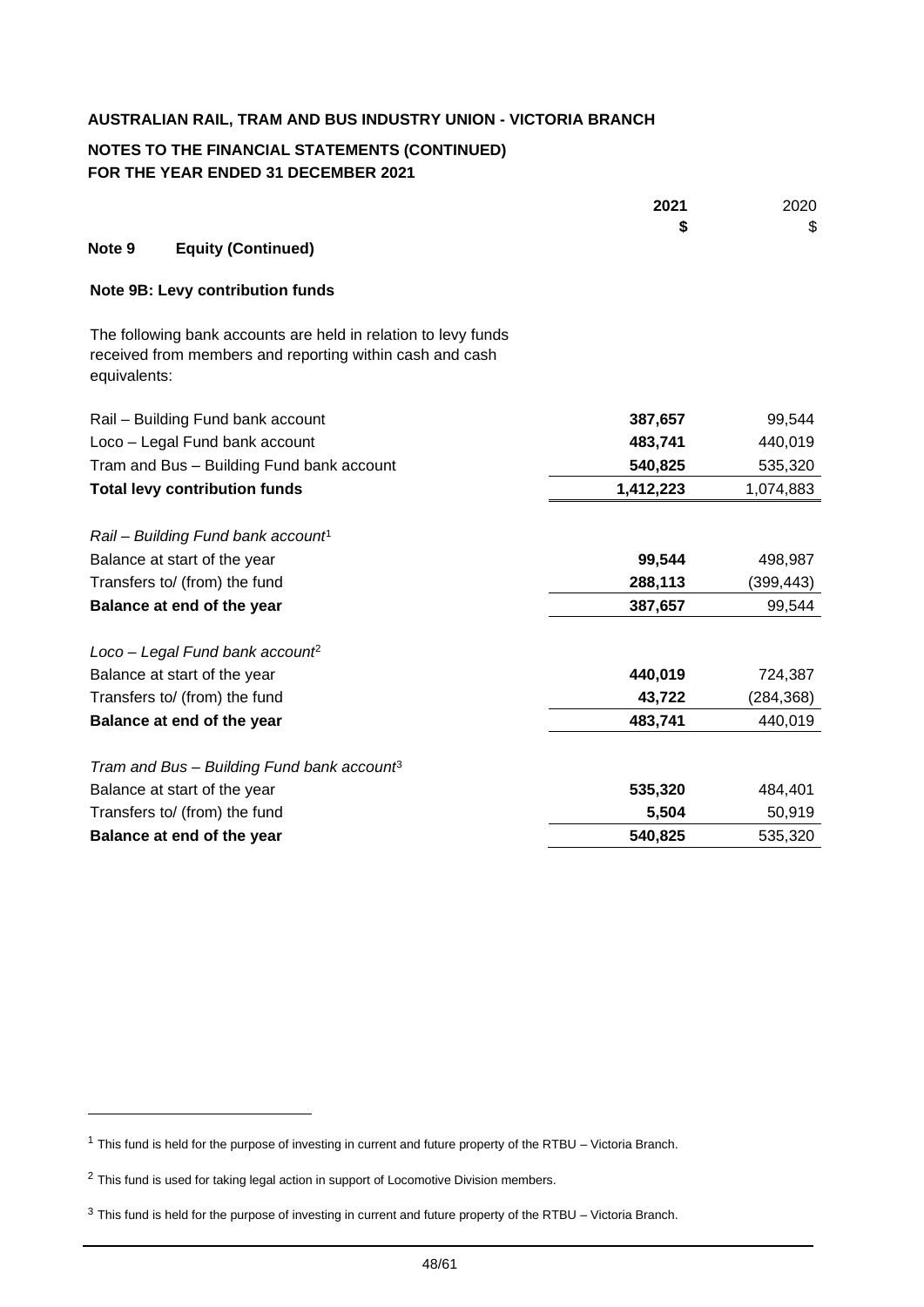# **NOTES TO THE FINANCIAL STATEMENTS (CONTINUED) FOR THE YEAR ENDED 31 DECEMBER 2021**

|                                                                                                                                                                   | 2021<br>S  | 2020<br>S  |
|-------------------------------------------------------------------------------------------------------------------------------------------------------------------|------------|------------|
| Note 10<br><b>Cash flow</b>                                                                                                                                       |            |            |
| <b>Note 10A: Cash flow reconciliation</b><br>Reconciliation of cash and cash equivalents as per Statement of Financial<br><b>Position to Cash Flow Statement:</b> |            |            |
| Cash and cash equivalents as per:                                                                                                                                 |            |            |
| Cash flow statement                                                                                                                                               | 7,658,262  | 6,625,225  |
| Statement of financial position                                                                                                                                   | 7,658,262  | 6,625,225  |
| <b>Difference</b>                                                                                                                                                 |            |            |
| Reconciliation of surplus/ (deficit) to net cash from operating<br>activities:                                                                                    |            |            |
| Surplus/ (deficit) for the year                                                                                                                                   | 564,046    | (90, 477)  |
| Adjustments for non-cash items                                                                                                                                    |            |            |
| Depreciation/ amortisation                                                                                                                                        | 217,699    | 223,675    |
| Unrealised (gain)/ loss on revaluation of investments                                                                                                             | (24, 721)  | (11,500)   |
| (Gain)/ loss on disposal of property, plant and equipment                                                                                                         | (3,039)    |            |
| (Gain)/ loss on revaluation of investment properties                                                                                                              |            | 100,000    |
| <b>Changes in assets/liabilities</b>                                                                                                                              |            |            |
| (Increase)/ decrease in net receivables                                                                                                                           | (44, 863)  | (4,613)    |
| (Increase)/ decrease in other current assets                                                                                                                      | 29,159     | 39,352     |
| Increase/ (decrease) in trade and other payables                                                                                                                  | 2,003      | 92,213     |
| Increase/ (decrease) in provisions                                                                                                                                | 320,945    | 173,213    |
| Net cash provided by operating activities                                                                                                                         | 1,061,229  | 521,863    |
| Note 10: Cash flow information                                                                                                                                    |            |            |
| Cash outflows to other reporting units                                                                                                                            |            |            |
| RTBU - National Office                                                                                                                                            | (797, 305) | (727, 511) |
| <b>Total cash outflows</b>                                                                                                                                        | (797, 305) | (727, 511) |

Note: Cash flow information to/ from other reporting units disclosed include 10% GST on applicable transactions.

# **Note 10C: Non-cash transactions**

There have been no non-cash financing or investing activities during the year (2020: Nil).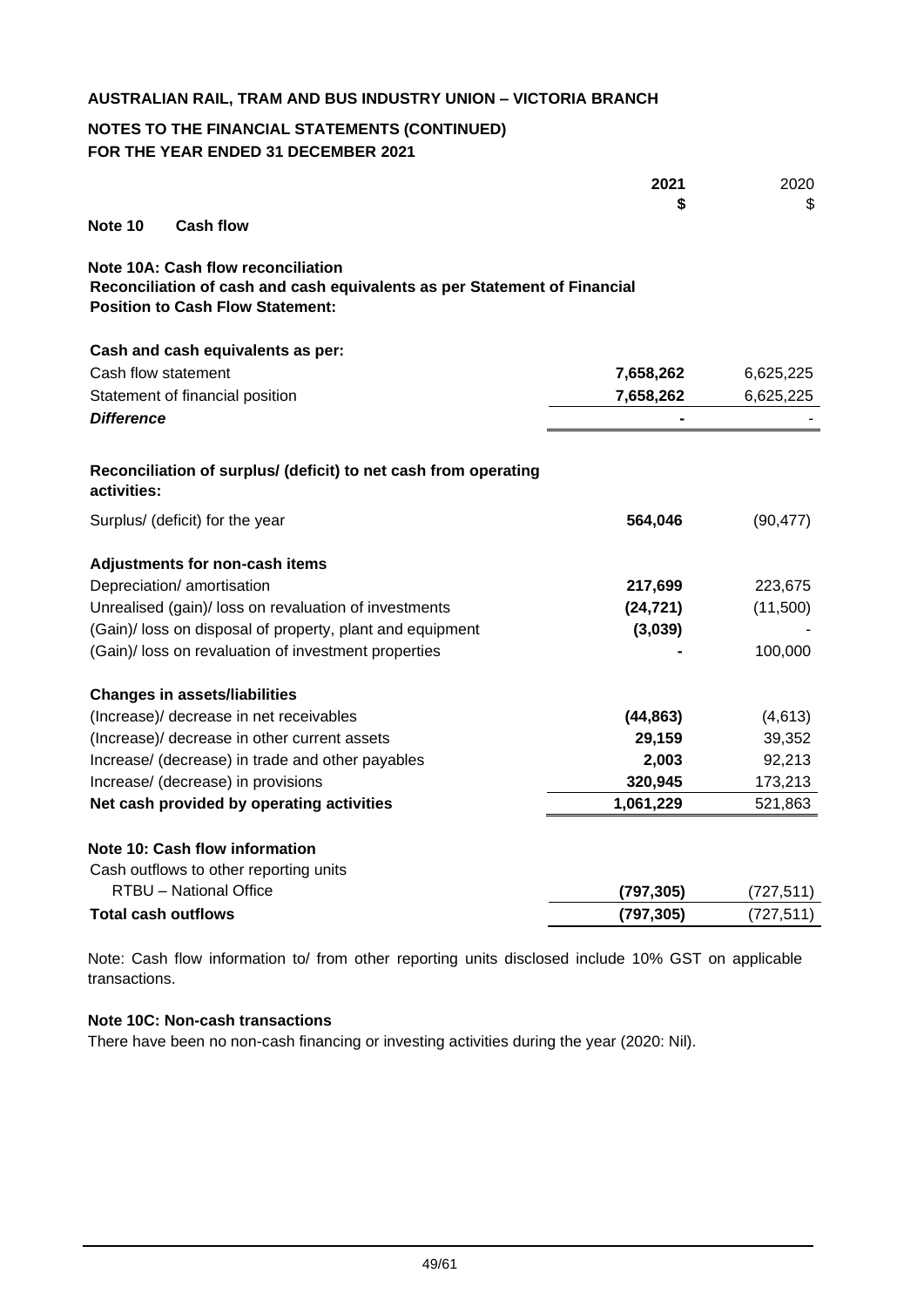## **NOTES TO THE FINANCIAL STATEMENTS (CONTINUED) FOR THE YEAR ENDED 31 DECEMBER 2021**

#### **Note 11 Contingent liabilities, assets and commitments**

#### **Note 11A: Commitments and contingencies**

#### **Capital commitments**

At 31 December 2021 the Branch did not have any capital commitments (2020: Nil).

#### **Other contingent assets or liabilities (i.e. legal claims)**

The Committee of Management is not aware of any other contingent assets or liabilities that are likely to have a material effect on the results of the Branch.

#### **Leasing Commitments**

Non-cancellable property leases rentals are receivable as follows:

|                                     | 2021           | 2020    |
|-------------------------------------|----------------|---------|
|                                     |                |         |
| Receivable – Minimum lease receipts |                |         |
| not later than 12 months            | 196.945        | 287,956 |
| between 12 months and 5 years       | 240.817        | 643.991 |
| greater than 5 years                | $\blacksquare$ |         |
| <b>Minimum lease receipts</b>       | 437.762        | 931.947 |

The Branch leases out (either in part of whole) the following buildings:

- 1. Level 1, 222 Kings Way, South Melbourne
- 2. Level 14, 222 Kings Way, South Melbourne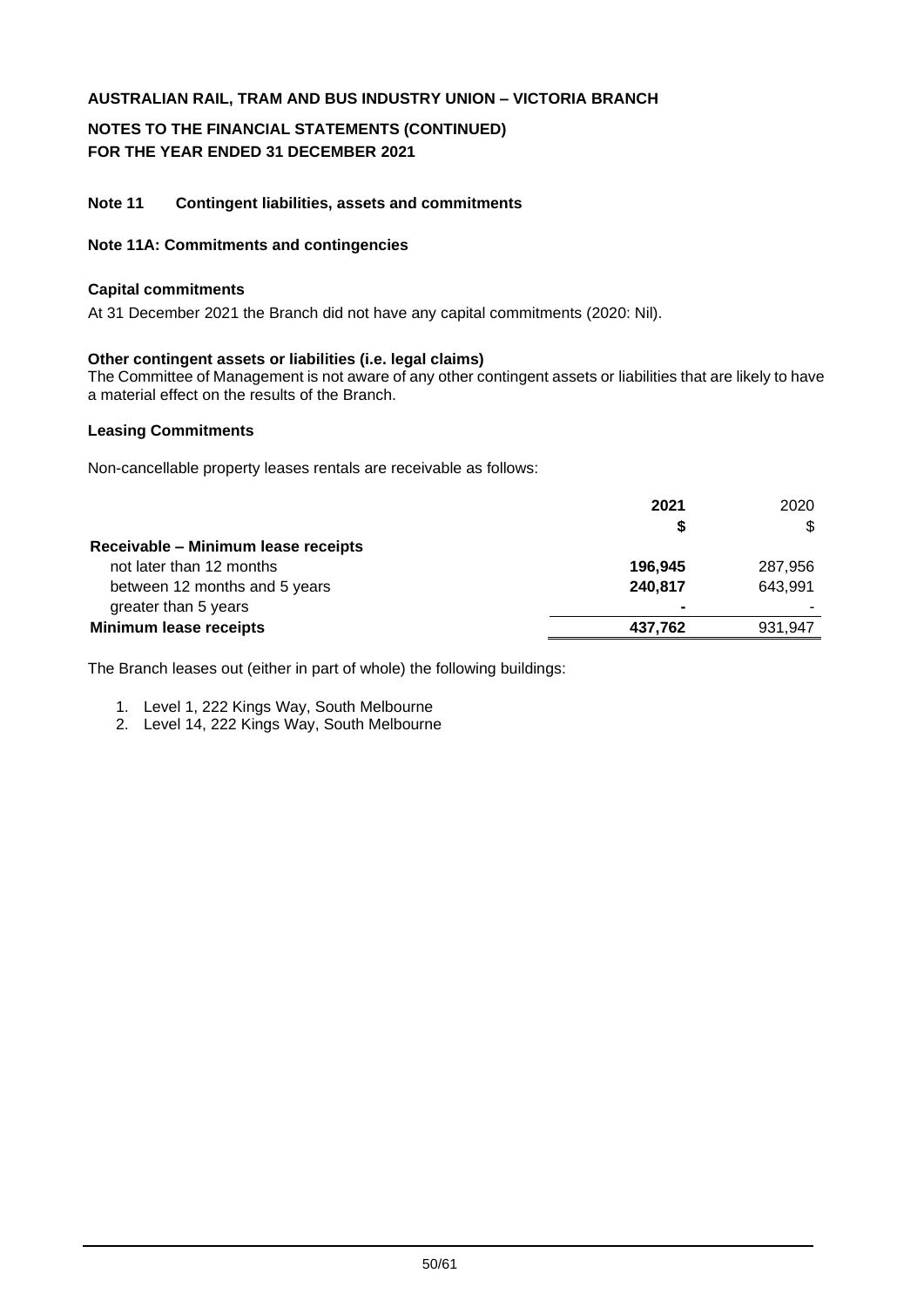# **NOTES TO THE FINANCIAL STATEMENTS (CONTINUED) FOR THE YEAR ENDED 31 DECEMBER 2021**

## **Note 12 Related Party Disclosures**

# **Note 12A: Related Party Transactions for the Reporting Period Holders of office and related reporting units**

| 2021 | 2020 |
|------|------|
| S    | \$   |

For financial reporting purposes, under the *Fair Work (Registered Organisations) Act 2009*, the Australian Rail, Tram and Bus Industry Union is divided into the following separate reporting units (and deemed related parties):

RTBU – National Office RTBU – QLD Branch RTBU – NSW Branch RTBU – TAS Branch RTBU – SA/ NT Branch RTBU – WA Branch RTBU – WA PTA Branch

The following table provides the total amount of transactions that have been entered into with related parties for the relevant year.

| Expenses paid to RTBU - National Office includes the  |         |         |
|-------------------------------------------------------|---------|---------|
| following:                                            |         |         |
| Sustentation fees                                     | 773,185 | 700,693 |
| ACTU affiliation fees                                 | 54,120  | 43,458  |
| Campaign contribution                                 | 10,000  |         |
| Amounts owed to RTBU – National Office includes the   |         |         |
| following:                                            |         |         |
| Sustentation fees                                     | 206,429 | 105,195 |
| Revenues received from RTBU – NSW Branch includes the |         |         |
| following:                                            |         |         |
| Merchandise sales                                     | 12,253  |         |
| Amounts owed by RTBU - NSW Branch includes the        |         |         |
| following:                                            |         |         |
| Merchandise sales                                     | 13,478  |         |

#### **Terms and conditions of transactions with related parties**

The sales to and purchases from related parties are made on terms equivalent to those that prevail in arm's length transactions. Outstanding balances for sales and purchases at the year-end are unsecured and interest free and settlement occurs in cash. There have been no guarantees provided or received for any related party receivables or payables. For the year ended 31 December 2021, the Branch has not recorded any impairment of receivables relating to amounts owed by related parties and declared person or body (2020: Nil). This assessment is undertaken each financial year through examining the financial position of the related party and the market in which the related party operates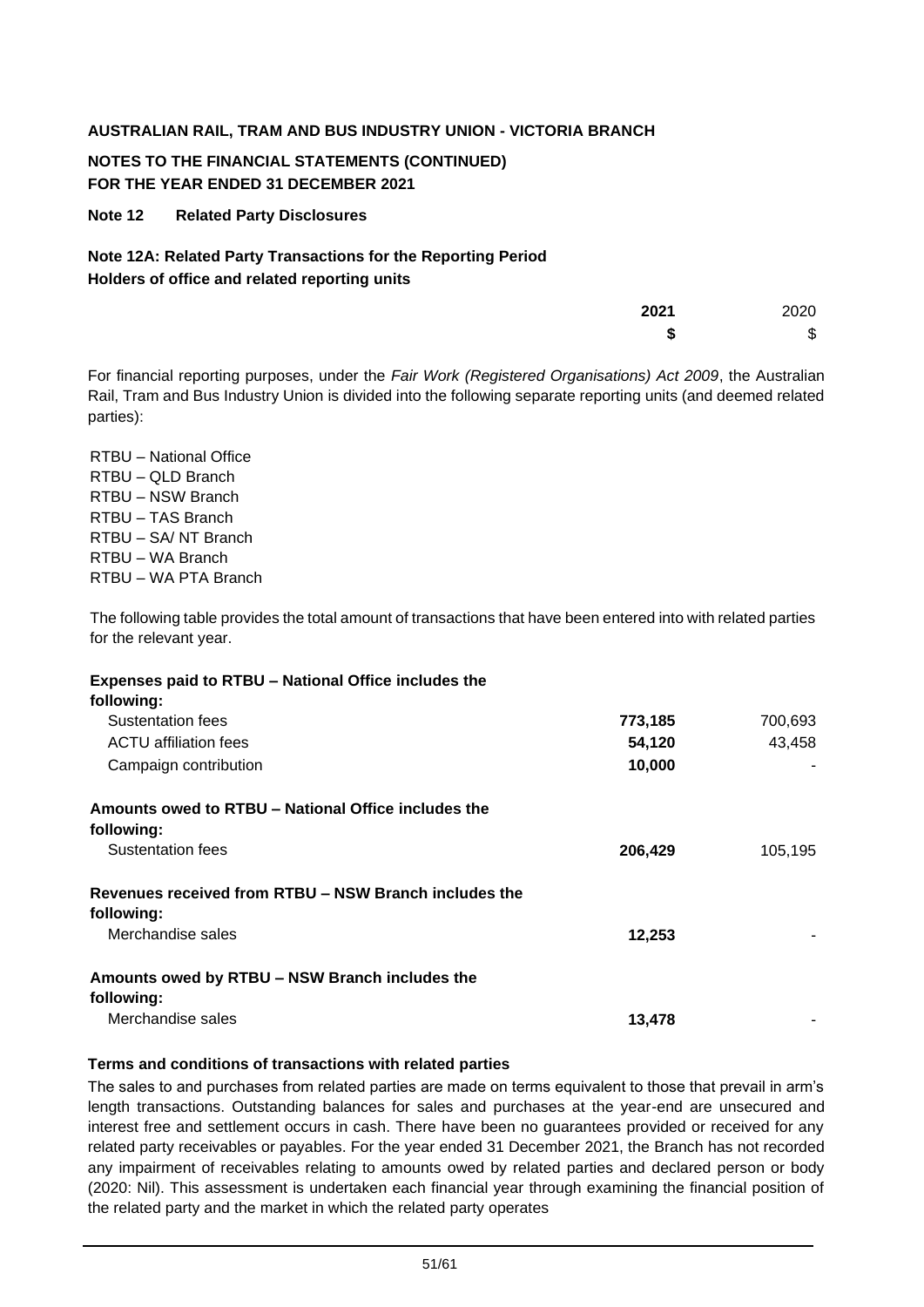# **NOTES TO THE FINANCIAL STATEMENTS (CONTINUED) FOR THE YEAR ENDED 31 DECEMBER 2021**

## **Note 12 Related Party Disclosures (Continued)**

## **Note 12A: Related Party Transactions for the Reporting Period Holders of office and related reporting units (Continued)**

|                                     | 2021 | 2020 |
|-------------------------------------|------|------|
|                                     | -11  | \$   |
| $\lambda$ Men executed the second l |      |      |

#### Key Management Personnel

Key management personnel comprise those individuals who have the authority and responsibility for planning, directing and controlling the activities of the Branch. The Branch has determined key management personnel comprise of:

- Darren Lamont (Branch President)
- Victor Moore (Branch Senior Vice-President)
- John Anderson (Branch Junior Vice-President)
- Luba Grigorovitch (Branch Secretary)
- Phillip Altieri (Branch Assistant Secretary)
- Bryan Evans (Branch Divisional Organiser Infrastructure/ Fleet Manufacture, Overall, Maintenance and Services Division)
- Vik Sharma (Branch Organiser Administrative, Supervisory, Technical and Professional/ Rail Operations Division)
- Marc Marotta (Locomotive Divisional Secretary)
- Jim Chrysostomou (Locomotive Divisional Assistant Secretary)
- Tarik Koc (Tram and Bus Divisional Secretary)
- Mario Mizzi (Tram and Bus Divisional Assistant Secretary)
- All remaining members of the Committee of Management.

#### **Note 12B: Key Management Personnel Remuneration for the Reporting Period**

| Short-term employee benefits          |           |           |
|---------------------------------------|-----------|-----------|
| Salary (including annual leave taken) | 1,441,107 | 1,228,642 |
| Other                                 |           |           |
| Total short-term employee benefits    | 1,441,107 | 1,228,642 |
| <b>Post-employment benefits:</b>      |           |           |
| Superannuation                        | 126,177   | 104,834   |
| <b>Total post-employment benefits</b> | 126,177   | 101,363   |
| Other long-term benefits:             |           |           |
| Long-service leave                    | 37,584    | 24,306    |
| <b>Total other long-term benefits</b> | 37,584    | 24,306    |
| <b>Termination benefits</b>           |           |           |
| Total                                 | 1,604,868 | 1,354,311 |

No other transactions occurred during the year with elected officers, close family members or other related parties than those related to their membership or employment and on terms no more favourable than those applicable to any other member of employee.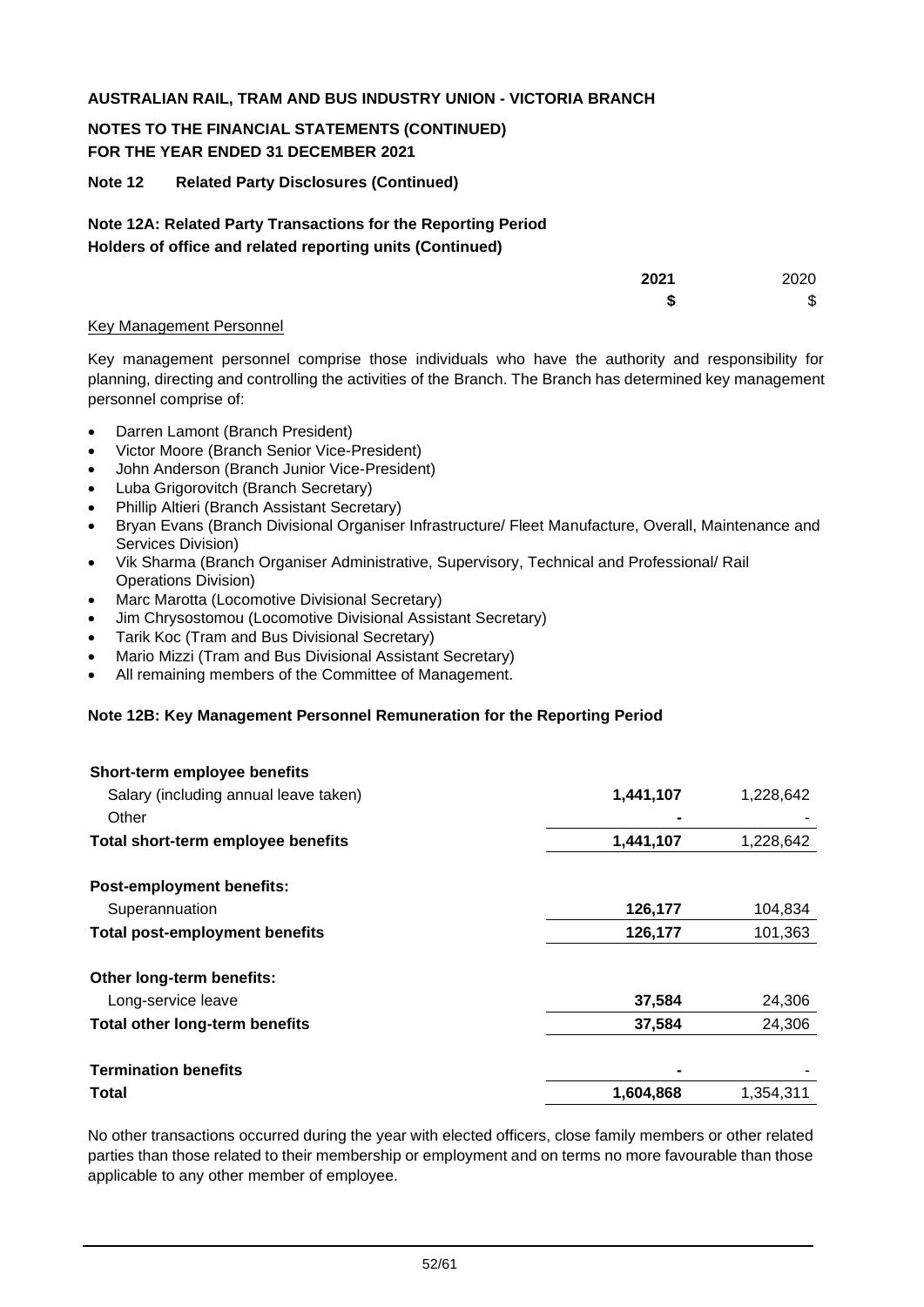# **NOTES TO THE FINANCIAL STATEMENTS (CONTINUED) FOR THE YEAR ENDED 31 DECEMBER 2021**

|                                                   | 2021   | 2020   |
|---------------------------------------------------|--------|--------|
|                                                   | \$     | \$     |
| Note 13<br><b>Remuneration of Auditors</b>        |        |        |
| Value of the services provided                    |        |        |
| Financial statement audit services - current year | 35,000 | 45,000 |
| Financial statement audit services - prior year   | 45,398 |        |
| Total remuneration of auditors                    | 80.398 | 45.000 |

Note: The external auditor of the Branch changed from DFK Kidsons Partnership to MGI Audit Pty Ltd during the year

#### **Note 14 Financial Instruments**

#### **Financial Risk Management Policy**

The Committee of Management monitors the Branch's financial risk management policies and exposure and approves financial transactions entered into. It also reviews the effectiveness of internal controls relating to the counterparty credit risk, liquidity risk, market risk and interest rate risk. The Branch Committee of Management meets on a regular basis to review the financial exposure of the Branch.

## **(a) Credit Risk**

Exposure to credit risk relating to financial assets arises from the potential non-performance by counterparties of contract obligations that could lead to a financial loss of the Branch. The Branch does not have any material credit risk exposures as its major source of revenue is the receipt of membership income across a diversified membership base.

The maximum exposures to credit risk by class of recognised financial assets at the end of the reporting period is equivalent to the carrying value and classification of those financial assets (net of provisions) as presented in the statement of financial position.

The Branch has no significant concentration of credit risk with respect to any single counterparty or group of counterparties. The class of assets described as Trade and Other Receivables is considered to be the main source of credit risk related to the Branch.

On a geographical basis, the Branch's trade and other receivables are all based in Australia.

The following table details the Branch's trade and other receivables exposed to credit risk. Amounts are considered 'past due' when the debt has not been settled, within the terms and conditions agreed between the Branch and the customer or counterparty to the transaction. Receivables that are past due are assessed for impairment by ascertaining solvency of the debtors and are provided for where there are specific circumstances indicating that the debt may not be fully repaid to the Branch.

The balance of receivables that remain within initial trade terms (as detailed in the table) are considered to be of high credit quality.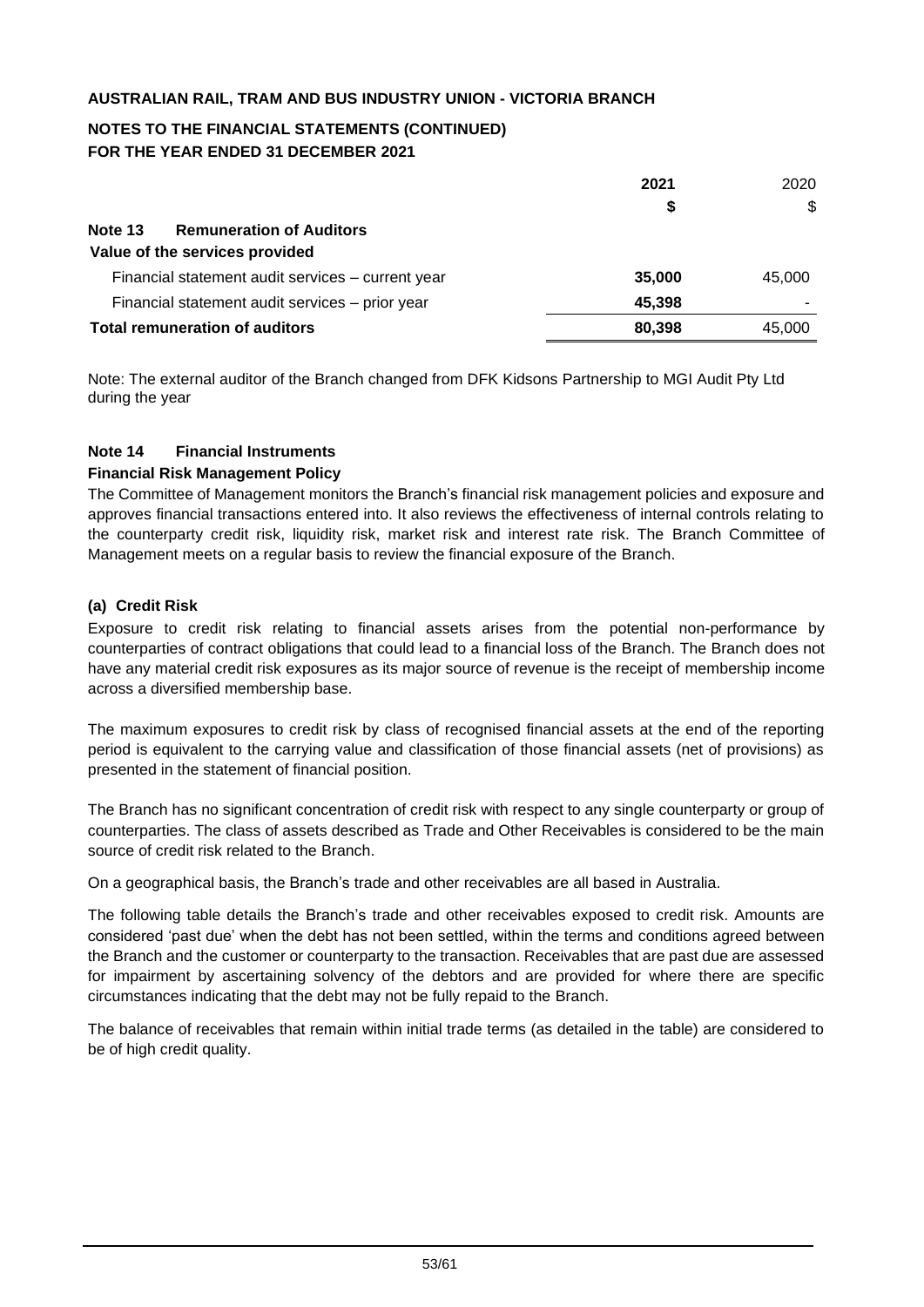## **NOTES TO THE FINANCIAL STATEMENTS (CONTINUED) FOR THE YEAR ENDED 31 DECEMBER 2021**

### **Note 14 Financial Instruments (Continued)**

#### **Ageing of financial assets that were past due but not impaired for 2021**

|                                           | Within<br>trading<br>terms | 0 to 30<br>days | 31 to 60<br>days | 61 to 90<br>days | $90+$ days | <b>Total</b> |
|-------------------------------------------|----------------------------|-----------------|------------------|------------------|------------|--------------|
|                                           | \$                         | \$              |                  | \$               | \$         | \$           |
| Receivables from other<br>reporting units | $\blacksquare$             | $\blacksquare$  | $\blacksquare$   | 13,478           | ۰          | 13,478       |
| Trade and other<br>receivables            | 21,269                     | 841             | $\blacksquare$   | $\blacksquare$   | 16.229     | 38,339       |
| <b>Total</b>                              | 21,269                     | 841             | $\blacksquare$   | 13,478           | 16,22      | 51,8178      |

Ageing of financial assets that were past due but not impaired for 2020

|                                           | Within<br>trading<br>terms | 0 to 30<br>days | 31 to 60 days | 61 to 90<br>days | $90+$ days     | Total |
|-------------------------------------------|----------------------------|-----------------|---------------|------------------|----------------|-------|
|                                           | \$                         | \$              | \$            | \$               | \$             | \$    |
| Receivables from other<br>reporting units | ۰                          | ۰.              | ٠             | -                | $\blacksquare$ |       |
| Trade and other<br>receivables            | 6,954                      | ۰               | ۰             | ۰                | $\blacksquare$ | 6,954 |
| <b>Total</b>                              | 6,954                      | ۰               | ۰             | ۰                | ٠              | 6,954 |

The Branch has no significant concentrations of credit risk exposure to any single counterparty or group of counterparties.

Credit risk related to balances with banks and other financial institutions is managed by the Committee of Management in accordance with approved policy. Such policy requires that surplus funds are only invested with counterparties with a strong reputation and backed by the Commonwealth Government's bank guarantee. At 31 December 2021, all funds were held by financial institutions backed by the Commonwealth Government's bank guarantee.

### *Collateral held as security*

The Branch does not hold collateral with respect to its receivables at 31 December 2021 (2020: Nil).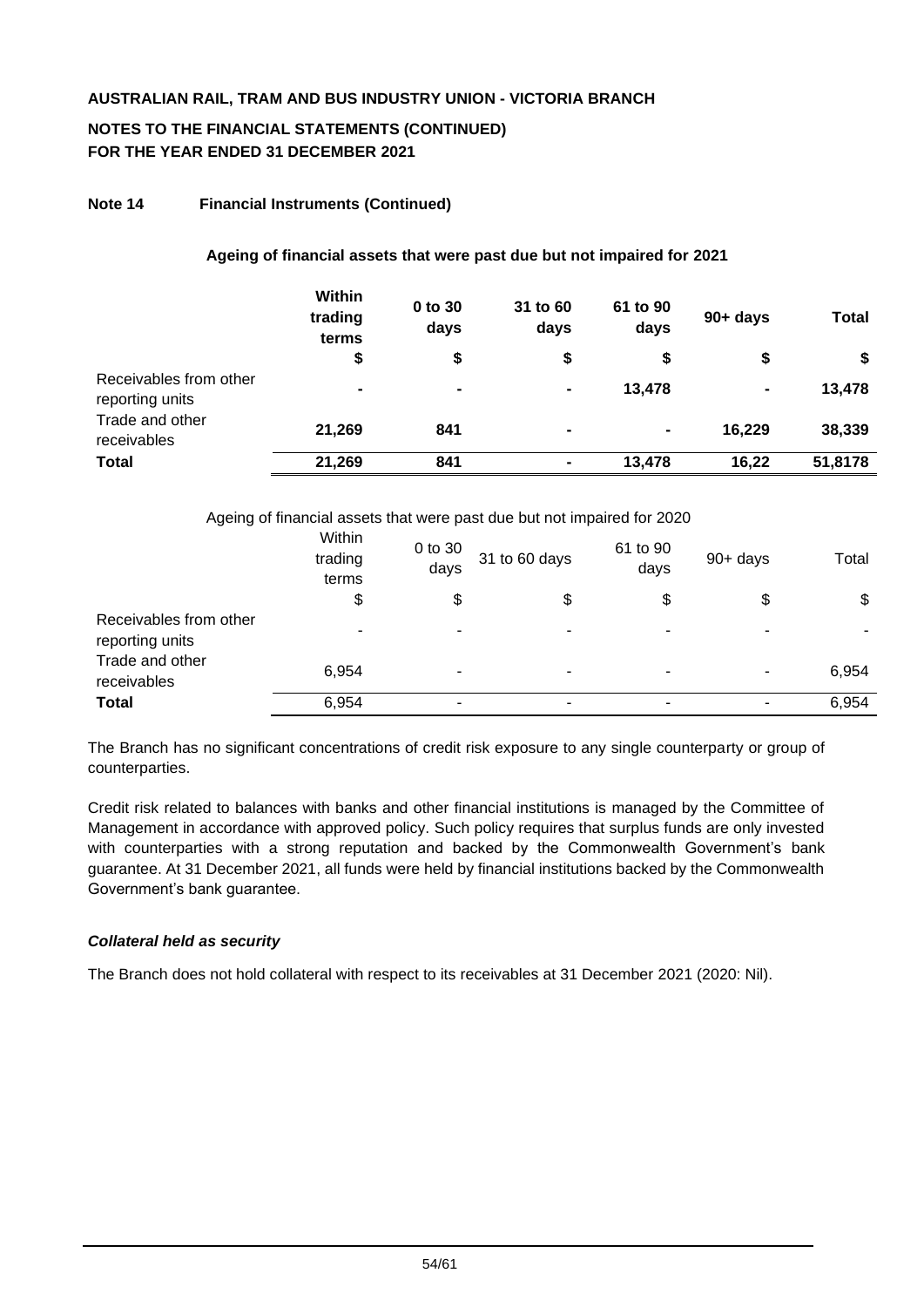# **NOTES TO THE FINANCIAL STATEMENTS (CONTINUED) FOR THE YEAR ENDED 31 DECEMBER 2021**

### **Note 14 Financial Instruments (Continued)**

### **(b) Liquidity Risk**

Liquidity risk arises from the possibility that the Branch might encounter difficulty in settling its debts or otherwise meeting its obligations in relation to financial liabilities. The Branch manages this risk through the following mechanisms:

- preparing forward looking cash flow estimates;
- maintaining a reputable credit profile;
- managing credit risk related to financial assets;
- only investing surplus cash with major financial institutions; and
- comparing the maturity profile of financial liabilities with the realisation profile of financial assets.

The tables below reflect an undiscounted contractual maturity analysis for non-derivative financial liabilities. The Branch does not hold directly any derivative financial liabilities.

Cash flows realised from financial assets reflect management's expectation as to the timing of realisation. Actual timing may therefore differ from that disclosed. The timing of cash flows presented in the table to settle financial liabilities reflects the earliest contractual settlement dates

## **Financial Instrument Composition and Maturity Analysis**

|                                                 | <b>Within 1 Year</b> |            | 1 to 5 Years |      |         | <b>Over 5 Years</b> |            | <b>Total</b> |  |
|-------------------------------------------------|----------------------|------------|--------------|------|---------|---------------------|------------|--------------|--|
|                                                 | 2021                 | 2020       | 2021         | 2020 | 2021    | 2020                | 2021       | 2020         |  |
|                                                 | \$                   | \$         | \$           | \$   | \$      | \$                  | \$         | \$           |  |
| <b>Financial liabilities due</b><br>for payment |                      |            |              |      |         |                     |            |              |  |
| Trade payables                                  | (418, 849)           | (404, 849) |              |      |         |                     | (418, 849) | (404, 849)   |  |
| Other payables                                  | (353,002)            | (364, 999) |              |      |         |                     | (353,002)  | (364, 999)   |  |
| Total expected outflows                         | (771, 851)           | (769, 848) |              |      |         |                     | (771, 851) | (769, 848)   |  |
|                                                 |                      |            |              |      |         |                     |            |              |  |
| Financial assets - cash<br>flow receivable      |                      |            |              |      |         |                     |            |              |  |
| Cash and cash equivalents                       | 7,658,262            | 6,625,225  |              |      |         |                     | 7,658,262  | 6,625,225    |  |
| Trade and other<br>receivables                  | 51,817               | 6,954      |              |      |         |                     | 51,817     | 6,954        |  |
| <b>Financial assets</b>                         | 1,451,764            | 1,637,829  |              |      | 497,868 | 473,147             | 1,949,632  | 2,110,976    |  |
| Total anticipated inflows                       | 9,161,843            | 8,270,008  |              | -    | 497,868 | 473,147             | 9,659,711  | 8,743,155    |  |
| Net inflow on financial<br>instruments          | 8,389,992            | 7,500,160  |              |      | 497,868 | 473,147             | 8,887,860  | 7,973,307    |  |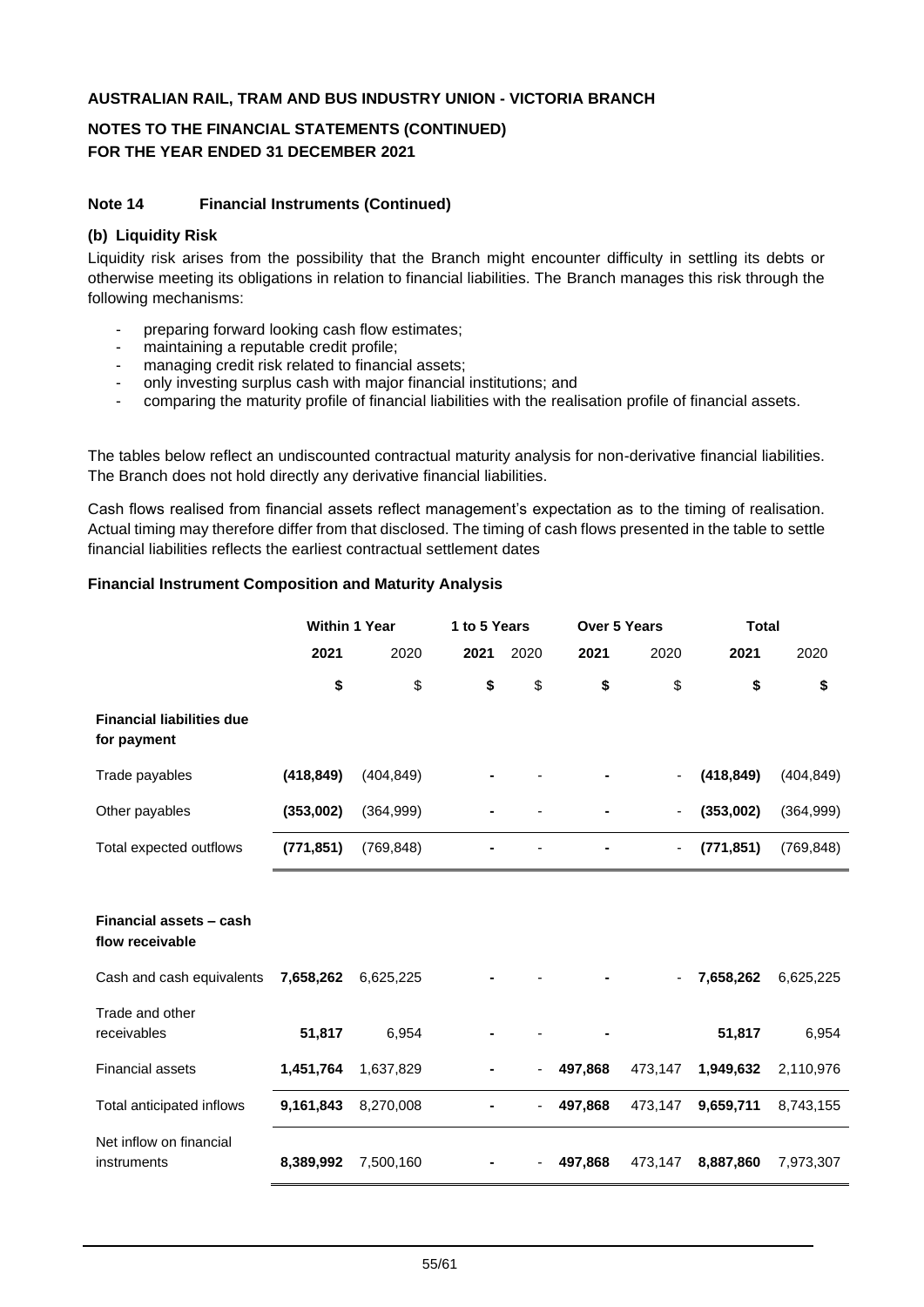# **NOTES TO THE FINANCIAL STATEMENTS (CONTINUED) FOR THE YEAR ENDED 31 DECEMBER 2021**

#### **Note 14 Financial Instruments (Continued)**

#### **(c) Market Risk**

i. Interest rate risk

Exposure to interest rate risk arises on financial assets and financial liabilities 56ecognized at the end of the reporting period whereby a future change in interest rates will affect future cash flows or the fair value of fixed rate financial instruments. The Branch is also exposed to earnings volatility on floating rate instruments.

Interest rate risk is managed using a mix of fixed and floating financial instruments. The effective interest rate expenditure to interest rate financial instruments are as follows:

|                                  | <b>Weighted Average</b><br><b>Effective Interest</b><br>Rate |      |           |           |  |
|----------------------------------|--------------------------------------------------------------|------|-----------|-----------|--|
|                                  | 2021                                                         | 2020 | 2021      | 2020      |  |
|                                  | %                                                            | %    | \$        | \$        |  |
| <b>Floating rate instruments</b> |                                                              |      |           |           |  |
| Cash and cash equivalents        | 0.04                                                         | 0.04 | 7,658,262 | 6,625,225 |  |
| Term deposits                    | 0.20                                                         | 0.78 | 1,451,764 | 1,637,829 |  |

The Branch has performed a sensitivity analysis relating to its exposure to interest rate risk at balance date. This sensitivity analysis demonstrates the effect on the current year results and equity which could result from a change in this risk.

#### Sensitivity Analysis

The following table illustrates sensitivities to the Branch's exposures to changes in interest rates and equity prices. The table indicates the impact of how profit and equity values reported at the end of the reporting period would have been affected by changes in the relevant risk variable that management considers to be reasonably possible.

These sensitivities assume that the movement in a particular variable is independent of other variables.

|                                                                               | <b>Profit</b><br>S  | <b>Equity</b>       |
|-------------------------------------------------------------------------------|---------------------|---------------------|
| Year ended 31 December 2021<br>+1% in interest rates<br>-1% in interest rates | 91.100<br>(6, 197)  | 91,100<br>(6, 197)  |
| Year ended 31 December 2020<br>+1% in interest rates<br>-1% in interest rates | 82.618<br>(15, 387) | 82,618<br>(15, 387) |

No sensitivity analysis has been performed on foreign exchange risk as the Branch has no material direct exposures to currency risk. There have been no changes in any of the assumptions used to prepare the above sensitivity analysis from the prior year.

There have been no changes in any of the assumptions used to prepare the above sensitivity analysis from the prior year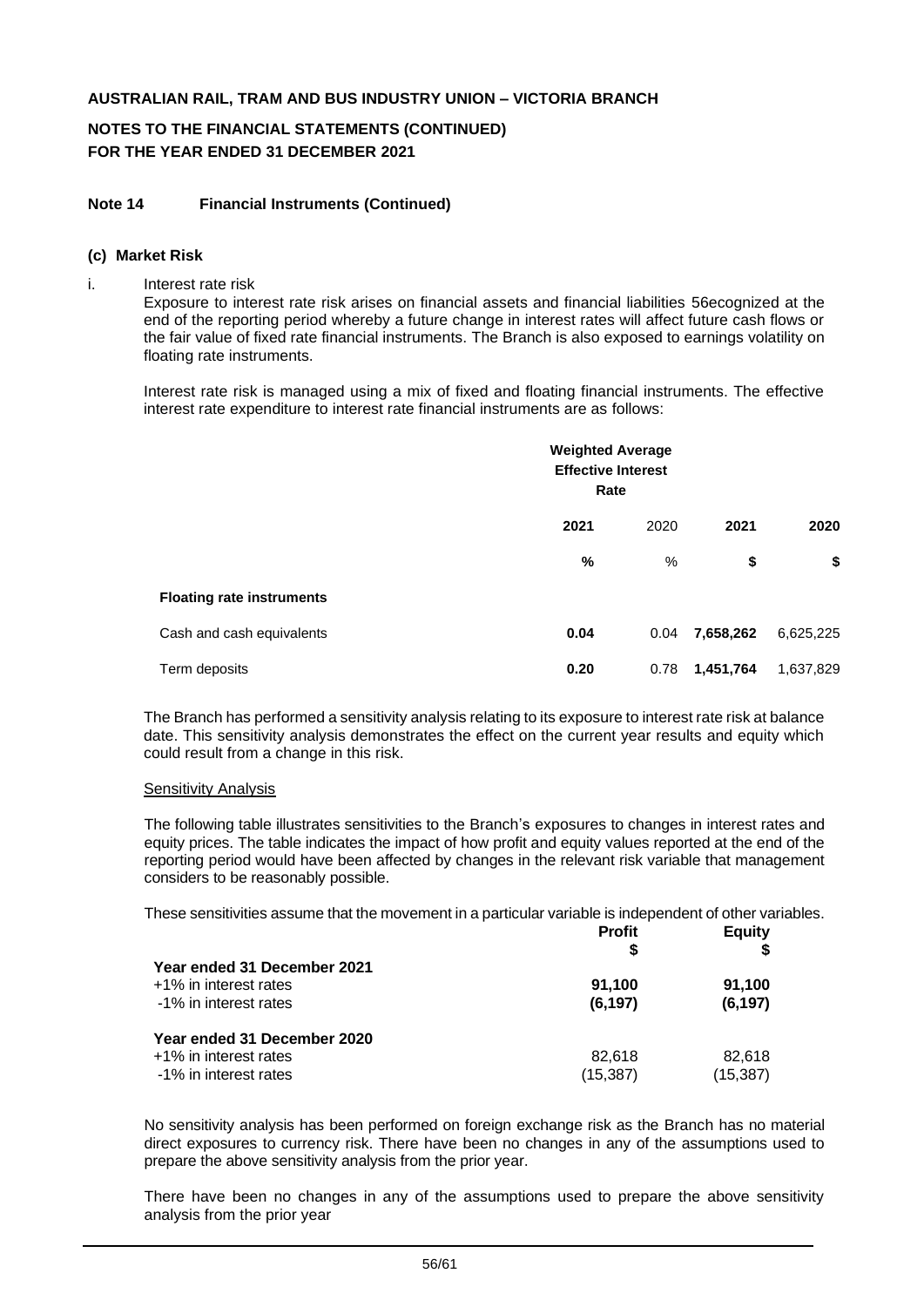# **NOTES TO THE FINANCIAL STATEMENTS (CONTINUED) FOR THE YEAR ENDED 31 DECEMBER 2021**

#### **Note 14 Financial Instruments (Continued)**

#### **(c) Market Risk (continued)**

- ii. Foreign exchange risk The Branch is not exposed to direct fluctuations in foreign currencies.
- iii. Price risk The Branch is not exposed to any material commodity price risk.

### **Note 15 Fair Value Measurements**

#### **Fair Values**

#### *Fair value estimation*

The fair values of financial assets and liabilities are presented in the following table and can be compared to their carrying values as presented in the statement of financial position. Fair value is the amount at which an asset could be exchanged, or a liability settled, between knowledgeable, willing parties at an arm's length transaction.

Fair value may be based on information that is estimated or subject to judgment, where changes in assumptions may have a material impact on the amounts estimated. Areas of judgement and the assumptions have been detailed below. Where possible, valuation information used to calculate fair values is extracted from the market, with more reliable information available from markets that are actively traded.

In this regard, fair values for listed securities are obtained from quoted market bid prices. Where securities are unlisted and no market quotes are available, fair value is obtained using discounted cash flow analysis and other valuation techniques commonly used by market participants.

Differences between fair values and carrying amounts of financial instruments with fixed interest rates are due to the change in discount rates being applied by the market since their initial recognition by the Branch. Most of these instruments, which are carried at amortised cost (i.e. accounts receivable), are to be held until maturity and therefore the fair value figures calculated bear little relevance to the Branch.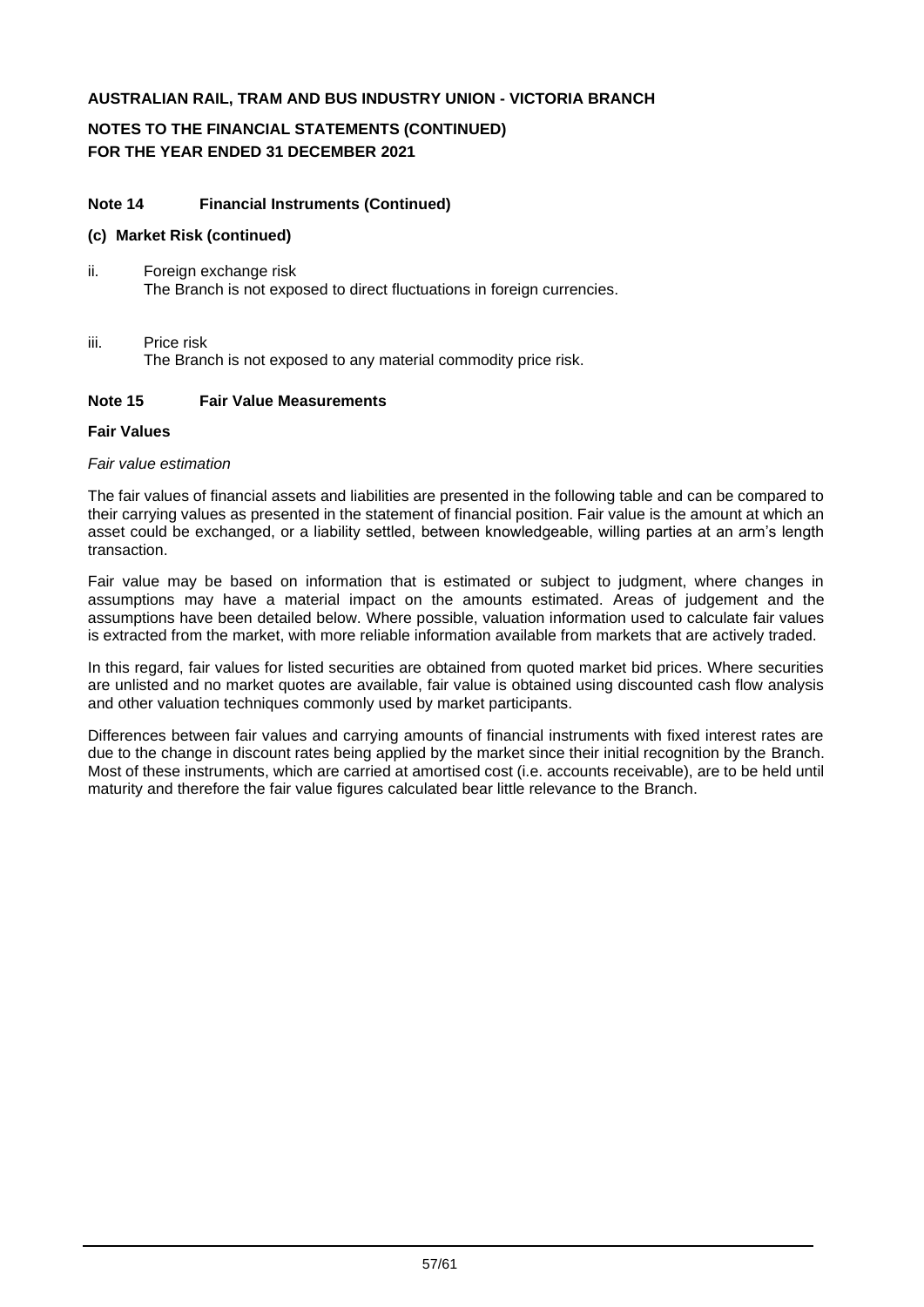# **NOTES TO THE FINANCIAL STATEMENTS (CONTINUED) FOR THE YEAR ENDED 31 DECEMBER 2021**

## **Note 15 Fair Value Measurements (Continued)**

The following table contains the carrying amounts and related fair values for the Branch's financial assets and liabilities:

|                                    |                 | 2021              |                   | 2020              |            |  |
|------------------------------------|-----------------|-------------------|-------------------|-------------------|------------|--|
|                                    | <b>Footnote</b> | Carrying<br>value | <b>Fair value</b> | Carrying<br>value | Fair value |  |
|                                    |                 | \$                | \$                | \$                | \$         |  |
| <b>Financial assets</b>            |                 |                   |                   |                   |            |  |
| Cash and cash equivalents          | (i)             | 7,658,262         | 7,658,262         | 6,625,225         | 6,625,225  |  |
| Accounts receivable and            |                 |                   |                   |                   |            |  |
| other debtors                      | (i)             | 51,817            | 51,817            | 6.954             | 6,954      |  |
| Other financial assets             | (i)             | 1,949,632         | 1,949,632         | 2,110,976         | 2,110,976  |  |
| <b>Total financial assets</b>      |                 | 9,659,711         | 9,659,711         | 8,743,155         | 8,743,155  |  |
|                                    |                 |                   |                   |                   |            |  |
| <b>Financial liabilities</b>       |                 |                   |                   |                   |            |  |
| Trade payables                     | (i)             | 418,849           | 418,849           | 404.849           | 404,849    |  |
| Other payables                     | (i)             | 353,002           | 353,002           | 364,999           | 364,999    |  |
| <b>Total financial liabilities</b> |                 | 771,851           | 771.851           | 769,848           | 769,848    |  |

The fair values disclosed in the above table have been determined based on the following methodologies:

(i) Cash and cash equivalents, accounts receivable and other debtors and accounts payable and other payables are short-term instruments in nature whose carrying value is equivalent to fair value. Trade and other payables exclude amounts provided for annual leave, which is outside the scope of AASB 139.

#### **Fair Value Hierarchy**

AASB 13: Fair Value Measurement requires the disclosure of fair value information by level of the fair value hierarchy, which categories fair value measurement into one of the three possible levels based on the lowest level that an input that is significant to the measurement can be categorised into as follows:

#### **Level 1**

Measurements based on quoted prices (unadjusted) in active markets for identical assets or liabilities that the entity can access at the measurement date.

#### **Level 2**

Measurements based on inputs other than quoted prices included in Level 1 that are observable for the asset of liability, either directly or indirectly.

#### **Level 3**

Measurements based on unobservable inputs for the asset or liability.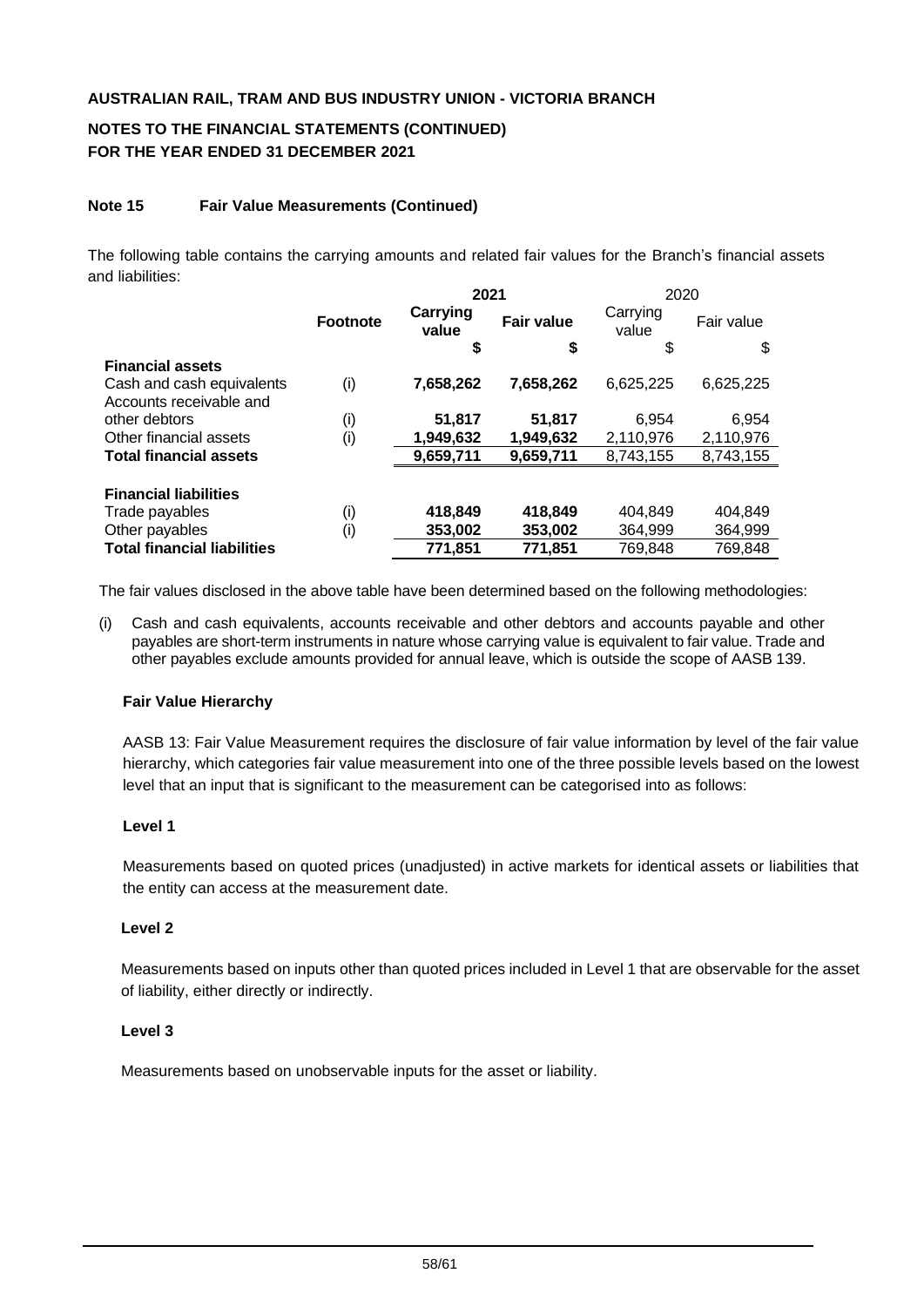# **NOTES TO THE FINANCIAL STATEMENTS (CONTINUED) FOR THE YEAR ENDED 31 DECEMBER 2021**

#### **Note 15 Fair Value Measurements (Continued)**

#### **Fair Value Hierarchy (Continued)**

The fair values of assets and liabilities that are not traded in an active market are determined using one or more valuation techniques. These valuation techniques maximise, to the extent possible, the use of observable market date. If all significant inputs required to measure fair value are observable, the asset or liability is included in Level 2. If one or more significant inputs are not based on observable market data, the asset or liability is included in Level 3.

The following tables provide an analysis of financial and non-financial assets and liabilities that are measured at fair value, by fair value hierarchy.

*Fair value hierarchy – 31 December 2021*

|                                                                    | <b>Note</b> | Date of<br><b>Valuation</b> | Level 1 | Level <sub>2</sub> | Level 3 |
|--------------------------------------------------------------------|-------------|-----------------------------|---------|--------------------|---------|
|                                                                    |             | \$                          | \$      | \$                 | \$      |
| Assets measured at fair value                                      |             |                             |         |                    |         |
| Managed investments                                                | 6A          | 31 Dec 2021                 | 497.868 |                    |         |
| Land and Buildings - Level 2, 365                                  | 6В          | 31 Dec 2020                 | ۰       | 3,650,000          |         |
| Queen Street, Melbourne                                            |             |                             |         |                    |         |
| Land and Buildings - Level 6, 1                                    | 6В          | 31 Dec 2020                 |         | 1,600,000          |         |
| Elizabeth Street, Melbourne                                        |             |                             |         |                    |         |
| Investment properties - Level 1, 222<br>Kings Way, South Melbourne | 6F          | 31 Dec 2020                 |         | 1,750,000          |         |
| Investment properties - Level 14, 222                              | 6F          | 31 Dec 2020                 |         | 2,000,000          |         |
| Kings Way, South Melbourne                                         |             |                             |         |                    |         |
| Investment properties - 781 Nepean                                 | 6F          | 31 Dec 2020                 |         | 2,550,000          |         |
| Road, Rosebud                                                      |             |                             |         |                    |         |
| Total                                                              |             |                             | 497,868 | 11,550,000         |         |
|                                                                    |             |                             |         |                    |         |

The Branch does not have any other assets or liabilities that are recorded using a fair value technique.

*Fair value hierarchy – 31 December 2020*

|                                       | Note | Date of<br>Valuation | Level 1 | Level <sub>2</sub> | Level 3 |
|---------------------------------------|------|----------------------|---------|--------------------|---------|
|                                       |      | \$                   | \$      | \$                 | \$      |
| Assets measured at fair value         |      |                      |         |                    |         |
| Managed investments                   | 6A   | 31 Dec 2020          | 473,147 |                    |         |
| Land and Buildings - Level 2, 365     | 6В   | 31 Dec 2020          |         | 3,650,000          |         |
| Queen Street, Melbourne               |      |                      |         |                    |         |
| Land and Buildings - Level 6, 1       | 6B   | 31 Dec 2020          |         | 1,600,000          |         |
| Elizabeth Street, Melbourne           |      |                      |         |                    |         |
| Investment properties - Level 1, 222  | 6F   | 31 Dec 2020          |         | 1,750,000          |         |
| Kings Way, South Melbourne            |      |                      |         |                    |         |
| Investment properties - Level 14, 222 | 6F   | 31 Dec 2020          |         | 2,000,000          |         |
| Kings Way, South Melbourne            |      |                      |         |                    |         |
| Investment properties - 781 Nepean    | 6F   | 31 Dec 2020          |         | 2,550,000          |         |
| Road, Rosebud                         |      |                      |         |                    |         |
| Total                                 |      |                      | 473,147 | 11,550,000         |         |
|                                       |      |                      |         |                    |         |

The Branch does not have any assets or liabilities that are recorded using a fair value technique.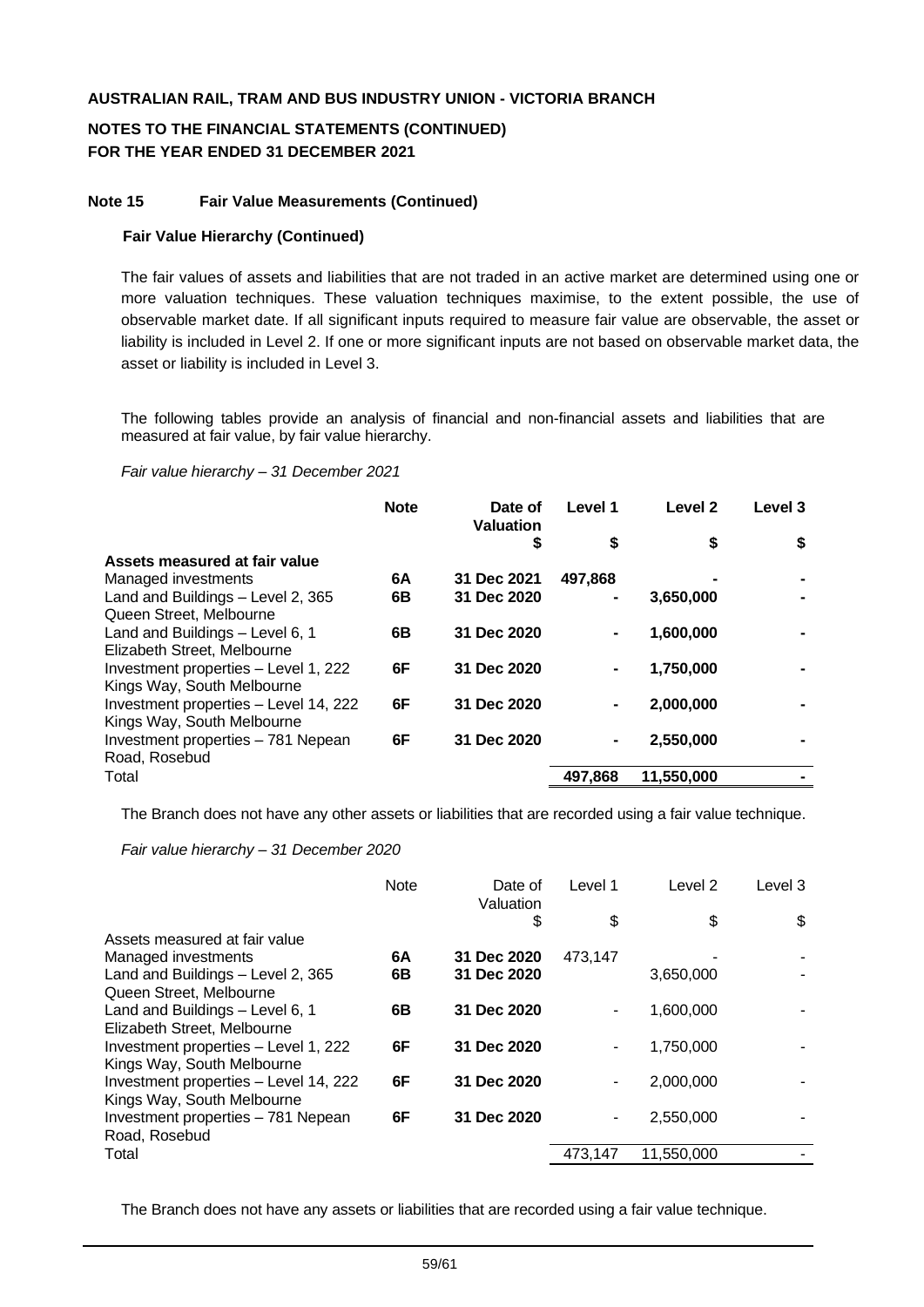# **NOTES TO THE FINANCIAL STATEMENTS (CONTINUED) FOR THE YEAR ENDED 31 DECEMBER 2021**

## **Note 16 Section 272 Fair Work (Registered Organisations) Act 2009**

In accordance with the requirements of the *Fair Work (Registered Organisations) Act 2009*, the attention of members is drawn to the provisions of subsections (1) to (3) of section 272, which reads as follows:

Information to be provided to members or Commission:

- (1) A member of a reporting unit, or the Commissioner, may apply to the reporting unit for specified prescribed information in relation to the reporting unit to be made available to the person making the application.
- (2) The application must be in writing and must specify the period within which, and the manner in which, the information is to be made available. The period must not be less than 14 days after the application is given to the reporting unit.
- (3) A reporting unit must comply with an application made under subsection (1).

#### **Note 17 Branch Details**

The registered office of the Branch is:

RTBU – Victoria Branch Level 2, 365 Queen Street MELBOURNE VIC 3000

#### **Note 18 Segment Information**

The Branch operates solely in one reporting business segment being the provision of trade union services.

The Branch operates from one reportable geographical segment being the state of Victoria.